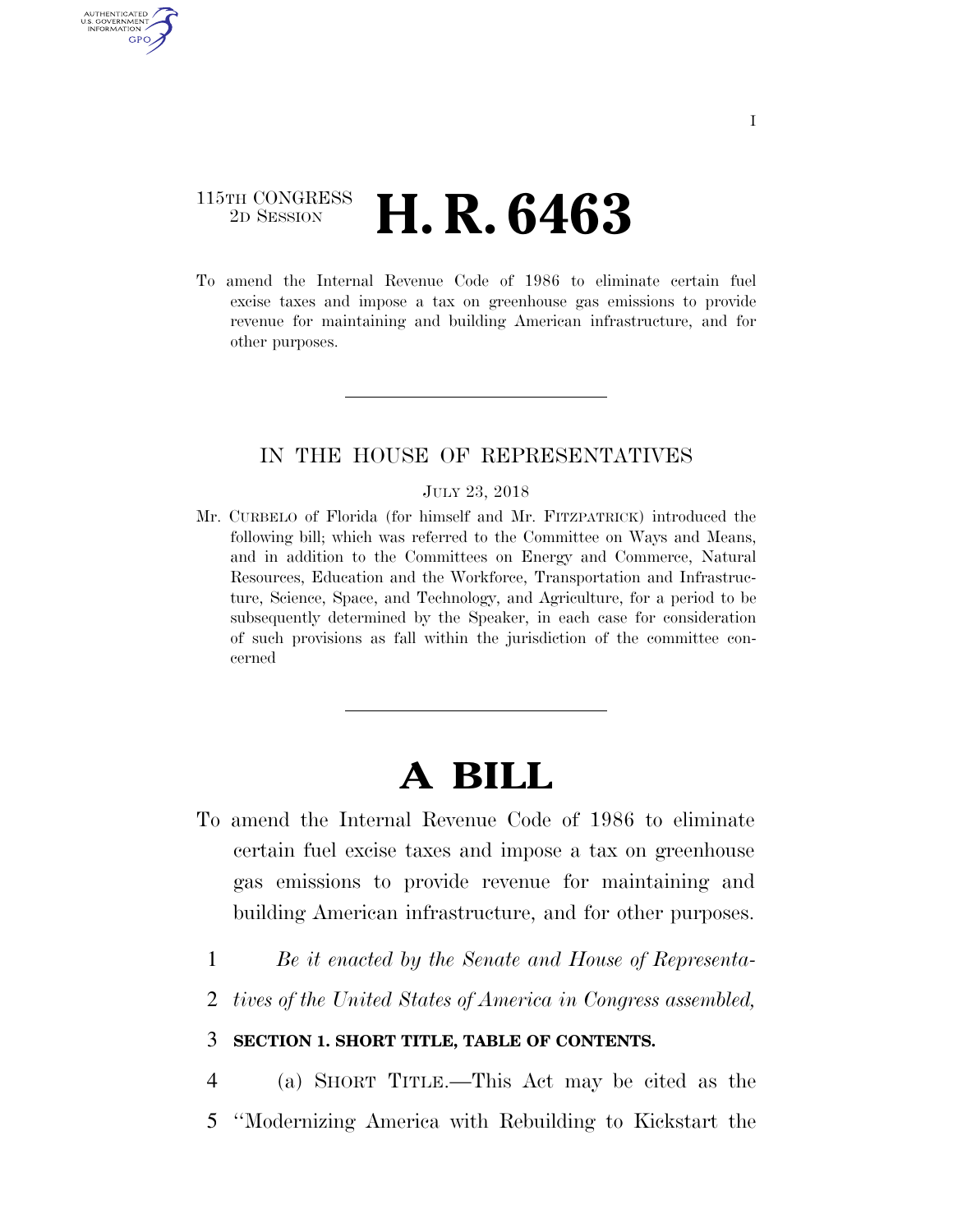- 1 Economy of the Twenty-first Century with a Historic In-
- 2 frastructure-Centered Expansion Act'' or the ''MARKET
- 3 CHOICE Act''.
- 4 (b) TABLE OF CONTENTS.—The table of contents for
- 5 this Act is as follows:

Sec. 1. Short title, table of contents. Sec. 2. Findings.

#### TITLE I—GREENHOUSE GAS EMISSIONS

Sec. 101. Treatment of greenhouse gas emissions.

#### TITLE II—DISTRIBUTION OF REVENUES FROM TAXATION OF GREENHOUSE GAS EMISSIONS

Subtitle A—Rebuilding Infrastructure and Solutions for the Environment Trust Fund

- Sec. 201. Establishment of the RISE Trust Fund.
- Sec. 202. Appropriations from the RISE Trust Fund.

Sec. 203. State grants.

Subtitle B—Certain Manufacturers Excise Taxes

Sec. 211. Repeal of Federal motor vehicle and aviation fuel taxes.

#### TITLE III—AMENDMENTS TO OTHER LAWS

Subtitle A—Amendments to Federal Environmental Statutes

- Sec. 301. Amendments to the Clean Air Act.
- Sec. 302. Frequent and chronic coastal flooding mitigation and adaptation infrastructure projects.

Subtitle B—Assistance to Displaced Workers in the Energy Sector

Sec. 321. Assistance to displaced workers in the energy sector.

#### TITLE IV—NATIONAL CLIMATE COMMISSION

- Sec. 401. Establishment of Commission.
- Sec. 402. Duties of Commission.
- Sec. 403. Membership of Commission.
- Sec. 404. Funding for the activities of the Commission.
- Sec. 405. Power of the Commission.
- Sec. 406. Staff of the Commission.

#### 6 **SEC. 2. FINDINGS.**

7 The Congress finds that—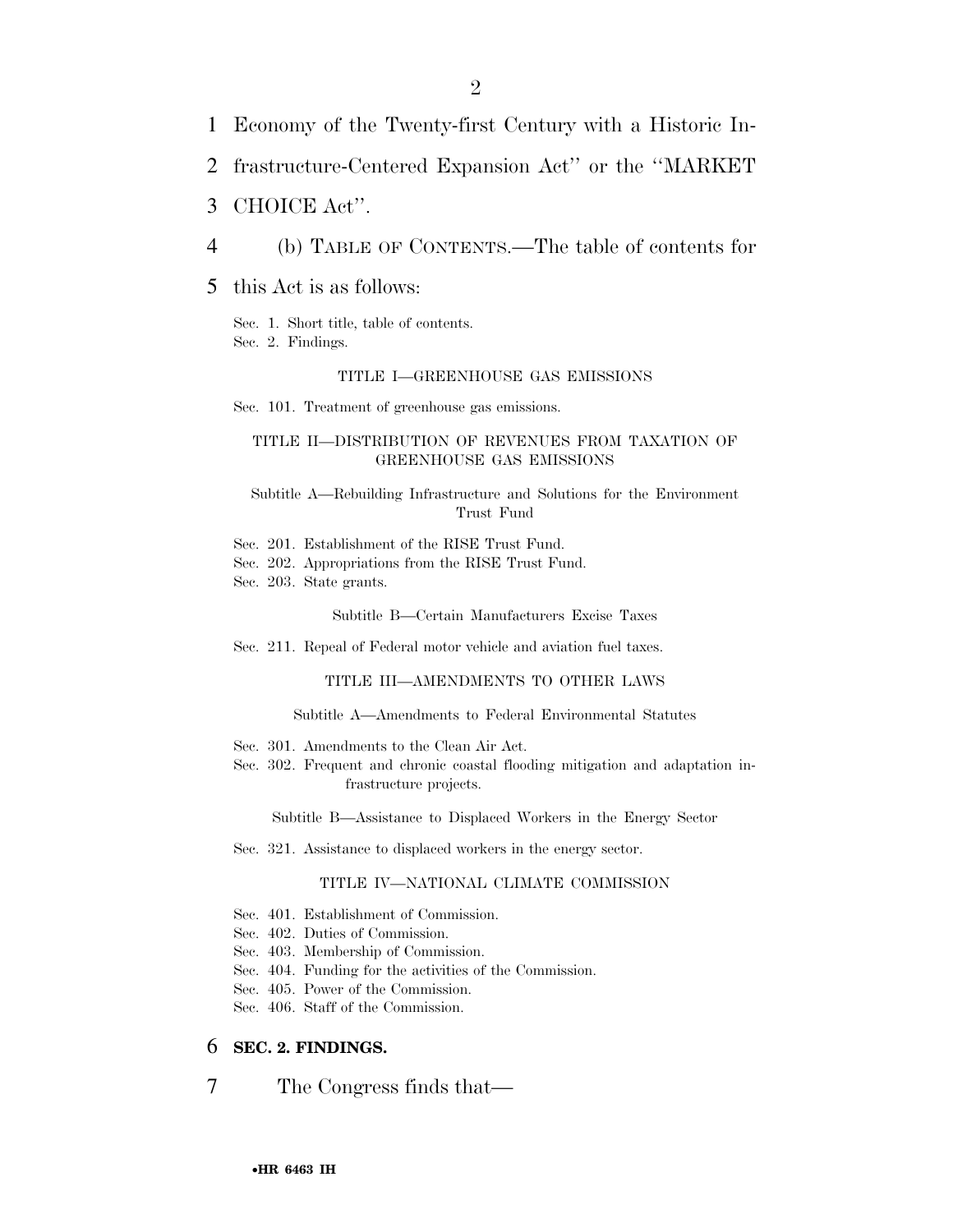| $\mathbf{1}$   | (1) roads, bridges, airports, and urban trans-         |
|----------------|--------------------------------------------------------|
| $\overline{2}$ | portation systems are essential to the economic and    |
| 3              | national security of the United States;                |
| 4              | $(2)$ there is a chronic shortfall in funding for      |
| 5              | the maintenance of highways, bridges, and other        |
| 6              | critical infrastructure;                               |
| 7              | (3) strategic investments in new infrastructure        |
| 8              | will allow for economic growth and dynamism in the     |
| 9              | twenty first century;                                  |
| 10             | (4) there has been a marked increase in ex-            |
| 11             | treme weather events and the negative impacts of a     |
| 12             | changing climate are expected to worsen in every re-   |
| 13             | gion of the United States;                             |
| 14             | $(5)$ if left unaddressed, the consequences of a       |
| 15             | changing climate have the potential to adversely im-   |
| 16             | pact the health of all Americans, harm the economy,    |
| 17             | and impose substantial costs on local, State, and      |
| 18             | Federal budgets;                                       |
| 19             | (6) efforts to reduce climate risk should protect      |
| 20             | our Nation's economy, security, infrastructure, agri-  |
| 21             | culture, water supply, public health, and public safe- |
| 22             | ty; and                                                |
| 23             | (7) there is bipartisan support for pursuing ef-       |
| 24             | forts to reduce greenhouse gas emissions through       |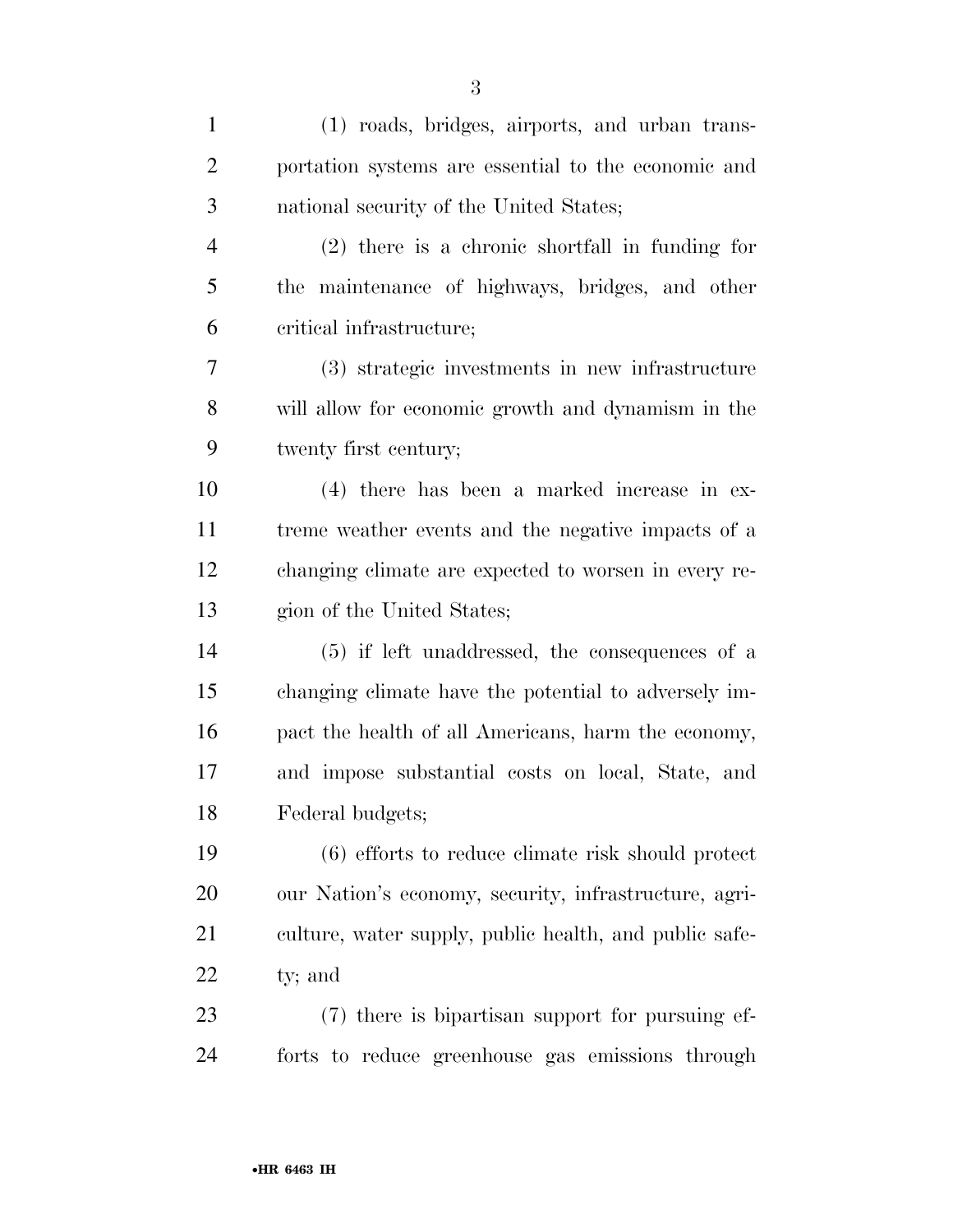economically viable, broadly supported private and public policies and solutions. **TITLE I—GREENHOUSE GAS EMISSIONS SEC. 101. TREATMENT OF GREENHOUSE GAS EMISSIONS.**  (a) IN GENERAL.—The Internal Revenue Code of 1986 is amended by adding at the end the following: **''Subtitle L—Greenhouse Gas** 

# 9 **Emissions**

''PART 1. TAXATION OF GREENHOUSE GAS EMISSIONS.

''PART 2. TAX ADJUSTMENTS FOR IMPORTS AND EXPORTS OF GREENHOUSE GAS INTENSIVE PRODUCTS.

#### 10 **''PART 1—TAXATION OF GREENHOUSE GAS**

#### 11 **EMISSIONS**

''Sec. 9901. Imposition of tax on combusted fossil fuel greenhouse gas emissions. ''Sec. 9902. Imposition of tax on greenhouse gas emissions from certain industrial processes. ''Sec. 9903. Imposition of tax on greenhouse gas emissions from certain product uses. ''Sec. 9904. Calculation of taxable emissions. ''Sec. 9905. Credit for State payments. ''Sec. 9906. Penalties for nonpayment. ''Sec. 9907. Definitions. 12 **''SEC. 9901. IMPOSITION OF TAX ON COMBUSTED FOSSIL**  13 **FUEL GREENHOUSE GAS EMISSIONS.** 

- 14 "(a) In GENERAL.—There is hereby imposed a tax
- 15 on fossil fuels produced within, or imported into, the
- 16 United States.
- 17  $\qquad$  "(b) RATE OF TAX.—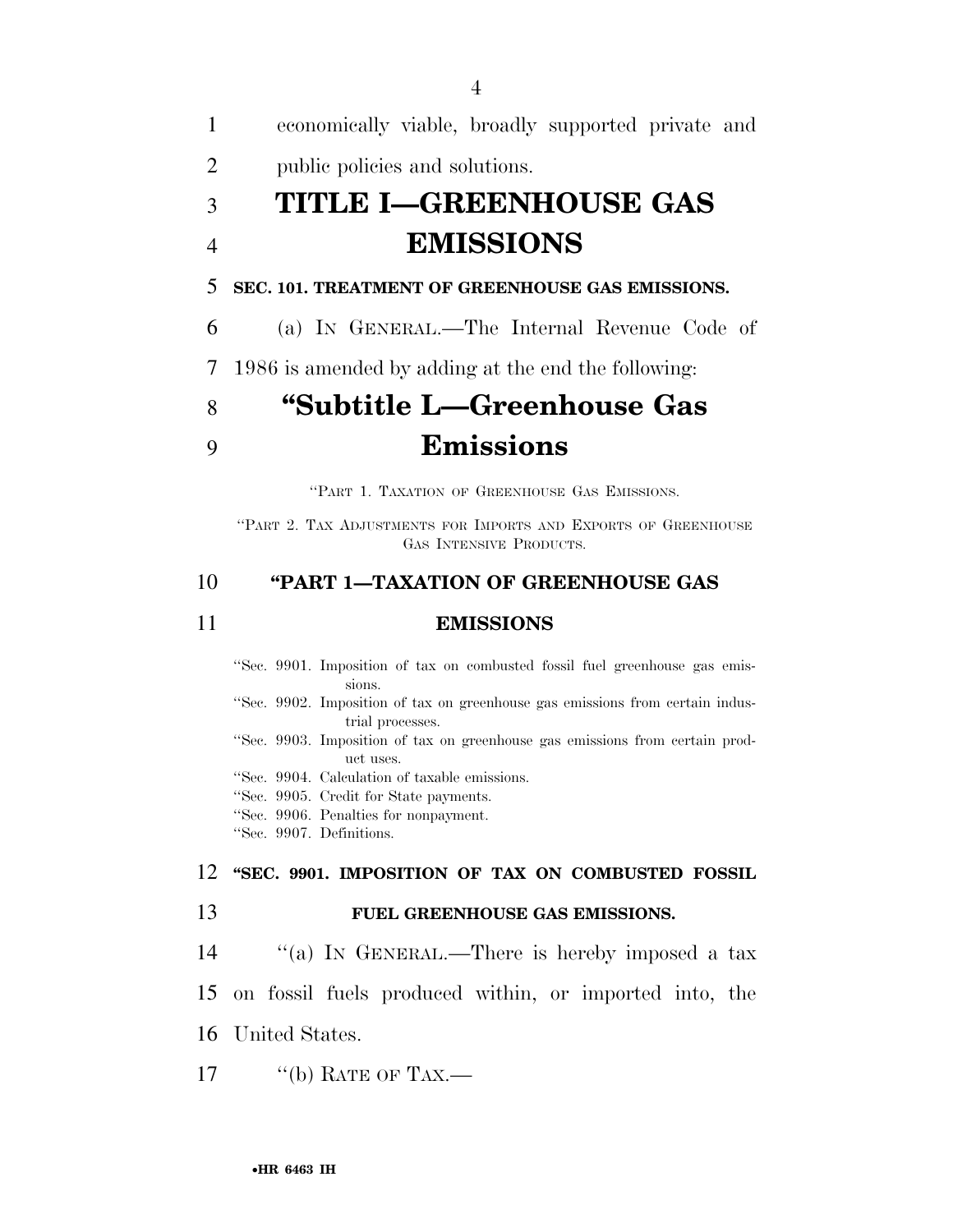| $\mathbf{1}$   | $``(1)$ GREENHOUSE GASES THAT WOULD BE RE-            |
|----------------|-------------------------------------------------------|
| $\overline{2}$ | LEASED IF THE FOSSIL FUEL WERE COMBUSTED.-            |
| 3              | The tax imposed by subsection (a) shall be the appli- |
| $\overline{4}$ | cable amount per ton of carbon dioxide equivalent of  |
| 5              | all greenhouse gasses that would be released if the   |
| 6              | fossil fuel were combusted.                           |
| 7              | "(2) APPLICABLE AMOUNT OF CARBON DIOXIDE              |
| 8              | EQUIVALENT EMISSIONS.—For purposes of para-           |
| 9              | graph (1), the term 'applicable amount' means—        |
| 10             | "(A) for calendar year 2020, \$24 per met-            |
| 11             | ric ton of carbon dioxide equivalent emissions,       |
| 12             | and                                                   |
| 13             | "(B) for each calendar year after $2020$ ,            |
| 14             | the tax rate shall be the sum of—                     |
| 15             | "(i) the previous calendar year's tax                 |
| 16             | rate, plus                                            |
| 17             | "(ii) the sum of $-$                                  |
| 18             | $\lq(1)$ 2 percentage points, plus                    |
| 19             | $\lq\lq$ (II) a percentage increase in the            |
| 20             | previous year's tax rate equal to the                 |
| 21             | increase in the Consumer Price Index                  |
| 22             | for the previous calendar year.                       |
| 23             | "(C) CONSUMER PRICE INDEX FOR ANY                     |
| 24             | CALENDAR YEAR.—For purposes of subpara-               |
| 25             | graph (B), the Consumer Price Index for the           |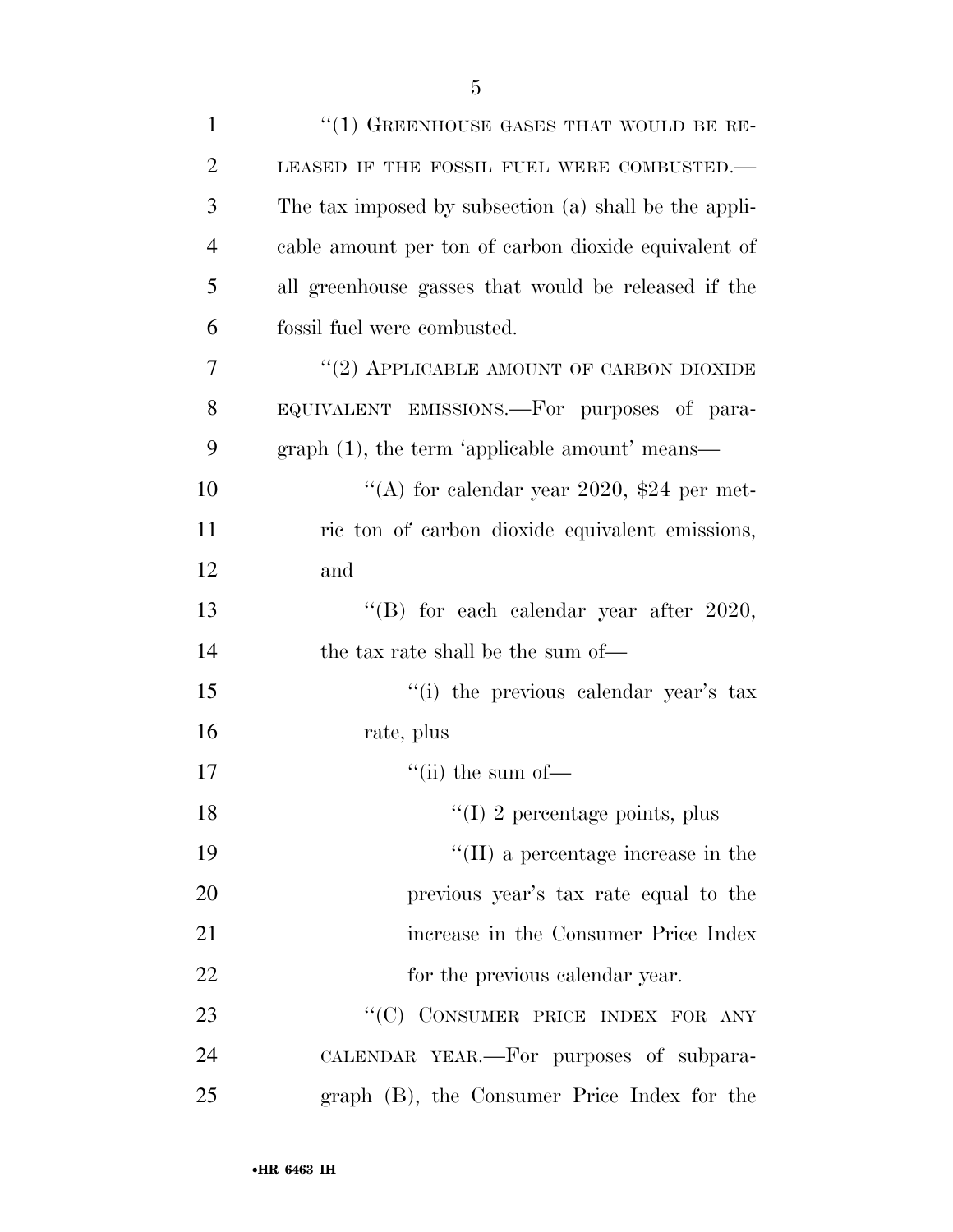| $\mathbf{1}$   | previous calendar year is the average of the    |
|----------------|-------------------------------------------------|
| $\overline{2}$ | Consumer Price Index for all-urban consumers    |
| 3              | published by the Department of Labor as of the  |
| $\overline{4}$ | close of the 12-month period ending on August   |
| 5              | 31 of such calendar year. For purposes of the   |
| 6              | preceding sentence, the revision of the Con-    |
| 7              | sumer Price Index which is most consistent      |
| 8              | with the Consumer Price Index for calendar      |
| 9              | year 1986 shall be used.                        |
| 10             | "(3) RATE ADJUSTMENT BASED ON EMISSION          |
| 11             | LEVELS.-                                        |
| 12             | "(A) REPORT.—Not later than March 30,           |
| 13             | 2021, and annually thereafter, the Secretary    |
| 14             | and the Administrator shall jointly report the  |
| 15             | emissions during the calendar year ending on    |
| 16             | the preceding December 31 from sources sub-     |
| 17             | ject to taxation under this part. The report    |
| 18             | shall determine whether the cumulative amount   |
| 19             | of annual emissions reported for the period be- |
| 20             | ginning in calendar year 2020 and through the   |
| 21             | end of the preceding calendar year were less    |
| 22             | than the emissions levels specified in the fol- |
| 23             | lowing schedule:                                |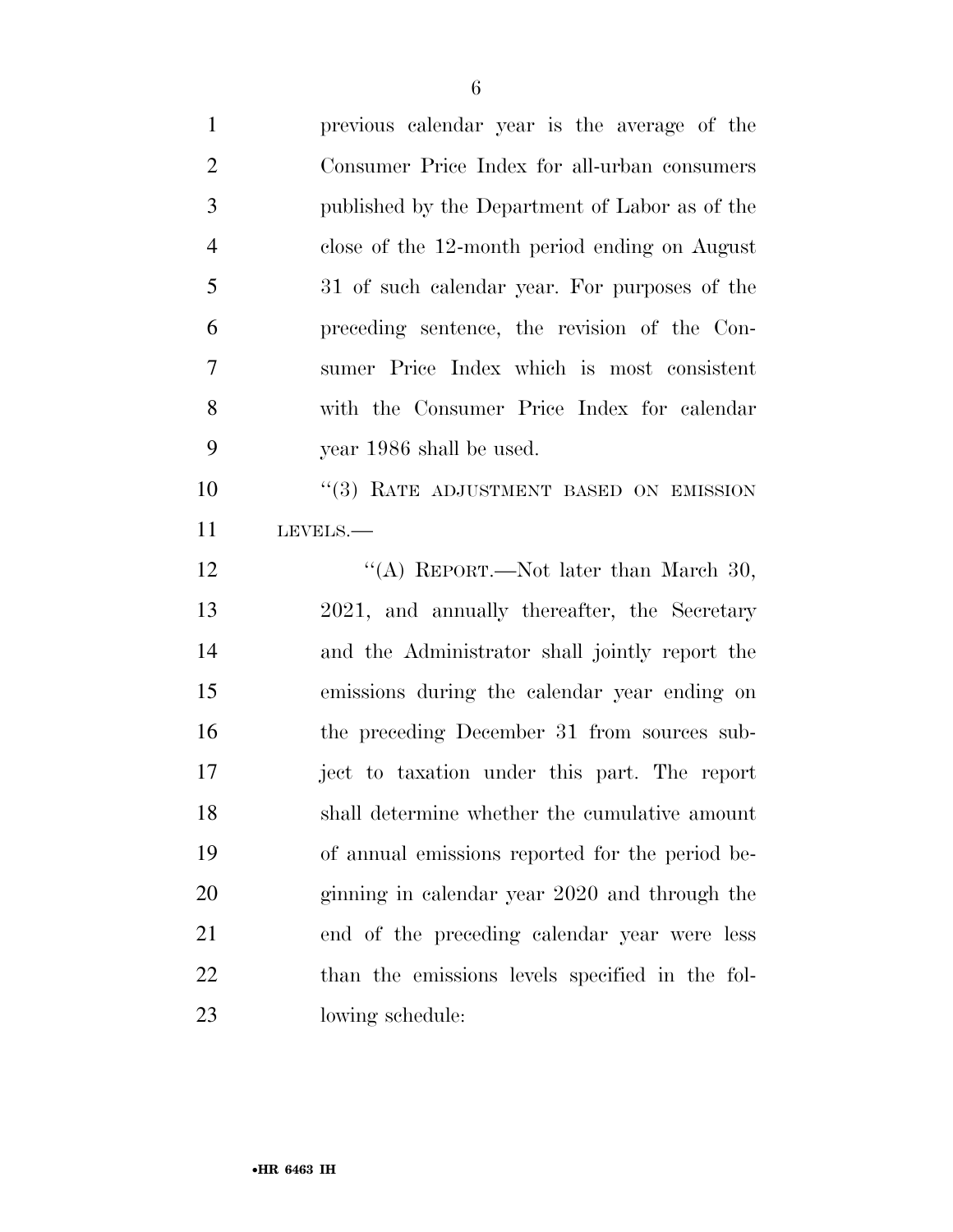| $\mathbf{1}$   | "(i) The total emissions through cal-         |
|----------------|-----------------------------------------------|
| $\overline{2}$ | endar year $2020$ are $5,177$ million metric  |
| 3              | tons of carbon dioxide equivalent.            |
| $\overline{4}$ | "(ii) The total emissions through cal-        |
| 5              | endar year 2021 are 10,353 million metric     |
| 6              | tons of carbon dioxide equivalent.            |
| 7              | "(iii) The total emissions through cal-       |
| 8              | endar year $2022$ are $15,472$ million metric |
| 9              | tons of carbon dioxide equivalent.            |
| 10             | "(iv) The total emissions through cal-        |
| 11             | endar year 2023 are 20,532 million metric     |
| 12             | tons of carbon dioxide equivalent.            |
| 13             | $f'(v)$ The total emissions through cal-      |
| 14             | endar year $2024$ are $25,592$ million metric |
| 15             | tons of carbon dioxide equivalent.            |
| 16             | "(vi) The total emissions through cal-        |
| 17             | endar year 2025 are 30,594 million metric     |
| 18             | tons of carbon dioxide equivalent.            |
| 19             | "(vii) The total emissions through cal-       |
| 20             | endar year 2026 are 35,596 million metric     |
| 21             | tons of carbon dioxide equivalent.            |
| <u>22</u>      | "(viii) The total emissions through           |
| 23             | calendar year 2027 are 40,540 million         |
| 24             | metric tons of carbon dioxide equivalent.     |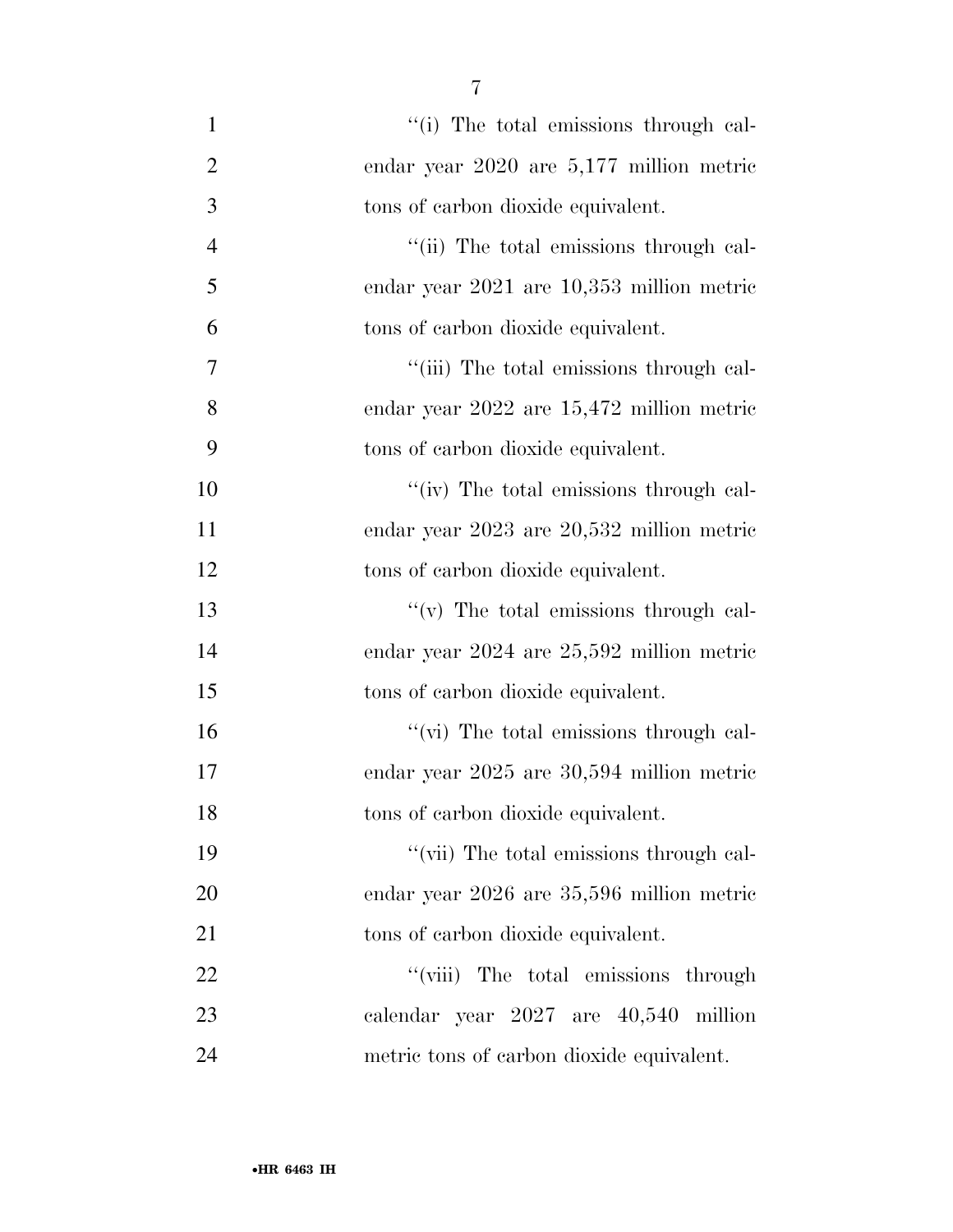| $\mathbf{1}$   | "(ix) The total emissions through cal-        |
|----------------|-----------------------------------------------|
| $\overline{2}$ | endar year 2028 are 45,484 million metric     |
| 3              | tons of carbon dioxide equivalent.            |
| $\overline{4}$ | " $(x)$ The total emissions through cal-      |
| 5              | endar year 2029 are 50,370 million metric     |
| 6              | tons of carbon dioxide equivalent.            |
| $\tau$         | "(xi) The total emissions through cal-        |
| 8              | endar year $2030$ are $55,255$ million metric |
| 9              | tons of carbon dioxide equivalent.            |
| 10             | "(B) ADJUSTMENTS FOR REPORT<br>PE-            |
| 11             | $RIOD$ .                                      |
| 12             | "(i) IN GENERAL.—Not later than               |
| 13             | March 30, 2022, and every two years           |
| 14             | thereafter, the Secretary shall determine     |
| 15             | whether an adjustment is required in ac-      |
| 16             | cordance with clause (ii).                    |
| 17             | "(ii) PERIOD THROUGH 2030.—If the             |
| 18             | emission level reported under subpara-        |
| 19             | graph (A) for calendar year 2022, and         |
| 20             | every second calendar year thereafter         |
| 21             | through calendar year 2030, exceeds the       |
| 22             | level for such calendar year specified in     |
| 23             | clauses (i) through (xi) of subparagraph      |
| 24             | $(A)$ , then the applicable amount under      |
| 25             | paragraph $(2)$ for the calendar year begin-  |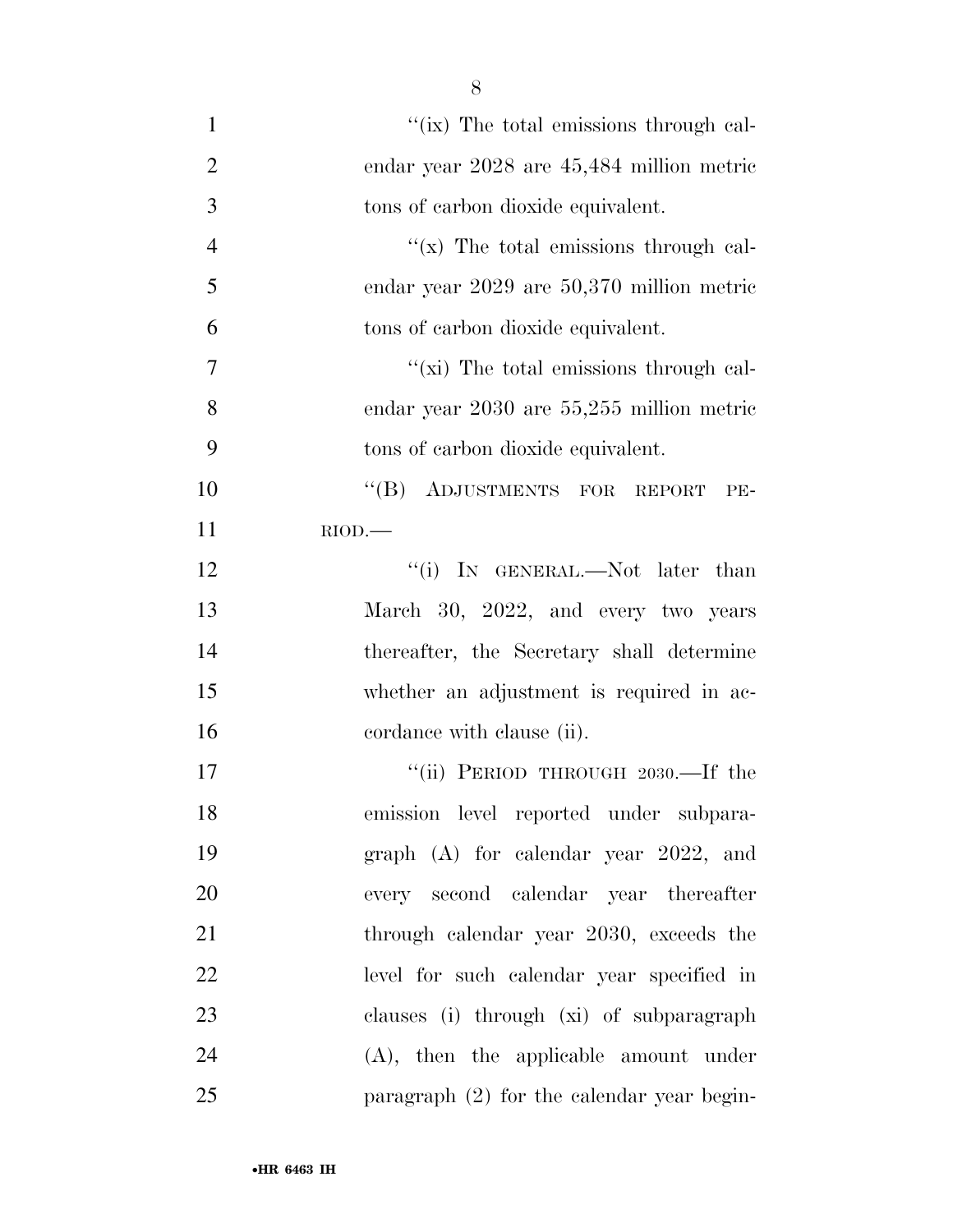| $\mathbf{1}$   | ning on the next January 1 following the                  |
|----------------|-----------------------------------------------------------|
| $\overline{2}$ | determination in clause (i) shall, after the              |
| 3              | increase under paragraph $(2)$ for such next              |
| $\overline{4}$ | calendar year, be increased by an addi-                   |
| 5              | tional \$2 per metric ton.                                |
| 6              | "(c) BY WHOM PAID.—The tax imposed by sub-                |
| $\tau$         | section (a) shall be paid by the owner of the fossil fuel |
| 8              | at the point of taxation.                                 |
| 9              | "(d) POINT OF TAXATION.—                                  |
| 10             | $"(1)$ For fossil fuels produced within the United        |
| 11             | States, the point of taxation shall be—                   |
| 12             | "(A) for coal, the mine mouth or, for                     |
| 13             | washed coal, the exit from the coal preparation           |
| 14             | and processing plant,                                     |
| 15             | $\lq\lq$ for petroleum products, the exit point           |
| 16             | from the refinery, and                                    |
| 17             | "(C) for natural gas, the exit from the gas               |
| 18             | processing plant or, for natural gas that is not          |
| 19             | treated at a gas processing plant, the point of           |
| 20             | sale to the person who combusts the gas or in-            |
| 21             | corporates it into a product that is not intended         |
| 22             | for combustion.                                           |
| 23             | $\lq(2)$ For any fossil fuel imported into the            |
| 24             | United States, the point of taxation shall be the         |
| 25             | point at which it first enters the United States.         |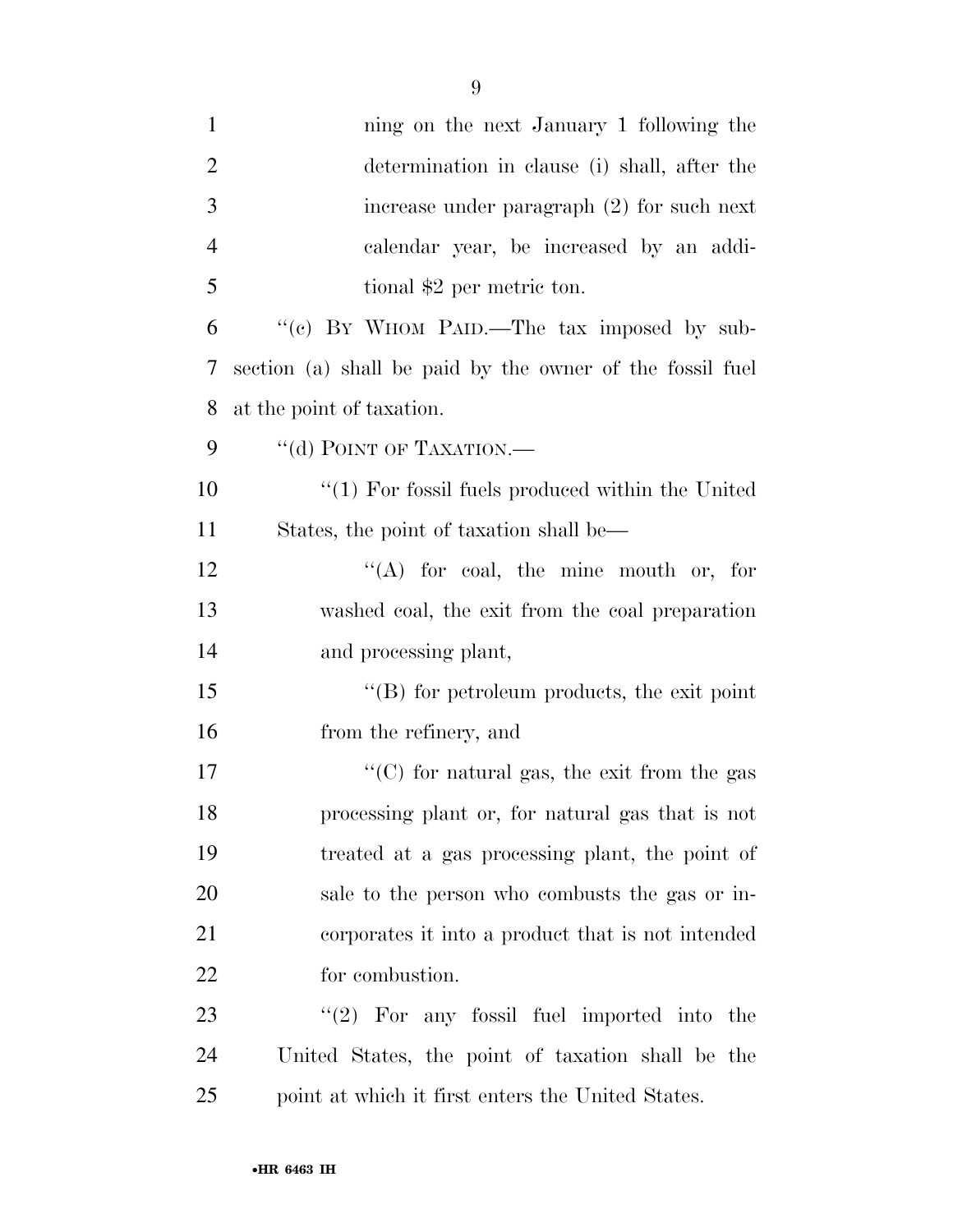1 "(e) EXEMPTIONS.—

2 "(1) EXEMPTION FOR NONCOMBUSTIVE USES.—

4 "(A) REFUND FOR REDUCTION OR ELIMI- NATION OF EMISSIONS.—Any manufacturer of a product that incorporates a fossil fuel that has been taxed under this section who can dem- onstrate to the Secretary that the fossil fuel has been transformed via the manufacture of the product so that the fossil fuel's emissions will be reduced or eliminated over the product's life- time shall be entitled to a refund of the tax paid under this section on the proportion of the emissions reduced thereby, as determined by the Secretary.

 ''(B) RULE.—The Secretary, in consulta- tion with the Administrator, shall establish by rule the criteria and process by which product manufacturers can demonstrate that the condi-tions in subparagraph (A) have been satisfied.

21 "
(C) PUBLICATION OF REGULATIONS. The Secretary shall publish the regulations re-23 quired by this subsection no later than one year prior to the start of the calendar year referred 25 to in section  $9901(b)(2)(A)$ . The Secretary may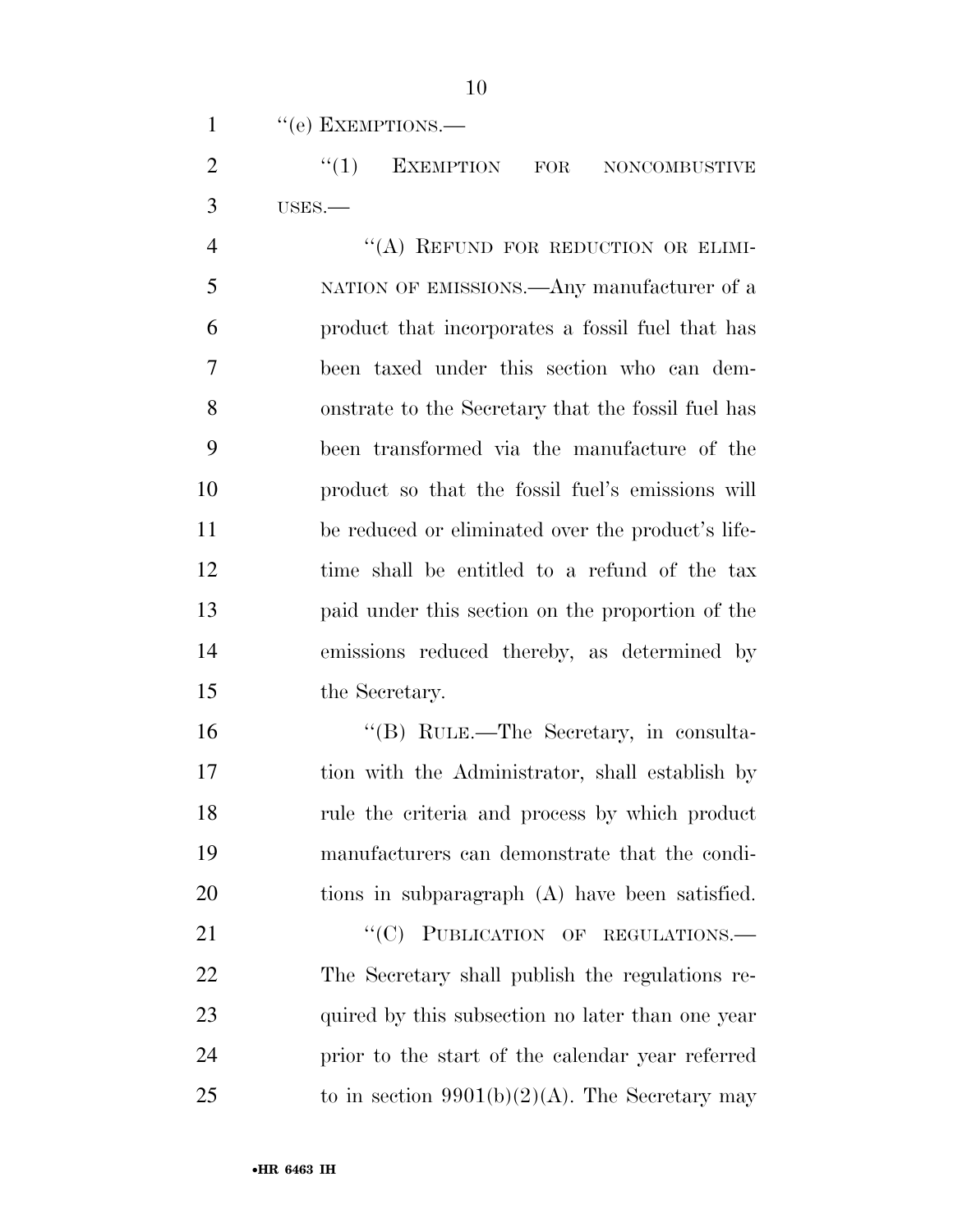| $\mathbf{1}$   | not collect the tax imposed by this section for   |
|----------------|---------------------------------------------------|
| $\overline{2}$ | any calendar year that begins less than one       |
| 3              | year after the regulations are published.         |
| $\overline{4}$ | "(2) EXEMPTION FOR CARBON CAPTURE AND             |
| 5              | STORAGE.-                                         |
| 6              | REFUND FOR SEQUESTERS.—Any<br>$\lq\lq (A)$        |
| 7              | person who sequesters greenhouse gas emissions    |
| 8              | resulting from the combustion of fossil fuel that |
| 9              | has passed through a point of taxation shall be   |
| 10             | entitled to a refund of the tax imposed by this   |
| 11             | section. Emissions that are used for enhanced     |
| 12             | oil recovery shall be entitled for such refund    |
| 13             | provided that these emissions meet all of the     |
| 14             | criteria applicable to other emissions that qual- |
| 15             | ify for such refund.                              |
| 16             | "(B) RULE.—The Secretary shall establish          |
| 17             | by rule the procedures by which to apply for      |
| 18             | such refunds and such refunds shall be paid       |
| 19             | within six months of the Secretary receiving an   |
| 20             | approvable application.                           |
| 21             | "(C) TIME OF REFUND.—The Secretary                |
| 22             | may not refund any amounts under this para-       |
| 23             | graph until such time as the Secretary has pub-   |
| 24             | lished the regulations described in section       |
| 25             | $45Q(d)(2)$ .                                     |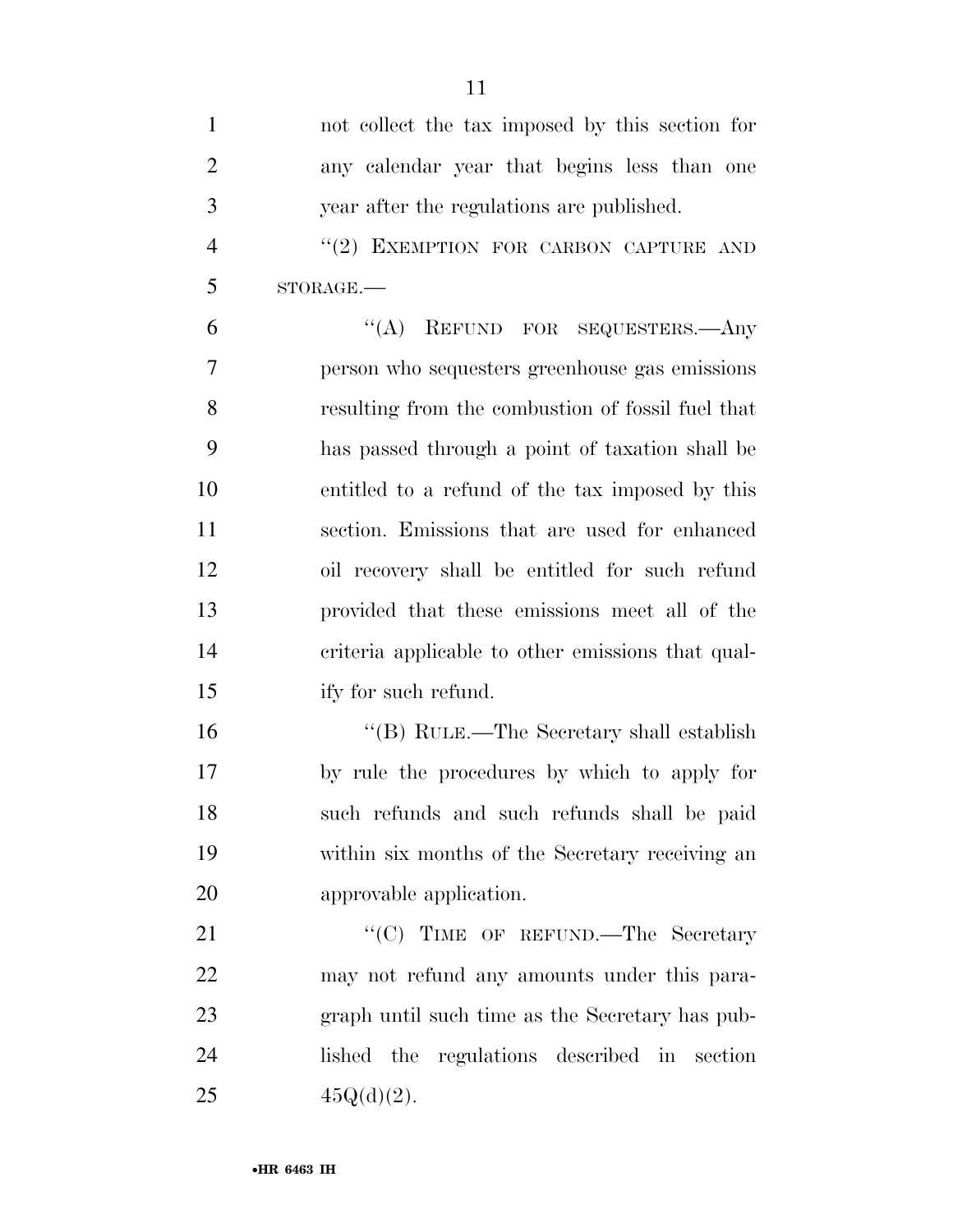| $\mathbf{1}$   | "SEC. 9902. IMPOSITION OF TAX ON GREENHOUSE GAS           |
|----------------|-----------------------------------------------------------|
| $\overline{2}$ | FROM CERTAIN INDUSTRIAL<br><b>EMISSIONS</b>               |
| 3              | PROCESSES.                                                |
| $\overline{4}$ | "(a) IN GENERAL.—There is hereby imposed a tax            |
| 5              | on industrial process greenhouse gas emissions by certain |
| 6              | source categories.                                        |
| 7              | "(b) LIST OF SOURCE CATEGORIES.—                          |
| 8              | "(1) INITIAL LIST.—The Congress establishes               |
| 9              | for purposes of this section a list of source cat-        |
| 10             | egories subject to this section as follows:               |
| 11             | $\lq\lq$ . Iron and steel production and met-             |
| 12             | allurgical coke production.                               |
| 13             | "(B) Underground coal mining.                             |
| 14             | "(C) Coal preparation and processing                      |
| 15             | plants.                                                   |
| 16             | $\lq\lq$ (D) Refineries.                                  |
| 17             | $\lq\lq(E)$ Cement production.                            |
| 18             | $``$ (F) Petrochemical production.                        |
| 19             | $\lq\lq(G)$ Lime production.                              |
| 20             | "(H) Ammonia production.                                  |
| 21             | "(I) Aluminum production.                                 |
| 22             | $\lq\lq$ (J) Soda ash production.                         |
| 23             | " $(K)$ Ferroalloy production.                            |
| 24             | $\lq\lq$ (L) Phosphoric acid production.                  |
| 25             | $\lq\lq (M)$ Glass production.                            |
| 26             | "(N) Zinc production.                                     |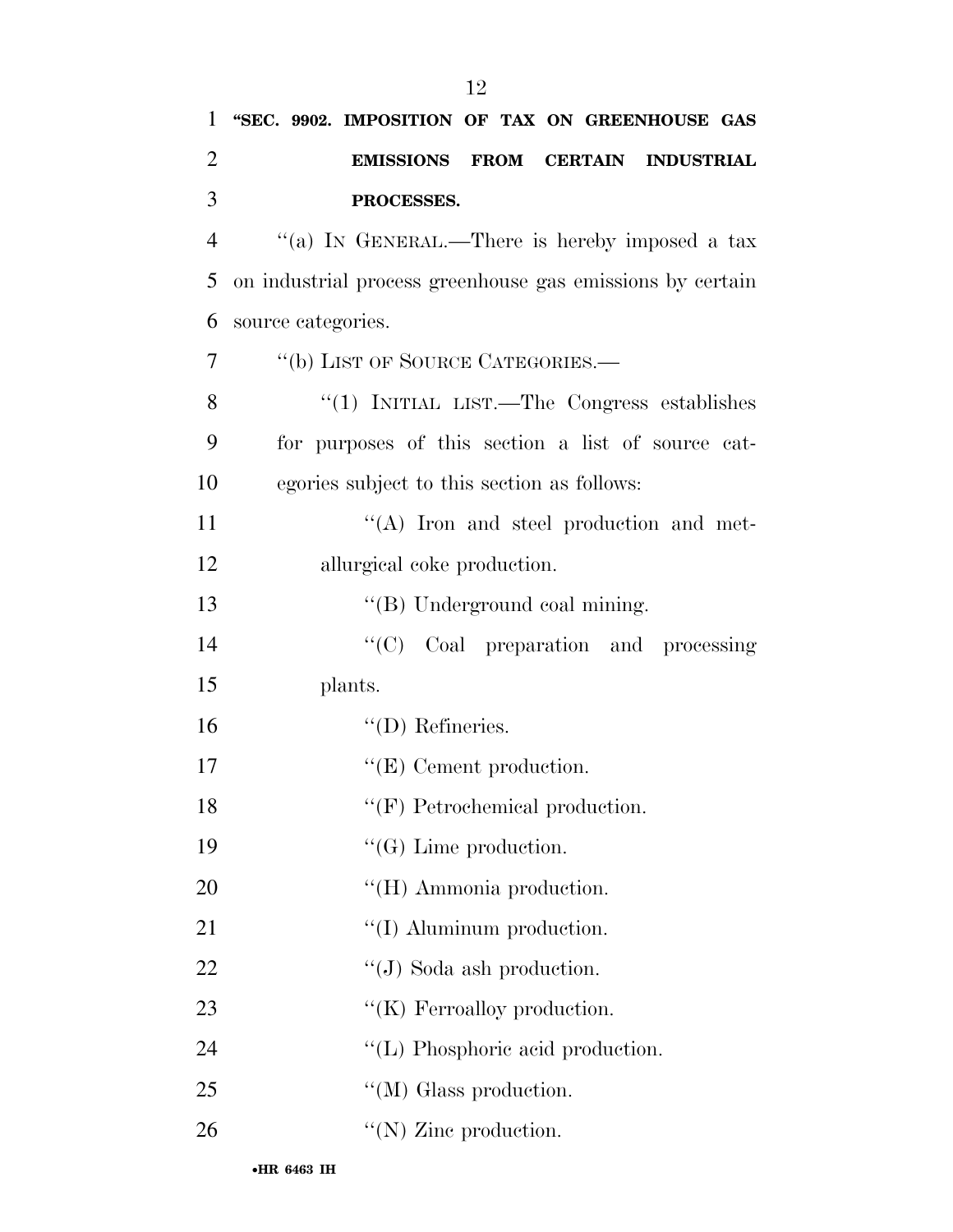| $\mathbf{1}$   | $\lq\lq$ (O) Lead production.                            |
|----------------|----------------------------------------------------------|
| $\overline{2}$ | "(P) Magnesium production and proc-                      |
| 3              | essing.                                                  |
| $\overline{4}$ | $\lq\lq Q$ ) Nitric acid production.                     |
| 5              | $\lq\lq$ (R) Adipic acid production.                     |
| 6              | "(S) Semiconductor manufacture.                          |
| 7              | "(T) Electrical transmission and distribu-               |
| 8              | tion.                                                    |
| 9              | "(2) REVISION OF THE LIST.—The Adminis-                  |
| 10             | trator shall review the list of source categories estab- |
| 11             | lished by this subsection not less than once every       |
| 12             | five years to determine if they should continue to be    |
| 13             | listed and publish the results of that review. The Ad-   |
| 14             | ministrator may, if appropriate, add any source cat-     |
| 15             | egories to this list by rule.                            |
| 16             | "(3) REMOVAL OF A SOURCE CATEGORY FROM                   |
| 17             | THE LIST.—The Administrator may remove a source          |
| 18             | category from this list only if—                         |
| 19             | $\lq\lq$ the total emissions from the entire             |
| 20             | source category which are taxable under this             |
| 21             | section have been less than $250,000$ metric tons        |
| 22             | of carbon dioxide equivalent per year for each           |
| 23             | of three consecutive years,                              |
| 24             | $\lq\lq$ the average emissions from facilities           |
| 25             | in the source category which are taxable under           |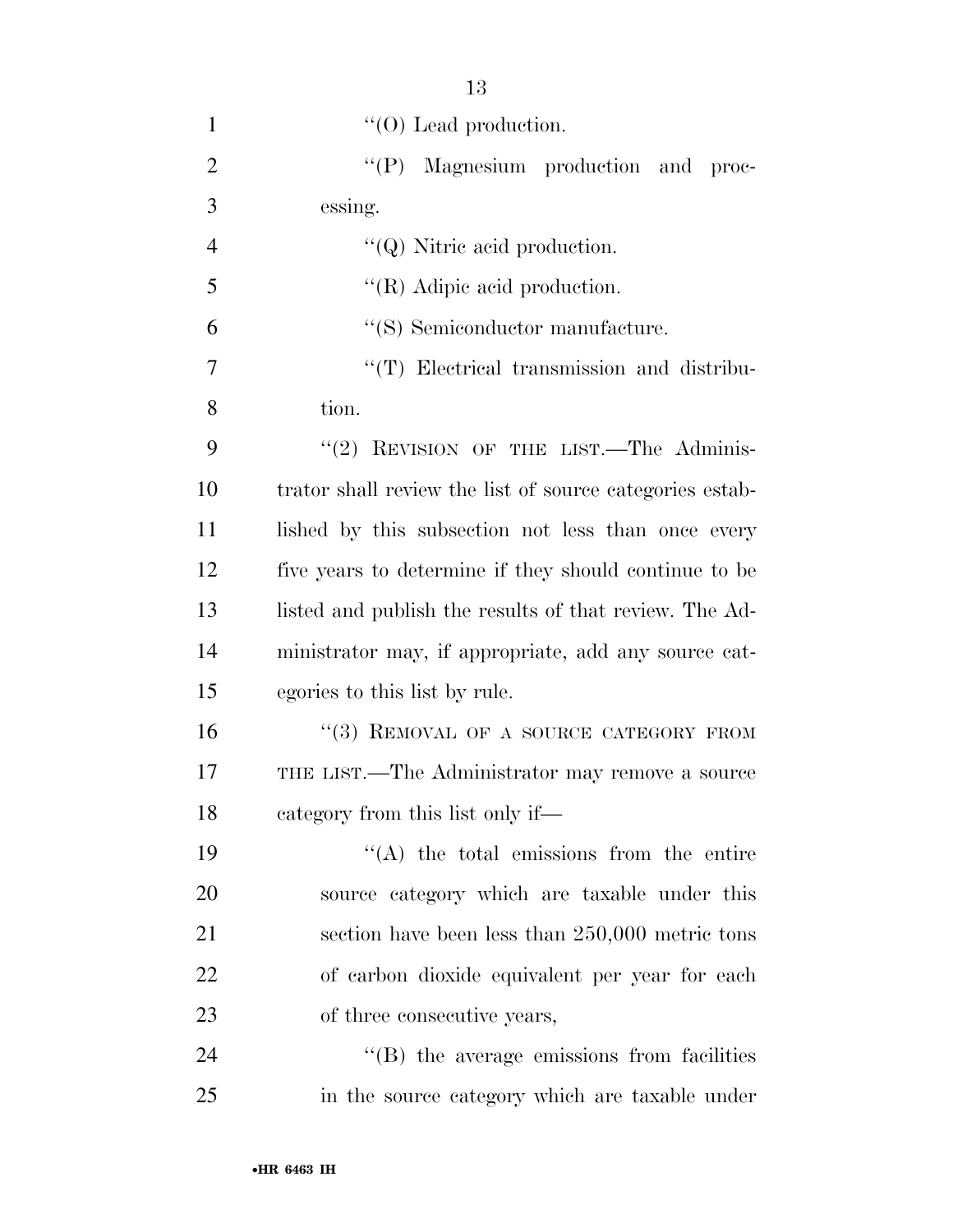1 this section have been less than 25,000 metric tons of carbon dioxide equivalent per year for each of the years referred in subparagraph (A), and ''(C) the Administrator determines that there is no reasonable possibility that the total emissions from the entire source category which are taxable under this section will exceed 250,000 metric tons per year of carbon dioxide equivalent within any of the five years following such determination. 12 "(4) ADDITION OF A SOURCE CATEGORY TO THE LIST.—The Administrator may add a source category to this list only if the Administrator deter- mines that—  $(4)$  the total emissions from the entire source category which are taxable under this section have been greater than 250,000 metric tons per year of carbon dioxide equivalent in any two years out of the preceding five years,  $\langle (B)$  the average emissions from facilities 22 in the source category which are taxable under 23 this section have been greater than 25,000 met- ric tons per year of carbon dioxide equivalent in the years in which emissions from the entire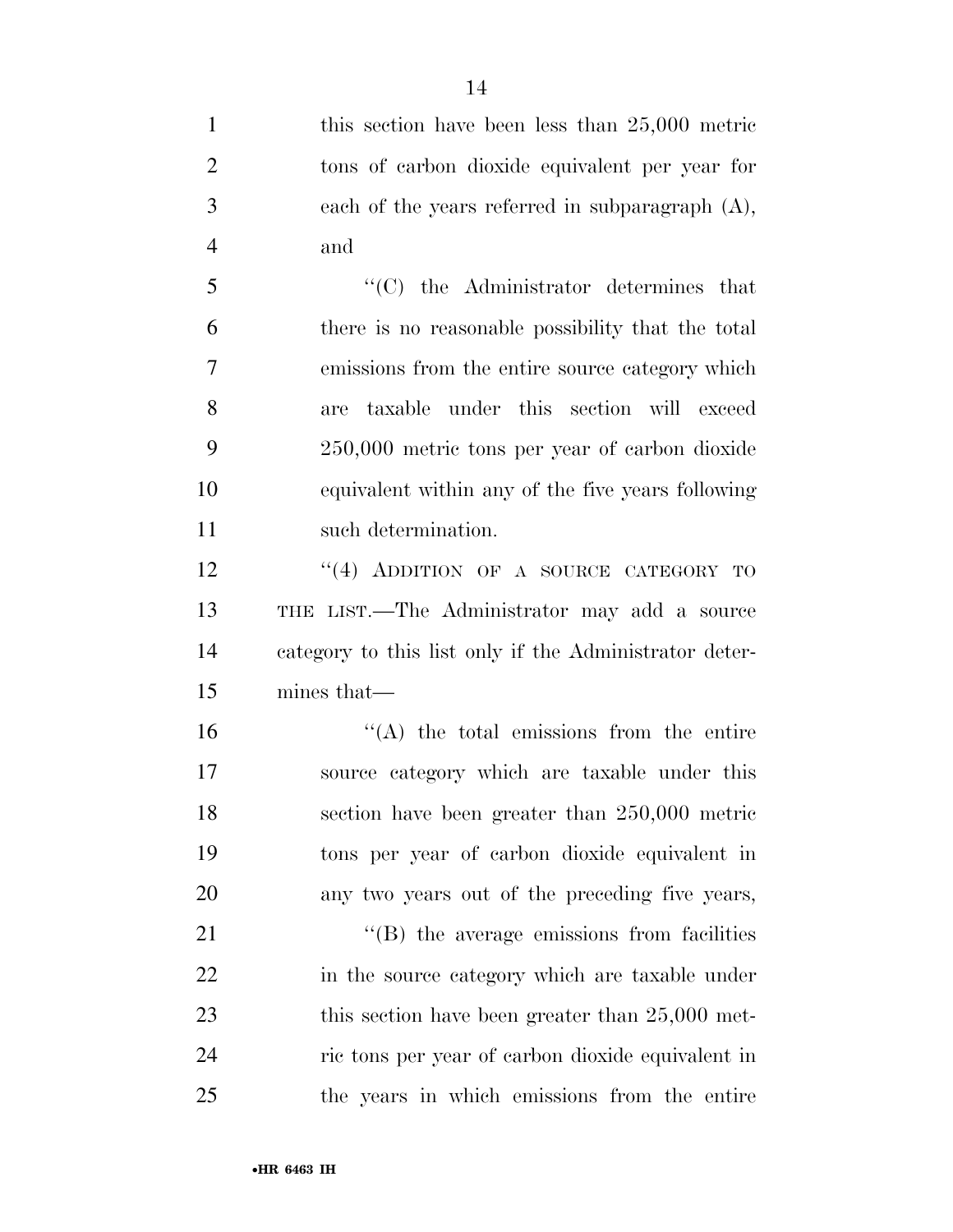| $\mathbf{1}$   | source category have been greater than 250,000              |
|----------------|-------------------------------------------------------------|
| $\overline{2}$ | tons per year, and                                          |
| 3              | $\cdot\cdot$ (C) there is a reasonable possibility that     |
| $\overline{4}$ | the total emissions from the entire source cat-             |
| 5              | egory which are taxable under this section will             |
| 6              | be greater than 250,000 metric tons per year of             |
| $\tau$         | carbon dioxide equivalent in any year within the            |
| 8              | next five years following such determination.               |
| 9              | "(5) The Administrator may add a source cat-                |
| 10             | egory to the list that has previously been removed          |
| 11             | pursuant to paragraph (3) if the addition of the            |
| 12             | source category otherwise meets the requirements            |
| 13             | per paragraph (4).                                          |
| 14             | "(c) RATE OF TAX.—The rate of tax shall be the              |
| 15             | same as the rate given in section $9901(b)(2)$ .            |
| 16             | "(d) BY WHOM PAID.—The tax imposed by sub-                  |
| 17             | section (a) shall be paid by the owner or operator of the   |
|                | 18 point of taxation.                                       |
| 19             | "(e) POINT OF TAXATION.—The point of taxation               |
| 20             | shall be any facility in a source category which emits more |
| 21             | than $25,000$ metric tons of carbon dioxide equivalent sub- |

ject to taxation under this section in any calendar year.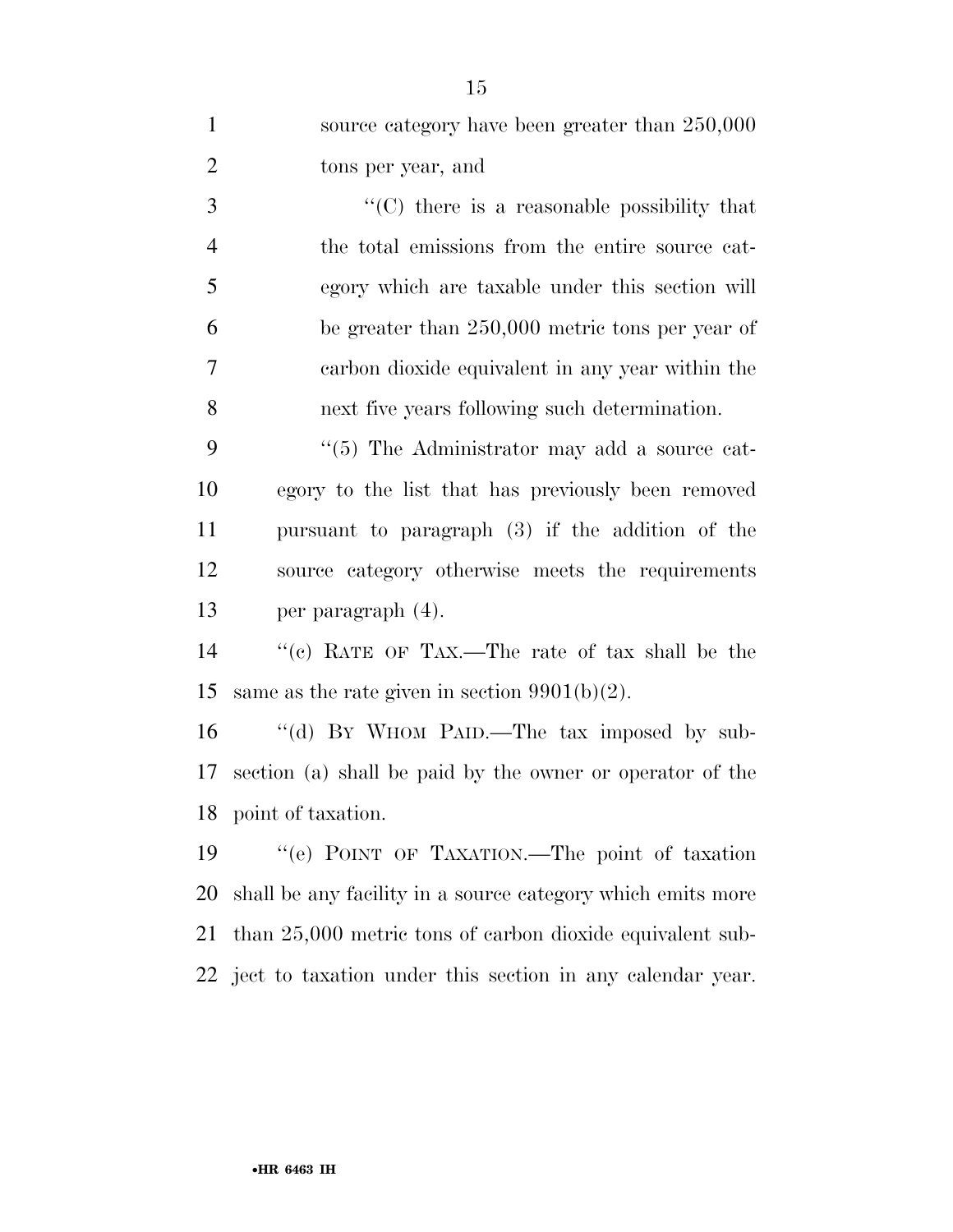| 1              | "SEC. 9903. IMPOSITION OF TAX ON GREENHOUSE GAS          |
|----------------|----------------------------------------------------------|
| $\overline{2}$ | EMISSIONS FROM CERTAIN PRODUCT USES.                     |
| 3              | "(a) IN GENERAL.—There is hereby imposed a tax           |
| $\overline{4}$ | on non-fossil-fuel-greenhouse-gas emissions by certain   |
| 5              | manufactured products when used for their intended pur-  |
| 6              | poses that are manufactured within or imported into, the |
| 7              | United States.                                           |
| 8              | "(b) LIST OF PRODUCTS.—                                  |
| 9              | "(1) INITIAL LIST.—The Congress establishes              |
| 10             | for purposes of this section a list of products subject  |
| 11             | to this section as follows:                              |
| 12             | $\lq\lq$ Fuel ethanol.                                   |
| 13             | $\lq\lq$ (B) Industrial carbonates.                      |
| 14             | "(C) Carbon dioxide urea.                                |
| 15             | "(D) Soda ash.                                           |
| 16             | $\lq\lq(E)$ Nitrous oxide.                               |
| 17             | "(F) Ozone depleting substances, but not                 |
| 18             | if the United States has ratified the Kigali             |
| 19             | Amendment to the Montreal Protocol and is                |
| 20             | subject to Article 2J, paragraph 1 of the                |
| 21             | Amended Montreal Protocol.                               |
| 22             | $\lq\lq(G)$ Biodiesel.                                   |
| 23             | "(H) Solid biomass fuels.                                |
| 24             | "(2) REVISION OF THE LIST.—The Adminis-                  |
| 25             | trator shall review the list of products established by  |
| 26             | this subsection not less than once every five years to   |
|                |                                                          |

#### •**HR 6463 IH**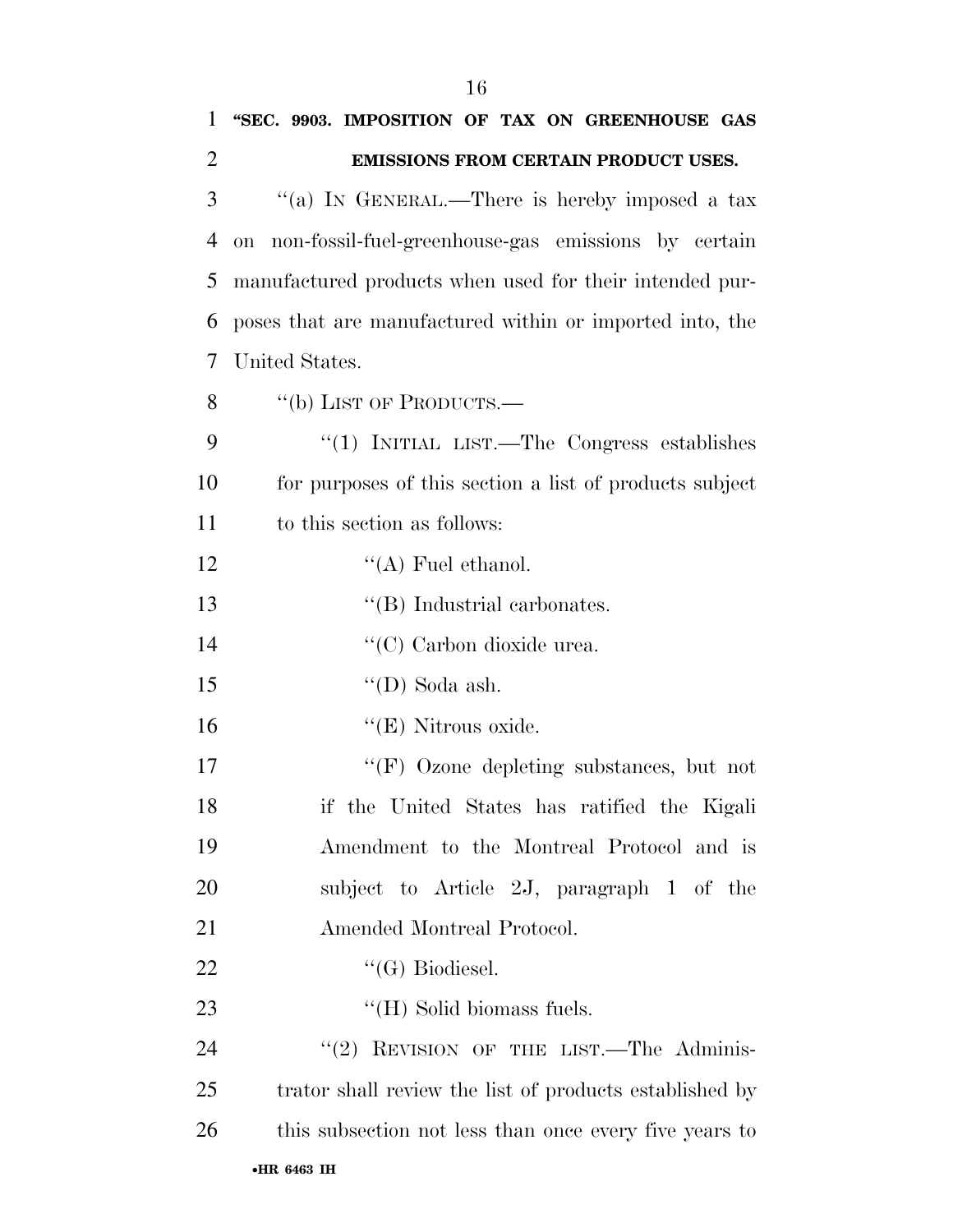determine if they should continue to be listed and publish the results of that review. The Administrator may, if appropriate, add any product to this list by rule. 5 "(3) REMOVAL OF A PRODUCT FROM THE LIST.—The Administrator may remove a product from this list only if—  $"({\rm A})$  the total emissions from all of the product used within the United States has been less than 250,000 metric tons per year of car- bon dioxide equivalent for each of three con- secutive years, and ''(B) the Administrator determines that there is no reasonable possibility that the total emissions from all of the product used in the United States will exceed 250,000 metric tons per year of carbon dioxide equivalent within any of the five years following such determination. 19 "(4) ADDITION OF A PRODUCT TO THE LIST.— The Administrator may add a product to this list 21 only if the Administrator determines that—  $\langle (A)$  the total emissions from all of the product used within the United States has been

greater than 250,000 metric tons per year of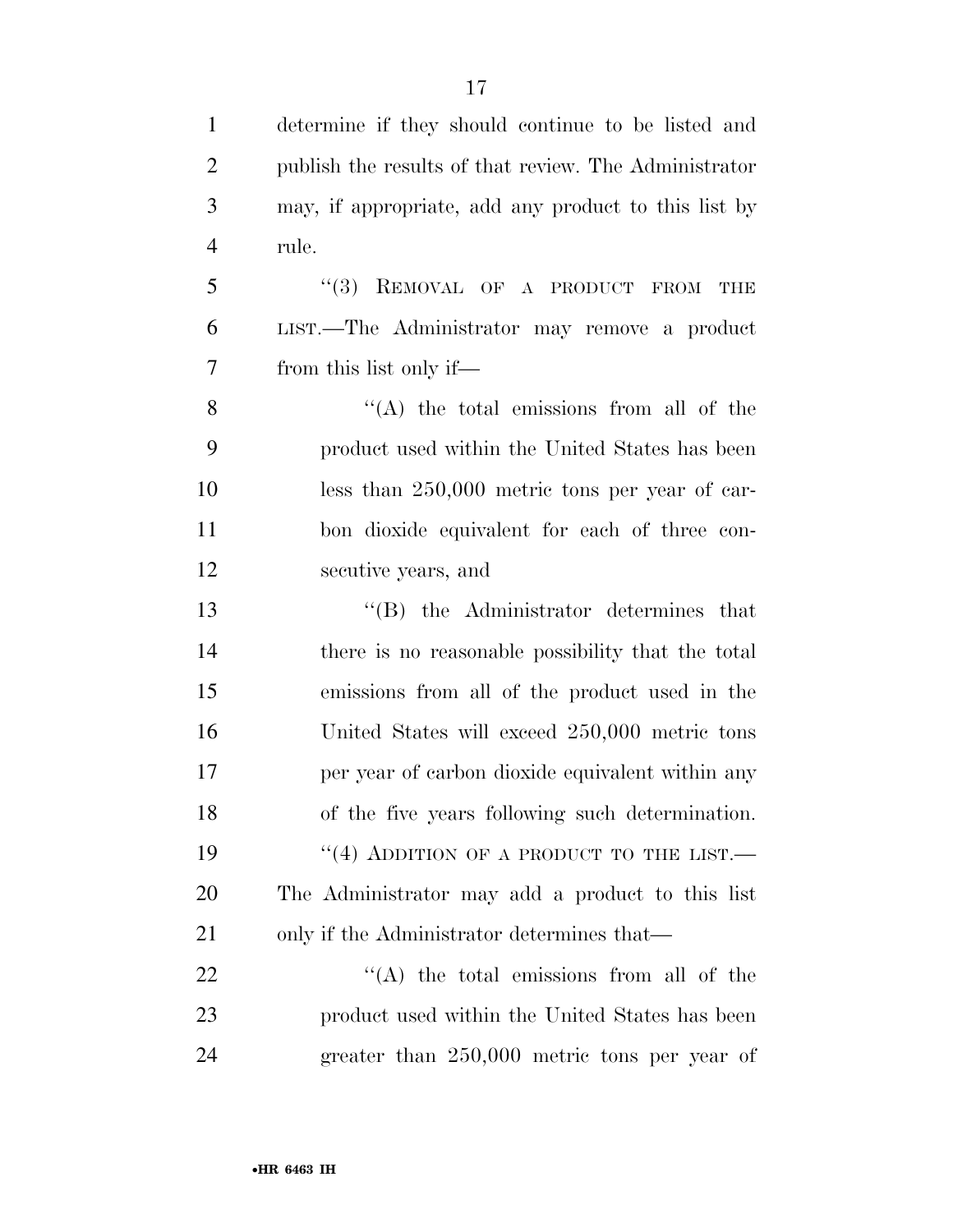| $\mathbf{1}$   | carbon dioxide equivalent in any two years out        |
|----------------|-------------------------------------------------------|
| $\overline{2}$ | of the preceding five years, and                      |
| 3              | "(B) there is a reasonable possibility that           |
| $\overline{4}$ | the total emissions from all of the product used      |
| 5              | within the United States will be greater than         |
| 6              | $250,000$ metric tons per year of carbon dioxide      |
| 7              | equivalent in any year within the next five years     |
| 8              | following such determination.                         |
| 9              | " $(5)$ The Secretary may add a product to the        |
| 10             | list that has previously been removed pursuant to     |
| 11             | paragraph $(3)$ if the addition of the product other- |
| 12             | wise meets the requirements of paragraph (4).         |
| 13             | "(c) RATE OF TAX.—The rate of tax shall be the        |
| 14             | same as the rate given in section $9901(b)(2)$ .      |
| 15             | "(d) BY WHOM PAID.—The tax imposed by sub-            |
| 16             | section (a) shall be paid—                            |
| 17             | $\lq(1)$ for products manufactured in the United      |
| 18             | States, by the owner or operator of the point of tax- |
| 19             | ation, and                                            |
| 20             | $\lq(2)$ for products imported into the United        |
| 21             | States, by the owner of the product when it enters    |
| 22             | the United States.                                    |
| 23             | "(e) POINT OF TAXATION. The point of taxation         |
| 24             | shall be—                                             |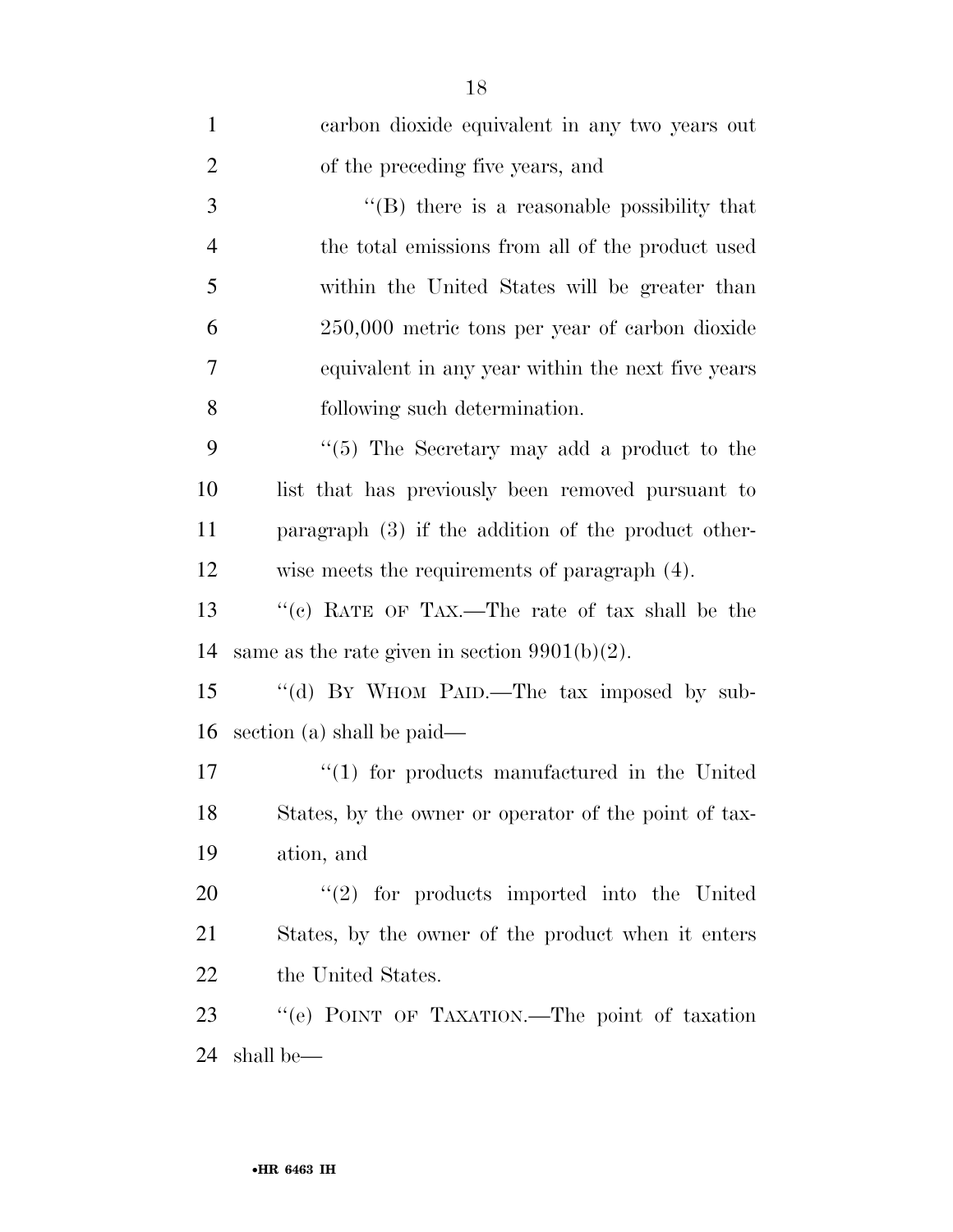1 ''(1) for products manufactured in the United States, the manufacturing facility,

 ''(2) for products imported into the United States, the point at which it first enters the United States, and

 ''(3) for domestically produced biomass fuel by a facility that emits from combusted biomass fuel more than 25,000 metric tons of carbon dioxide equivalent greenhouse gases in a year, the facility that combusts the biomass fuel.

#### **''SEC. 9904. CALCULATION OF TAXABLE EMISSIONS.**

12 "(a) HOW TO CALCULATE TAXABLE EMISSIONS.— In consultation with the Department of Energy, the Ad- ministrator shall establish by rule (and may, from time to time, revise) the method by which taxable emissions under this part shall be calculated.

 ''(b) CATEGORIES AND SUBCATEGORIES CONSID- ERED.—For purposes of calculating emissions taxable under—

20 "(1) section 9901, the Administrator shall de- termine by rule the amount of carbon dioxide equiv- alent that would be emitted if each fossil fuel were combusted, and the Administrator may establish by rule such subcategories of each fuel and the means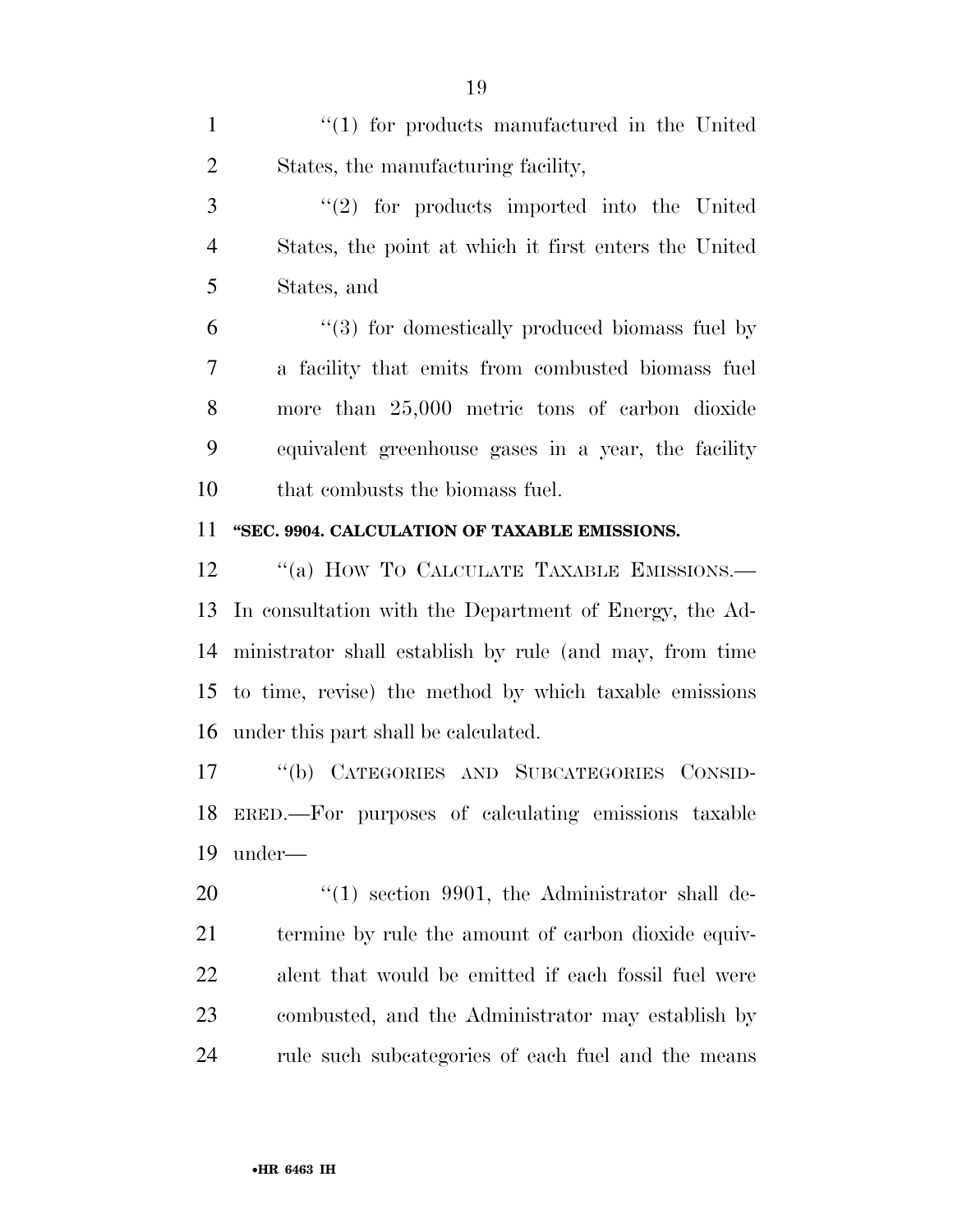by which it is combusted as the Administrator deems appropriate,

3 "(2) section 9902, the Administrator may de- termine by rule such subcategories of any industrial process category listed in subsection 9902(b) as the Administrator deems appropriate, and

 ''(3) section 9903, for fuel ethanol, biodiesel, and solid biomass fuels the Administrator shall de- termine by rule the amount of carbon dioxide equiv- alent that would be emitted based on the lifecycle greenhouse gas emissions of the product, and the Administrator may determine by rule such subcat- egories of manufactured products listed in sub- section 9903(b) as the Administrator deems appro-priate.

 ''(c) METHODS.—Where greenhouse gas emissions subject to taxation under any section of this part are com- bined with greenhouse gas emissions subject to taxation under any other section of this part, the Administrator shall ensure, to the greatest degree possible, that the methods required to determine the emissions taxable under any section of this part do not include any emissions taxable under any other section of this part.

 ''(d) METHOD COST DIFFERENCES.—The Adminis-trator shall not require the use of any method to calculate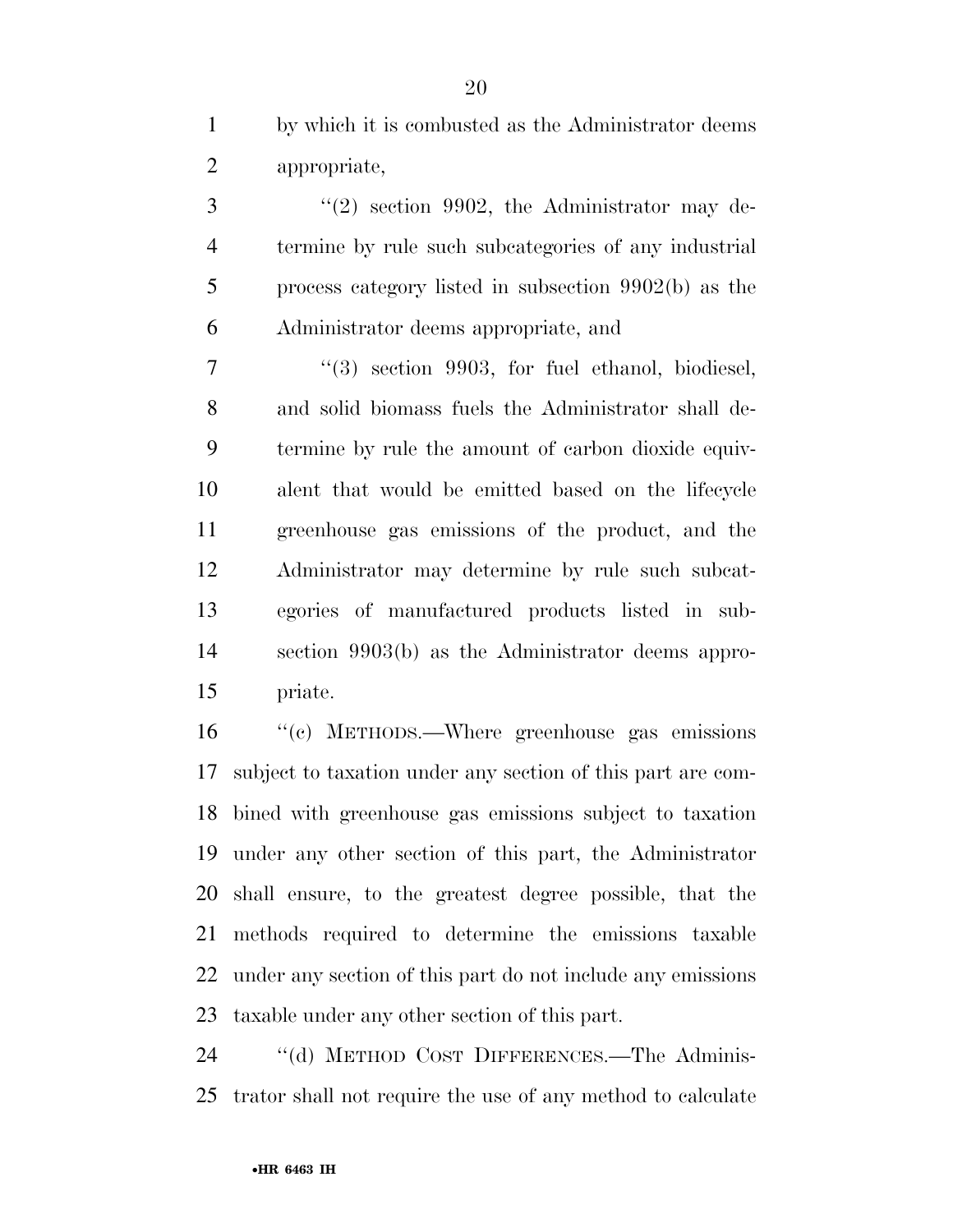taxable emissions whereby the difference in cost of the method compared to the next cheapest alternative method is greater than the amount of the tax that would be paid on the additional emissions determined by the more expen-sive method.

 ''(e) PUBLICATION OF REGULATIONS.—The Adminis- trator shall publish the regulations required by this section no later than one year prior to the start of the calendar 9 year referred to in section  $9901(b)(2)(A)$ . The Secretary may not collect the tax imposed by any section in this part for any calendar year that begins less than one year after the regulations applicable to each such section are pub-lished.

#### **''SEC. 9905. CREDIT FOR STATE PAYMENTS.**

 ''(a) CREDIT FOR PAYMENTS.—The Secretary shall allow any person who is required to make payment for greenhouse gas emissions under this part a credit for pay- ments made on those emissions required under any State law in the following manner:

20  $\frac{1}{2}$  (1) For the year given in section 9901(b)(2), a credit equal to 100 percent of the amount paid pursuant to requirements of State law.

23 ''(2) For the first year following the year used in paragraph (1), a credit equal to 80 percent of the amount paid pursuant to requirements of State law.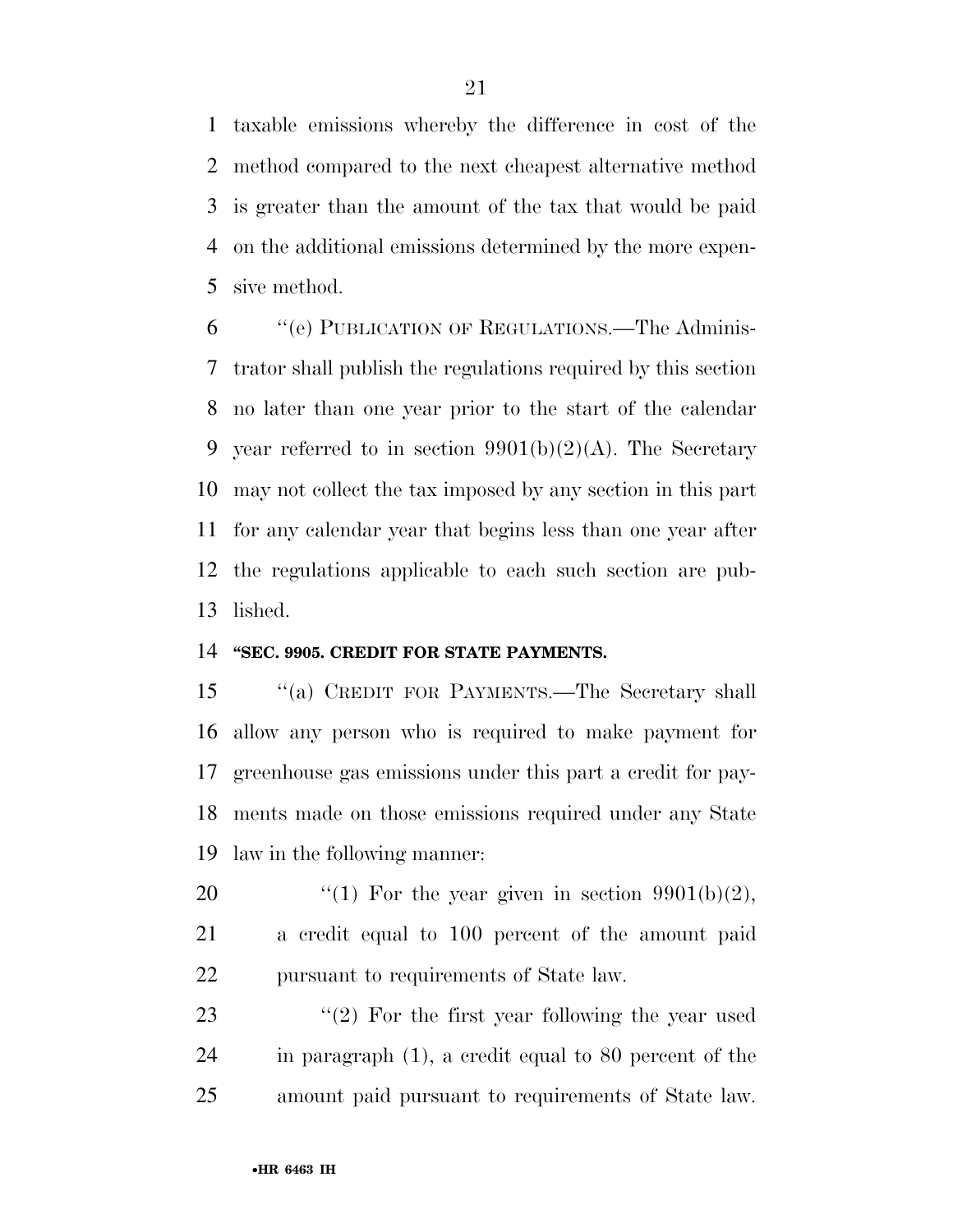1 ''(3) For the second year following the year used in paragraph (1), a credit equal to 60 percent of the amount paid pursuant to requirements of State law. ''(4) For the third year following the year used in paragraph (1), a credit equal to 40 percent of the amount paid to pursuant to requirements of State law. 9 "(5) For the fourth year following the year used in paragraph (1), a credit equal to 20 percent of the amount paid pursuant to requirements of State law. ''(b) NO CREDIT.—For all years following the year used in paragraph (5), no credit shall be allowed. **''SEC. 9906. PENALTIES FOR NONPAYMENT.**  ''Any person who fails to comply with the require- ments of section 9901, 9902, or 9903 shall be liable for payment to the Secretary, without demand, of a penalty in the amount equal to 3 times the applicable amount specified by those sections for the same tax year as the year in which the person failed to comply with such re-quirements.

#### **''SEC. 9907. DEFINITIONS.**

 ''Unless otherwise provided, the definitions provided herein are applicable to all provisions of this subtitle.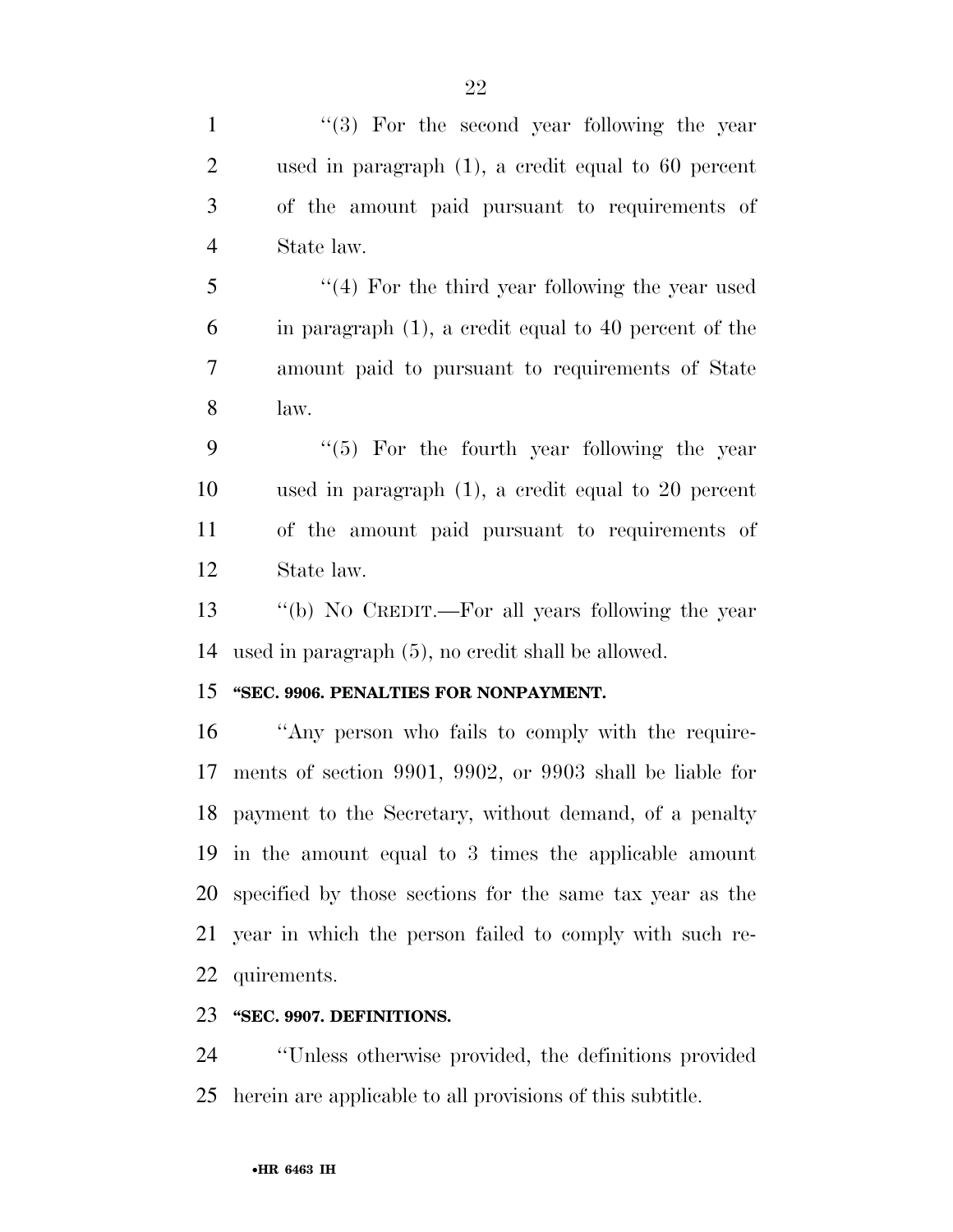| $\mathbf{1}$   | "(1) ADMINISTRATOR.—The term 'Adminis-                 |
|----------------|--------------------------------------------------------|
| $\overline{2}$ | trator' means the Administrator of the Environ-        |
| 3              | mental Protection Agency.                              |
| $\overline{4}$ | "(2) CARDON DIOXIDE EQUIVALENT.—The                    |
| 5              | term 'carbon dioxide equivalent' means the number      |
| 6              | of metric tons of CO2 emissions with the same glob-    |
| $\overline{7}$ | al warming potential over a 100-year period as one     |
| 8              | metric ton of another greenhouse gas.                  |
| 9              | "(3) COAL.—The term 'coal' means any of the            |
| 10             | recognized classifications and ranks of coal, includ-  |
| 11             | ing anthracite, bituminous, semibituminous, subbitu-   |
| 12             | minous, lignite and peat.                              |
| 13             | "(4) COAL PREPARATION AND PROCESSING                   |
| 14             | PLANT.—The term 'coal preparation and processing       |
| 15             | plant' means any facility (excluding underground       |
| 16             | mining operations) which prepares coal by one or       |
| 17             | more of the following processes: breaking, crushing,   |
| 18             | screening, wet or dry cleaning, and thermal drying.    |
| 19             | "(5) ENHANCED OIL RECOVERY.—The term                   |
| 20             | 'enhanced oil recovery' has the meaning defined at     |
| 21             | section $1.193-1(b)(2)$ of title 26, Code of Federal   |
| 22             | Regulations.                                           |
| 23             | "(6) FACILITY.—The term 'facility' means any           |
| 24             | physical property, plant, building, structure, source, |

or stationary equipment located on one or more con-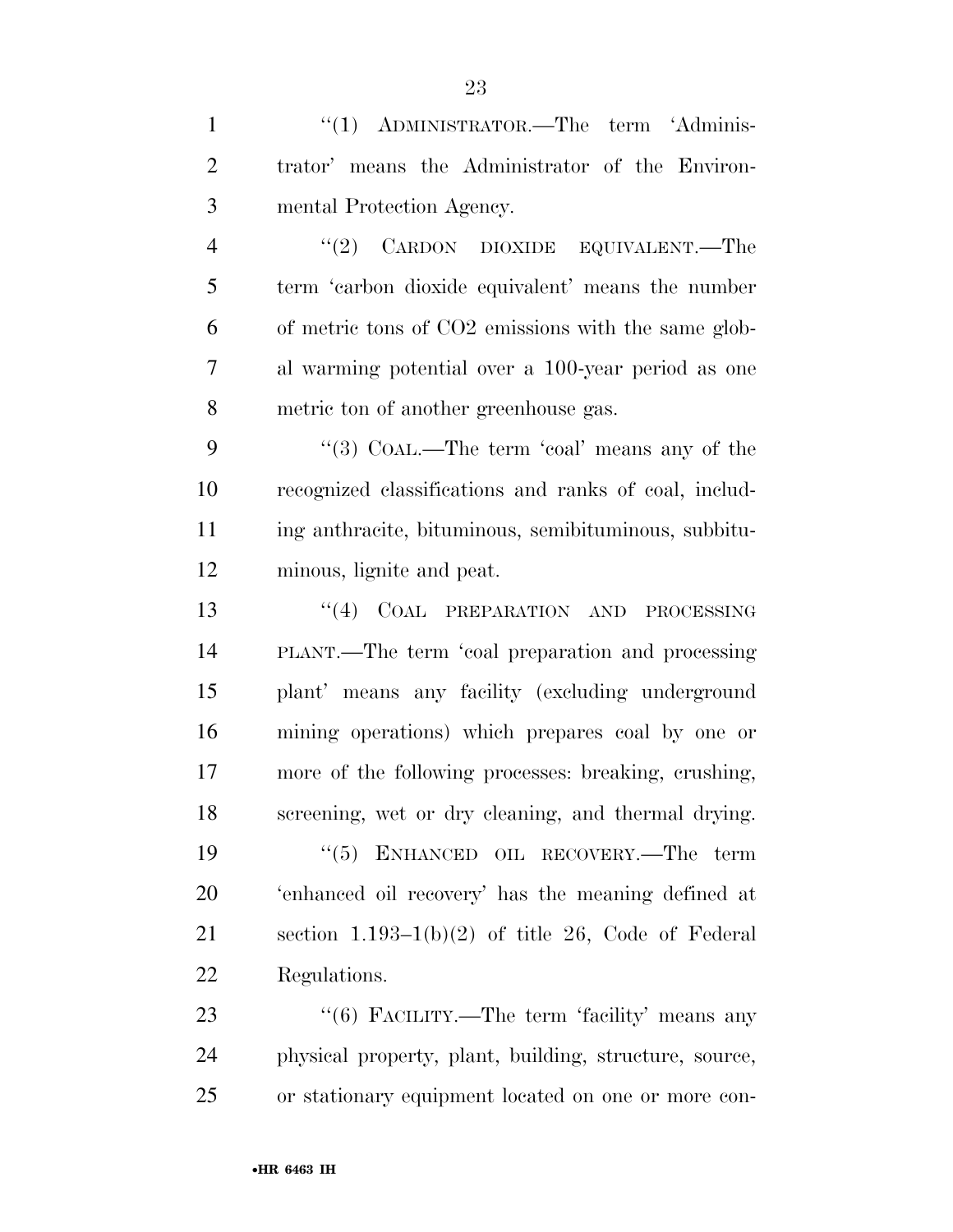tiguous or adjacent properties in actual physical con-2 tact or separated solely by a public roadway or other public right-of-way and under common ownership or common control, that emits or may emit any green- house gas. ''(7) FOSSIL FUEL.—The term 'fossil fuel' means coal, petroleum products, or natural gas. 8 "(8) GREENHOUSE GAS.—The term 'greenhouse gas' means carbon dioxide, nitrous oxide, methane, hydrofluorocarbons, perfluorocarbons, and sulfur hexafluoride. 12 "(9) GREENHOUSE GAS EFFECTS.—The term 'greenhouse gas effects' means the adverse effects of greenhouse gasses on health or welfare caused by the greenhouse gas's heat-trapping potential or its effect on ocean acidification. 17 "(10) LIFECYCLE GREENHOUSE GAS EMIS- SIONS.—The term 'lifecycle greenhouse gas emis- sions' has the meaning given that term in section 20 211 of the Clear Air Act  $(42 \text{ U.S.C. } 7545(0)(1)(\text{H}))$ . 21 "(11) NATURAL GAS.—The term 'natural gas' means any fuel consisting in whole or in part of nat- ural gas, including components of natural gas such as methane and ethane; liquid petroleum gas; syn-thetic gas derived from coal, petroleum, or natural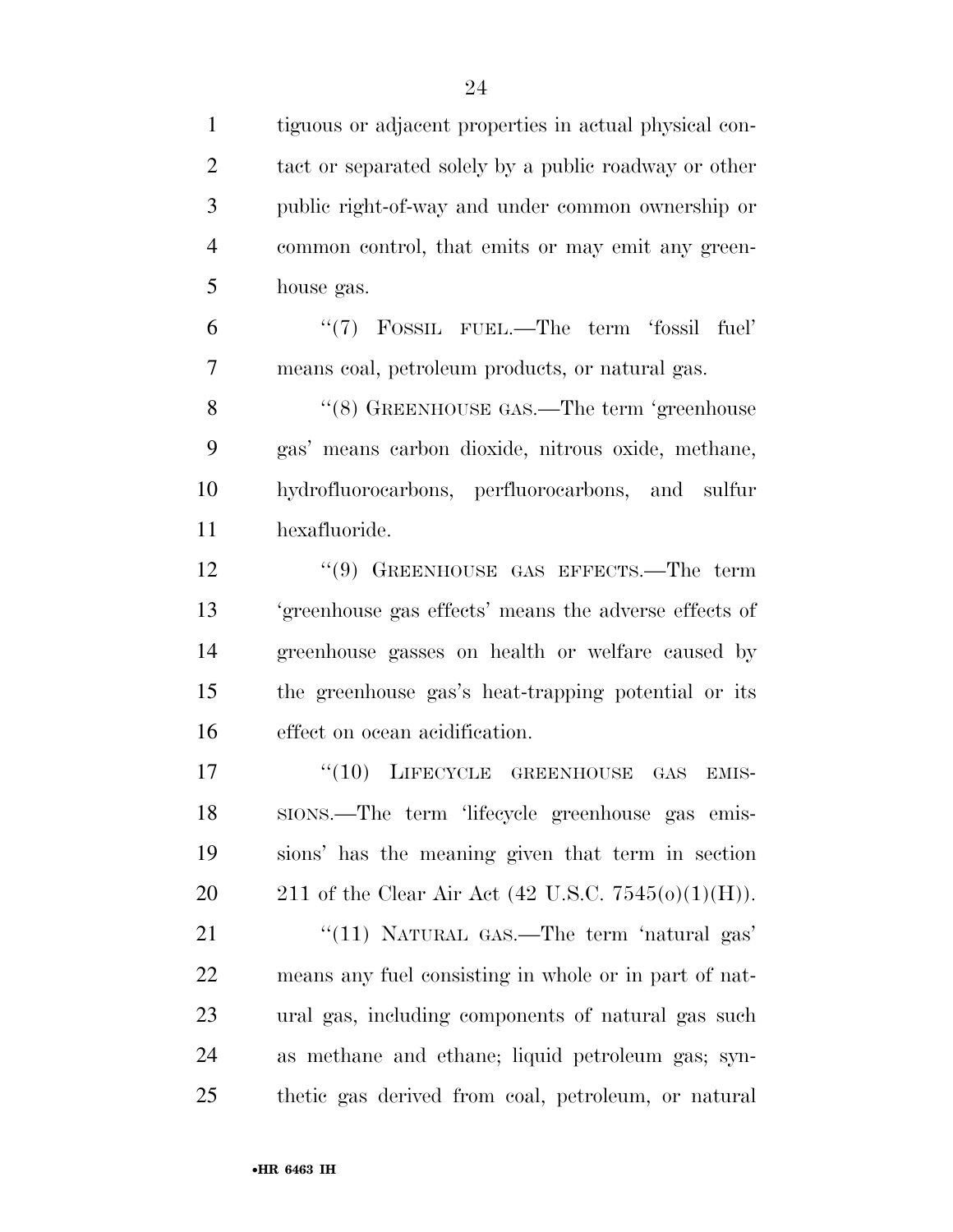gas liquids; or any mixture of natural gas and syn-thetic gas.

3 "(12) PETROLEUM PRODUCTS.—The term 'pe- troleum products' means unfinished oils, liquefied petroleum gases, pentanes plus, aviation gasoline, motor gasoline, naphtha-type jet fuel, kerosene-type jet fuel, kerosene, distillate fuel oil, residual fuel oil, petrochemical feedstocks, special naphthas, lubri- cants, waxes, petroleum coke, asphalt, road oil, still gas, and miscellaneous products obtained from the processing of crude oil (including lease condensate), natural gas, and other hydrocarbon compounds. The term does not include natural gas, liquefied natural gas, biofuels, methanol, and other nonpetroleum fuels.

 ''(13) PUBLISH.—The term 'publish' means publication in the Federal Register.

18 "(14) REFINERY.—The term 'refinery' means any facility engaged in producing gasoline, kerosene, distillate fuel oils, residual fuel oils, lubricants, or other products through distillation of petroleum or through redistillation, cracking or reforming of un-finished petroleum derivatives.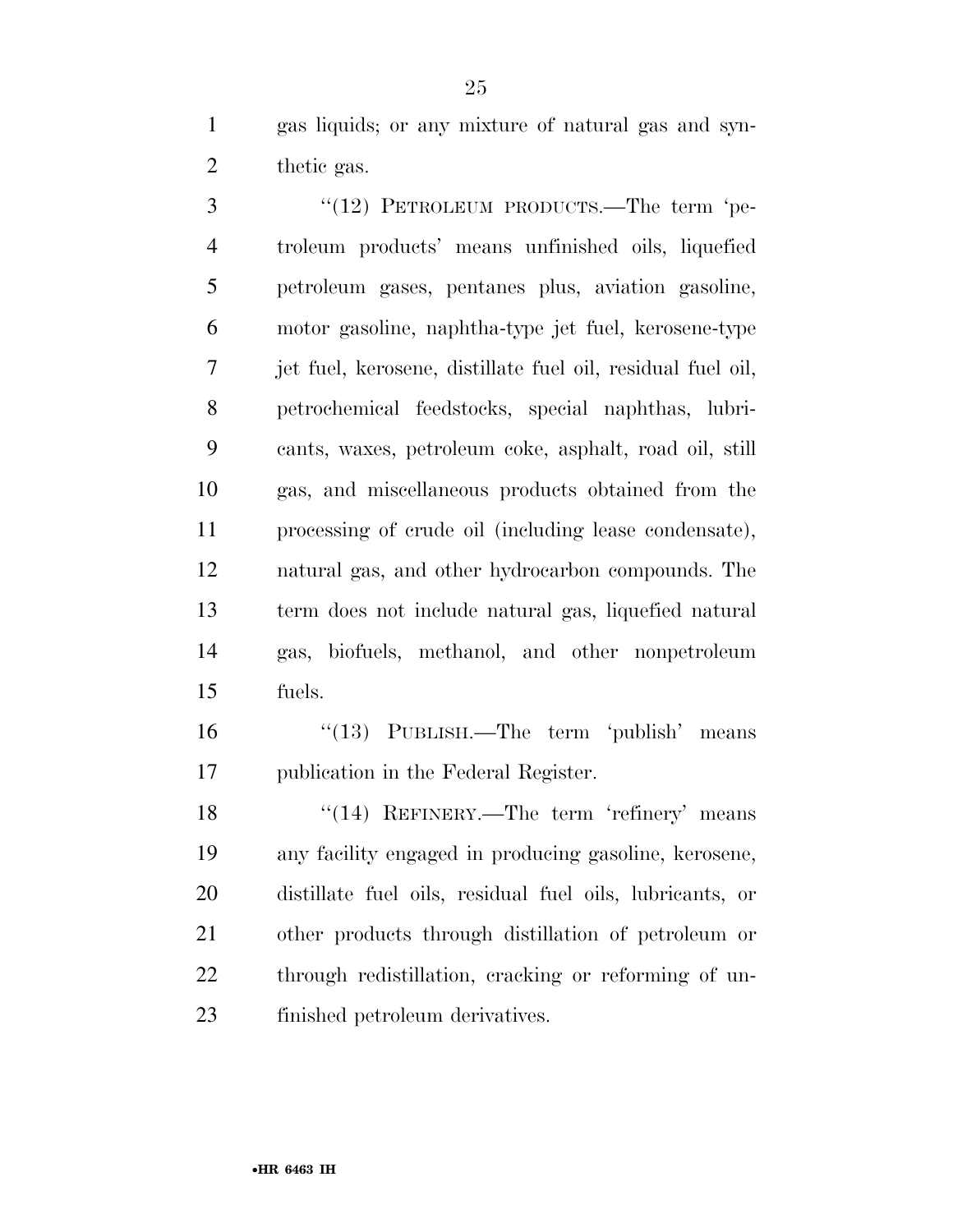1 "(15) OWNER.—The term 'owner' with respect to any fossil fuel means any person who has legal title to the fossil fuel.

4 "(16) OWNER OR OPERATOR.—The term 'owner or operator' with respect to any fossil fuel means any person who has legal title to the fossil fuel.

7 "(17) SEQUESTERS.—The term 'sequesters' means the permanent storage of carbon dioxide or other greenhouse gas such that it does not escape into the atmosphere, and is in compliance with the 11 regulations issued pursuant to section  $45Q(d)(2)$ .

12 "(18) SOLID BIOMASS.—The term 'solid bio- mass' means nonfossilized and biodegradable organic material originating from plants, animals or micro- organisms, including products, byproducts, residues and waste from agriculture, forestry and related in- dustries as well as the nonfossilized and biodegrad- able organic fractions of industrial and municipal wastes, but does not include gases and liquids recov- ered from the decomposition of nonfossilized and biodegradable organic material.

22 "(19) SOURCE CATEGORY.—The term 'source category' means any category or subcategory regu-lated under Part 60 of title 40, Code of Federal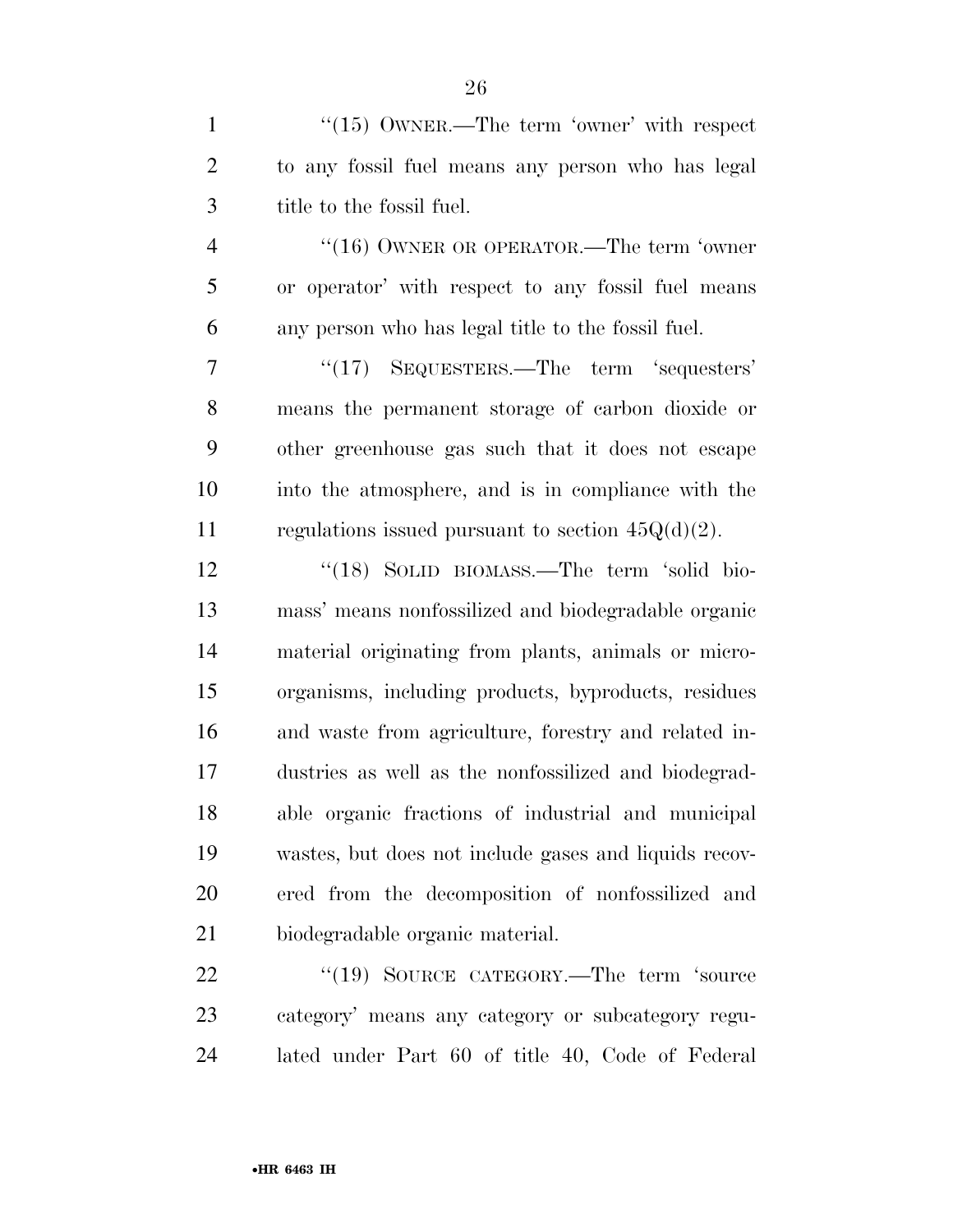| $\overline{2}$ | Regulations.                                                                                                                                   |
|----------------|------------------------------------------------------------------------------------------------------------------------------------------------|
| 3              | "PART 2-TAX ADJUSTMENTS FOR IMPORTS AND                                                                                                        |
| $\overline{4}$ | <b>EXPORTS OF GREENHOUSE GAS INTENSIVE</b>                                                                                                     |
| 5              | <b>PRODUCTS</b>                                                                                                                                |
|                | "Sec. 9911. Purposes.<br>"Sec. 9912. Definitions.<br>"Sec. 9913. Notification of foreign countries.<br>"Sec. 9914. Border tax adjustment rate. |
| 6              | "SEC. 9911. PURPOSES.                                                                                                                          |
| 7              | "(a) PURPOSES OF PART.—The purposes of this part                                                                                               |
| 8              | $are-$                                                                                                                                         |
| 9              | $"(1)$ to promote a strong global effort to signifi-                                                                                           |
| 10             | cantly reduce greenhouse gas emissions, and                                                                                                    |
| 11             | $\lq(2)$ to prevent carbon leakage.                                                                                                            |
| 12             | "(b) ADDITIONAL PURPOSES OF PART.—The pur-                                                                                                     |
| 13             | poses of this part are additionally—                                                                                                           |
| 14             | $\lq(1)$ to provide a rebate to exporters in domes-                                                                                            |
| 15             | tic eligible industrial sectors for the greenhouse gas                                                                                         |
| 16             | emission costs of the owners and operators incurred                                                                                            |
| 17             | under this title, but not for costs associated with                                                                                            |
| 18             | other related or unrelated market dynamics,                                                                                                    |
| 19             | $\lq(2)$ to ensure that imports from other coun-                                                                                               |
| 20             | tries, and, in particular, fast-growing developing                                                                                             |
| 21             | countries, do not enjoy competitive advantages be-                                                                                             |
| 22             | cause of the carbon tax liability of domestic manu-                                                                                            |
| 23             | facturers, and therefore increase their emissions,                                                                                             |

Regulations, or Part 90 of title 40, Code of Federal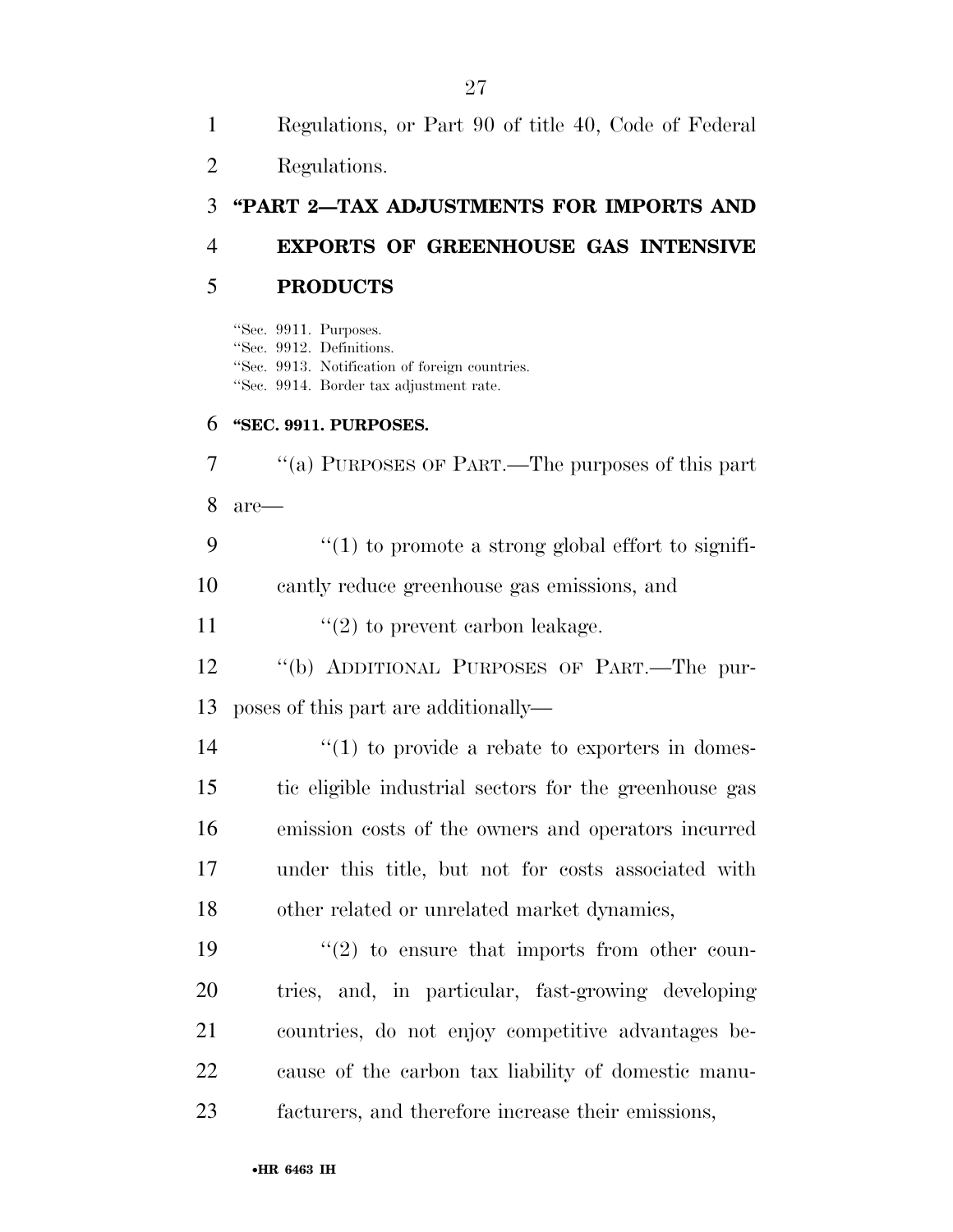1  $\frac{u(3)}{2}$  to encourage foreign countries to take sub- stantial action with respect to their greenhouse gas emissions, and

4 ''(4) to ensure that the measures described in this subpart are designed and implemented in a manner consistent with applicable international agreements to which the United States is a party.

#### **''SEC. 9912. DEFINITIONS.**

''In this part:

10 "(1) CARBON LEAKAGE.—The term 'carbon leakage' means any substantial increase (as deter- mined by the Secretary) in greenhouse gas emissions by entities located in other countries caused by a cost of production increase in the United States re-sulting from implementation of this title.

 ''(2) BORDER TAX ADJUSTMENT.—The term 'border tax adjustment' means the levying of a tax on imported covered goods equivalent to the amount of tax paid pursuant to part 1 of this subtitle in the manufacture of comparable domestic manufactured goods, and the rebating of the tax paid pursuant to part 1 of this subtitle that has been paid on covered goods exported from the United States.

24 "(3) BORDER TAX ADJUSTMENT RATE.—The term 'border tax adjustment rate' means the amount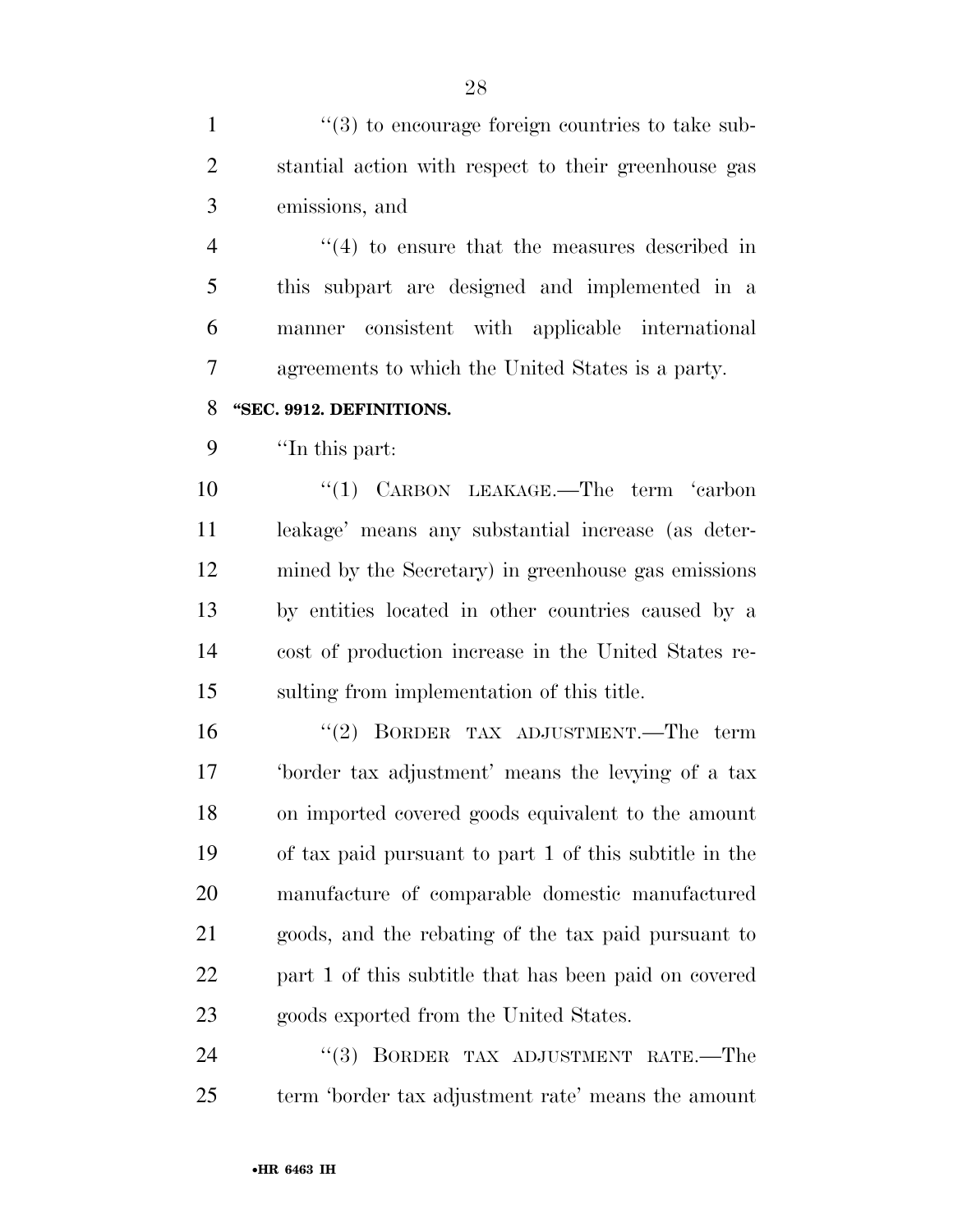| $\mathbf{1}$   | of tax that would be paid on a covered good pro-      |
|----------------|-------------------------------------------------------|
| $\overline{2}$ | duced in the United States in the current year.       |
| 3              | "(4) COMMISSIONER.—The term 'Commis-                  |
| $\overline{4}$ | sioner' means the Commissioner of United States       |
| 5              | Customs and Border Protection.                        |
| 6              | "(5) COVERED GOOD.—The term 'covered good'            |
| 7              | means a good that is—                                 |
| 8              | $\lq\lq$ entered under a heading or sub-              |
| 9              | heading of the Harmonized Tariff Schedule of          |
| 10             | the United States that corresponds to the             |
| 11             | NAICS code for an eligible industrial sector, as      |
| 12             | established in the concordance between NAICS          |
| 13             | codes and the Harmonized Tariff Schedule of           |
| 14             | the United States prepared by the United              |
| 15             | States Census Bureau, or                              |
| 16             | $\lq\lq (B)$ a manufactured item for consump-         |
| 17             | tion.                                                 |
| 18             | "(6) ELIGIBLE INDUSTRIAL SECTOR.—The                  |
| 19             | term 'eligible industrial sector' means an industrial |
| 20             | sector determined by the Secretary under section      |
| 21             | 9913.                                                 |
| 22             | "(7) INDUSTRIAL SECTOR.—The term 'indus-              |
| 23             | trial sector' means any sector that—                  |
| 24             | $\lq\lq$ is in the manufacturing sector (as de-       |
| 25             | fined in NAICS codes $31, 32,$ and $33$ ), or         |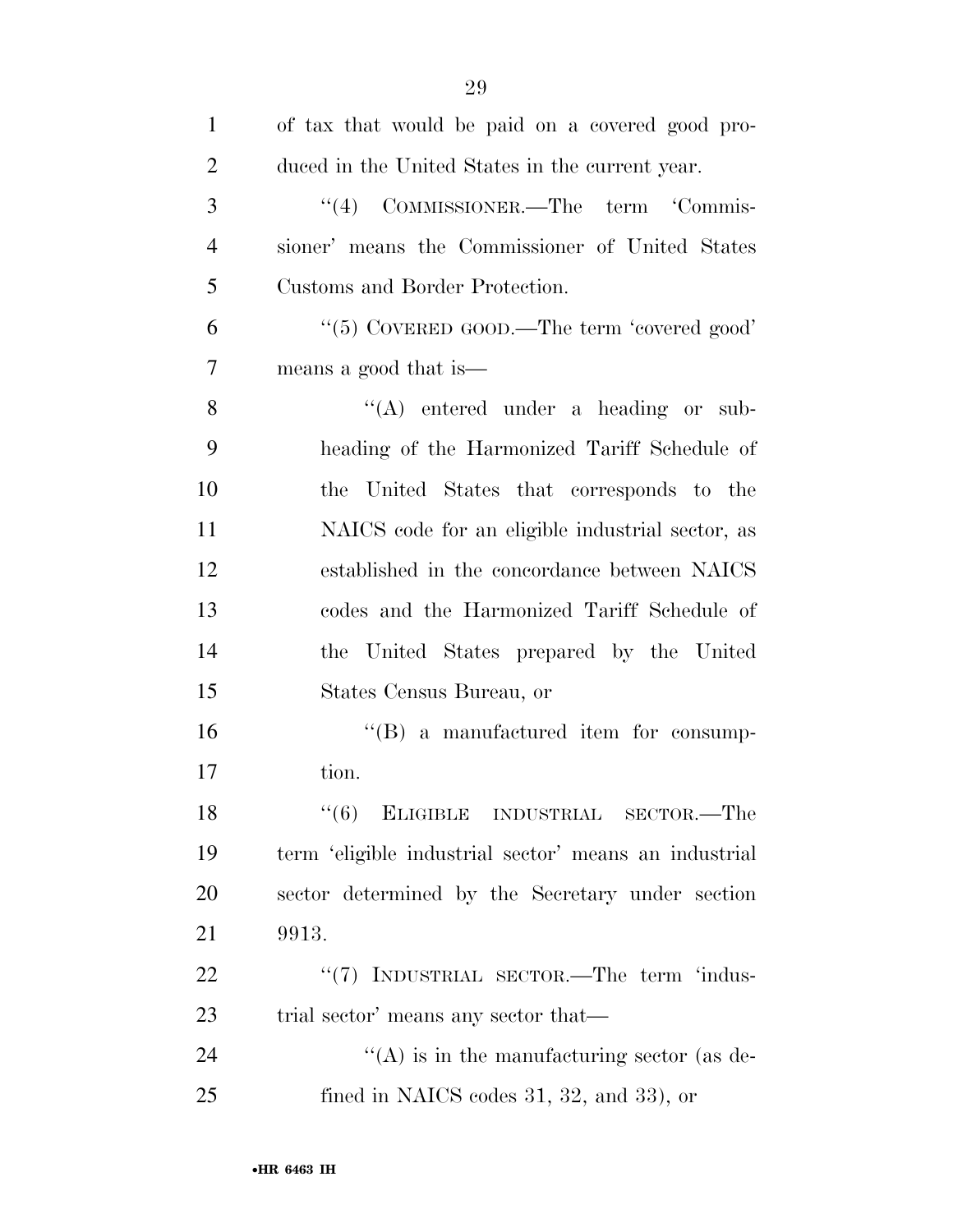| $\mathbf{1}$   | "(B) is part of, or an entire, sector that        |
|----------------|---------------------------------------------------|
| $\overline{2}$ | beneficiates or otherwise processes (including    |
| 3              | agglomeration) metal ores, including iron and     |
| $\overline{4}$ | copper ores, soda ash, and phosphate. The term    |
| 5              | 'industrial sector' does not include any part of  |
| 6              | a sector that extracts fossil fuels, metal ores,  |
| 7              | soda ash, or phosphate.                           |
| 8              | "(8) MANUFACTURED ITEM FOR CONSUMP-               |
| 9              | TION.—The term 'manufactured item for consump-    |
| 10             | tion' means any good—                             |
| 11             | $\lq\lq$ that includes in substantial quantities  |
| 12             | one or more goods like the goods produced by      |
| 13             | an eligible industrial sector, and                |
| 14             | "(B) for which the Secretary has deter-           |
| 15             | mined, with the concurrence of the Commis-        |
| 16             | sioner, that the application of the border tax    |
| 17             | adjustment program pursuant to this part is       |
| 18             | technically and administratively feasible and ap- |
| 19             | propriate to achieve the purposes of this part,   |
| 20             | taking into account the greenhouse gas inten-     |
| 21             | sity, and where appropriate the trade intensity,  |
| 22             | of the industrial sector that produces the good,  |
| 23             | as measured consistent with section 9913 and      |
| 24             | the ability of the producers to recover cost in-  |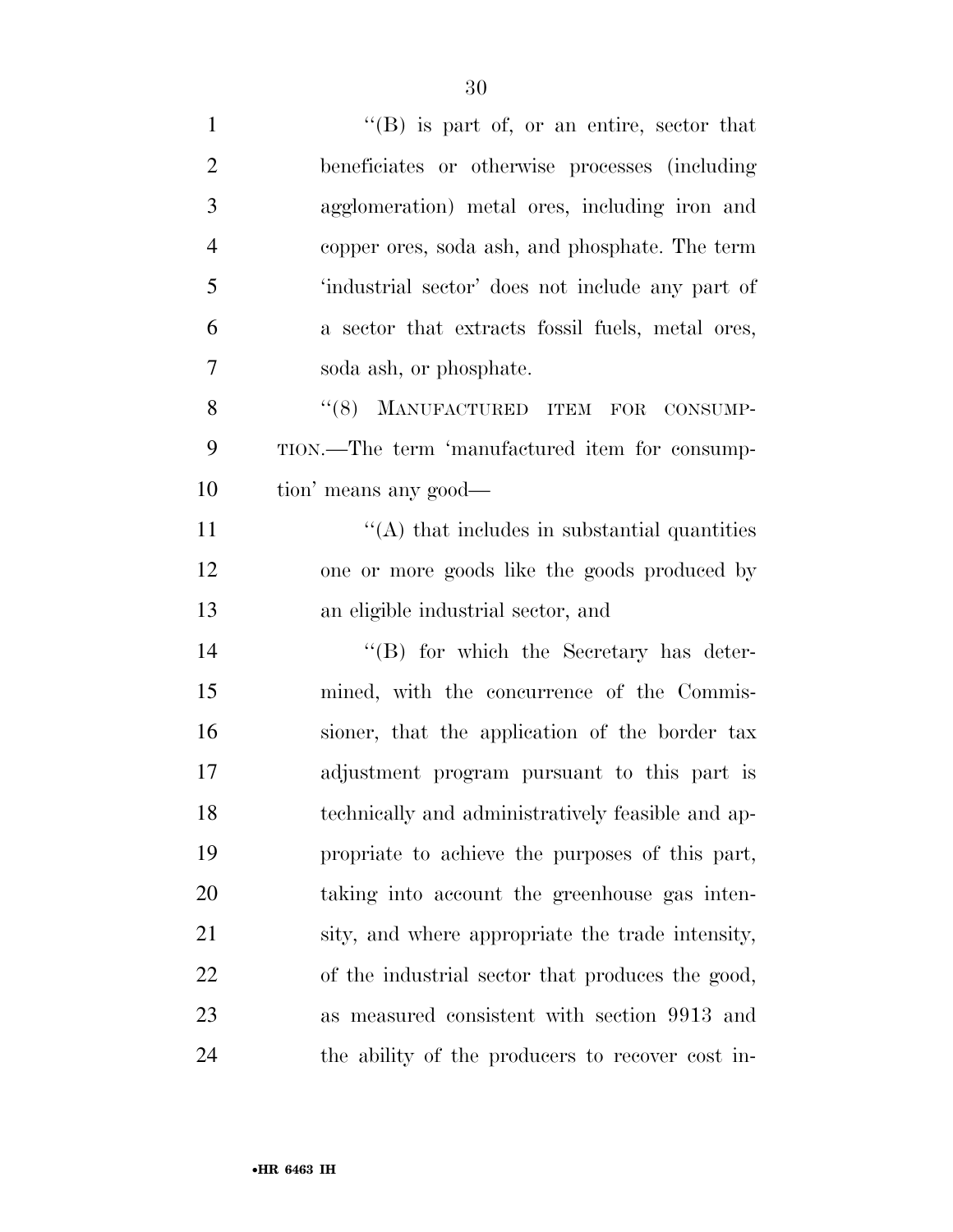| $\mathbf{1}$   | creases in the marketplace and other appro-                |
|----------------|------------------------------------------------------------|
| $\overline{2}$ | priate factors.                                            |
| 3              | " $(9)$ NAICS.—The term 'NAICS' means the                  |
| $\overline{4}$ | North American Industrial Classification System of         |
| 5              | 2002.                                                      |
| 6              | " $(10)$ OUTPUT.—The term 'output' means the               |
| 7              | total tonnage or other standard unit of production         |
| 8              | (as determined by the Secretary) produced by an en-        |
| 9              | tity in an industrial sector.                              |
| 10             | "SEC. 9913. NOTIFICATION OF FOREIGN COUNTRIES.             |
| 11             | "(a) IN GENERAL.—As soon as practicable after the          |
| 12             | date of the enactment of the Modernizing America with      |
| 13             | Rebuilding to Kickstart the Economy of the Twenty-first    |
| 14             | Century with a Historic Infrastructure-Centered Expan-     |
| 15             | sion Act, the President shall notify each foreign country— |
| 16             | $\lq(1)$ requesting the foreign country to take ap-        |
| 17             | propriate measures to limit the greenhouse gas emis-       |
| 18             | sions of the foreign country, and                          |
| 19             | $\lq(2)$ indicating that a border tax adjustment           |
| 20             | may apply to covered goods imported into and ex-           |
| 21             | ported from the United States.                             |
| 22             | $\lq\lq(b)$ LISTS.—                                        |
| 23             | "(1) IN GENERAL.—Not later than 1 year after               |
| 24             | the date of the enactment of the Modernizing Amer-         |
| 25             | ica with Rebuilding to Kickstart the Economy of the        |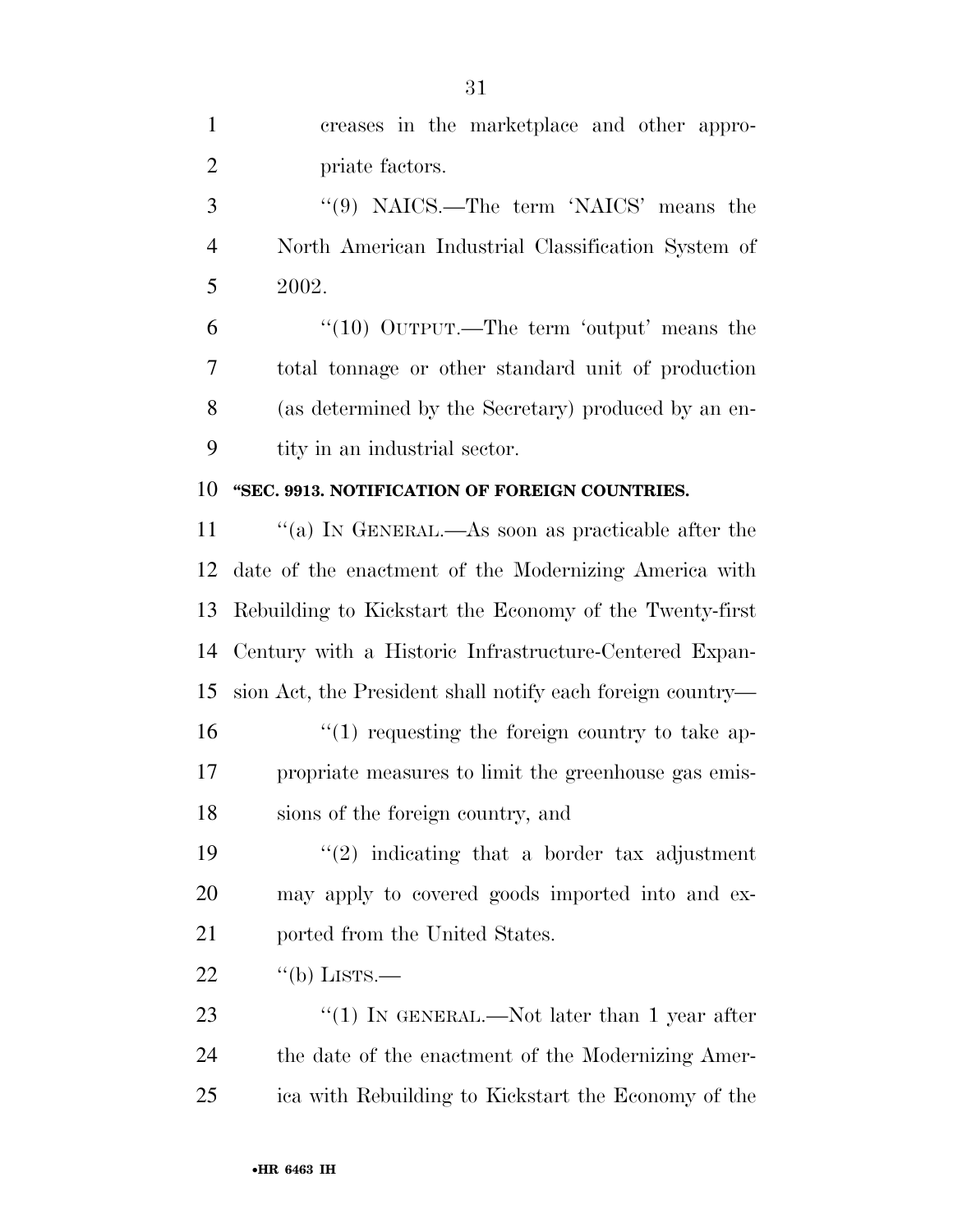Twenty-first Century with a Historic Infrastructure- Centered Expansion Act, the Secretary shall promul- gate a rule designating, based on the criteria under subsection (c)(2), industrial sectors where covered products are liable for the border tax adjustment. ''(2) CONTENT.—The list shall include the amount of the border tax adjustment rate for each covered good in the following calendar year pursuant

 $\frac{10}{3}$  SUBSEQUENT LISTS.—Not later than Jan- uary 31 of each calendar year after the calendar year in which the Modernizing America with Re- building to Kickstart the Economy of the Twenty- first Century with a Historic Infrastructure-Cen- tered Expansion Act is enacted, the Secretary shall publish in the Federal Register an updated version of the list published under paragraph (1).

18 "(c) ELIGIBLE INDUSTRIAL SECTORS.—

19 "(1) PRESUMPTIVELY ELIGIBLE INDUSTRIAL SECTORS.—

| 21 | $\lq\lq$ (A) ELIGIBILITY CRITERIA.—     |
|----|-----------------------------------------|
| 22 | $``(i)$ In GENERAL.—                    |
| 23 | "(I) Imported covered goods are         |
| 24 | liable under this part if they are pro- |
| 25 | duced in the United States in an in-    |

to section 9914.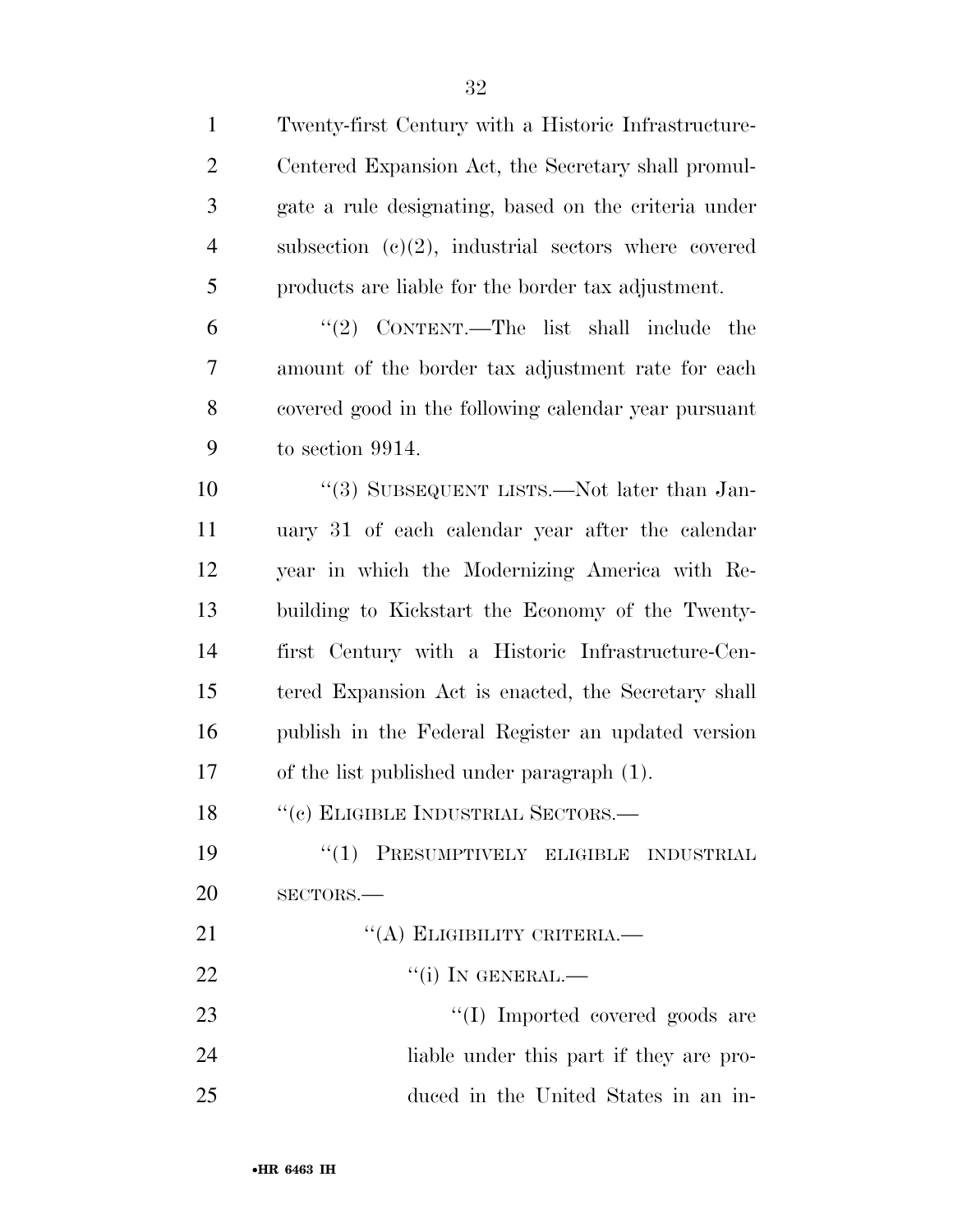| $\mathbf{1}$   | dustrial sector that is included in a 6-       |
|----------------|------------------------------------------------|
| $\overline{2}$ | digit classification of the NAICS that         |
| 3              | meets the criteria in both clauses (ii)        |
| $\overline{4}$ | and (iii).                                     |
| 5              | "(II) Exported covered goods are               |
| 6              | eligible under this part if they are           |
| 7              | produced in the United States in an            |
| 8              | industrial sector that is included in a        |
| 9              | 6-digit classification of the NAICS            |
| 10             | that meets the criteria in clause (ii).        |
| 11             | "(ii) GREENHOUSE GAS INTENSITY.—               |
| 12             | As determined by the Secretary, an indus-      |
| 13             | trial sector meets the criteria of this clause |
| 14             | if the United States industrial sector has a   |
| 15             | greenhouse gas intensity of at least 5 per-    |
| 16             | cent, calculated by dividing—                  |
| 17             | $\lq\lq$ the number of metric tons of          |
| 18             | carbon dioxide equivalent greenhouse           |
| 19             | gas emissions (including direct emis-          |
| 20             | sions from fuel combustion, process            |
| 21             | emissions, and indirect emissions from         |
| 22             | the generation of electricity used to          |
| 23             | produce the output of the sector) of           |
| 24             | the sector based on data described in          |
| 25             | subparagraph $(C)$ , multiplied by the         |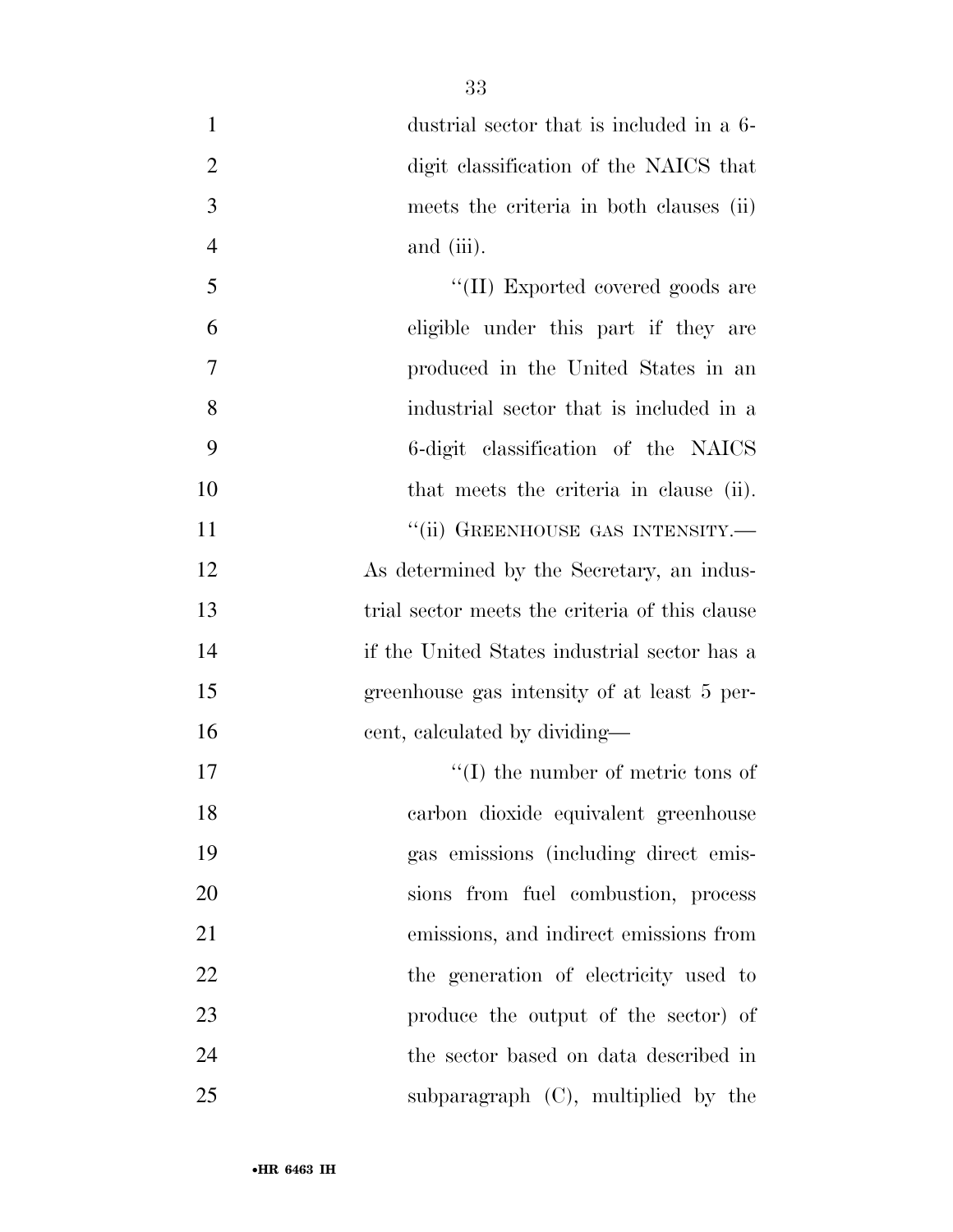| $\mathbf{1}$   | applicable rate in section $9901(b)(2)$ ,     |
|----------------|-----------------------------------------------|
| $\overline{2}$ | $\mathbf{b}$                                  |
| 3              | $\lq\lq$ (II) the value of the shipments      |
| $\overline{4}$ | of the sector, based on data described        |
| 5              | in subparagraph $(C)$ .                       |
| 6              | "(iii) TRADE INTENSITY.—As deter-             |
| 7              | mined by the Secretary, an industrial sec-    |
| 8              | tor meets the criteria of this clause if the  |
| 9              | industrial sector has a trade intensity of at |
| 10             | least 15 percent, calculated by dividing—     |
| 11             | $\lq\lq$ (I) the value of the total im-       |
| 12             | ports and exports of the sector, by           |
| 13             | $\lq$ (II) the value of the shipments         |
| 14             | plus the value of imports of the sec-         |
| 15             | tor, based on data described in sub-          |
| 16             | paragraph $(C)$ .                             |
| 17             | "(B) METAL AND PHOSPHATE PRODUC-              |
| 18             | TION CLASSIFIED UNDER MORE THAN ONE           |
| 19             | NAICS CODE.—For purposes of this section, the |
| 20             | Secretary shall—                              |
| 21             | $``(i)$ aggregate data<br>for<br>the          |
| 22             | beneficiation or other processing (including) |
| 23             | agglomeration) of metal ores, including       |
| 24             | iron and copper ores, soda ash, or phos-      |
| 25             | phate with subsequent steps in the process    |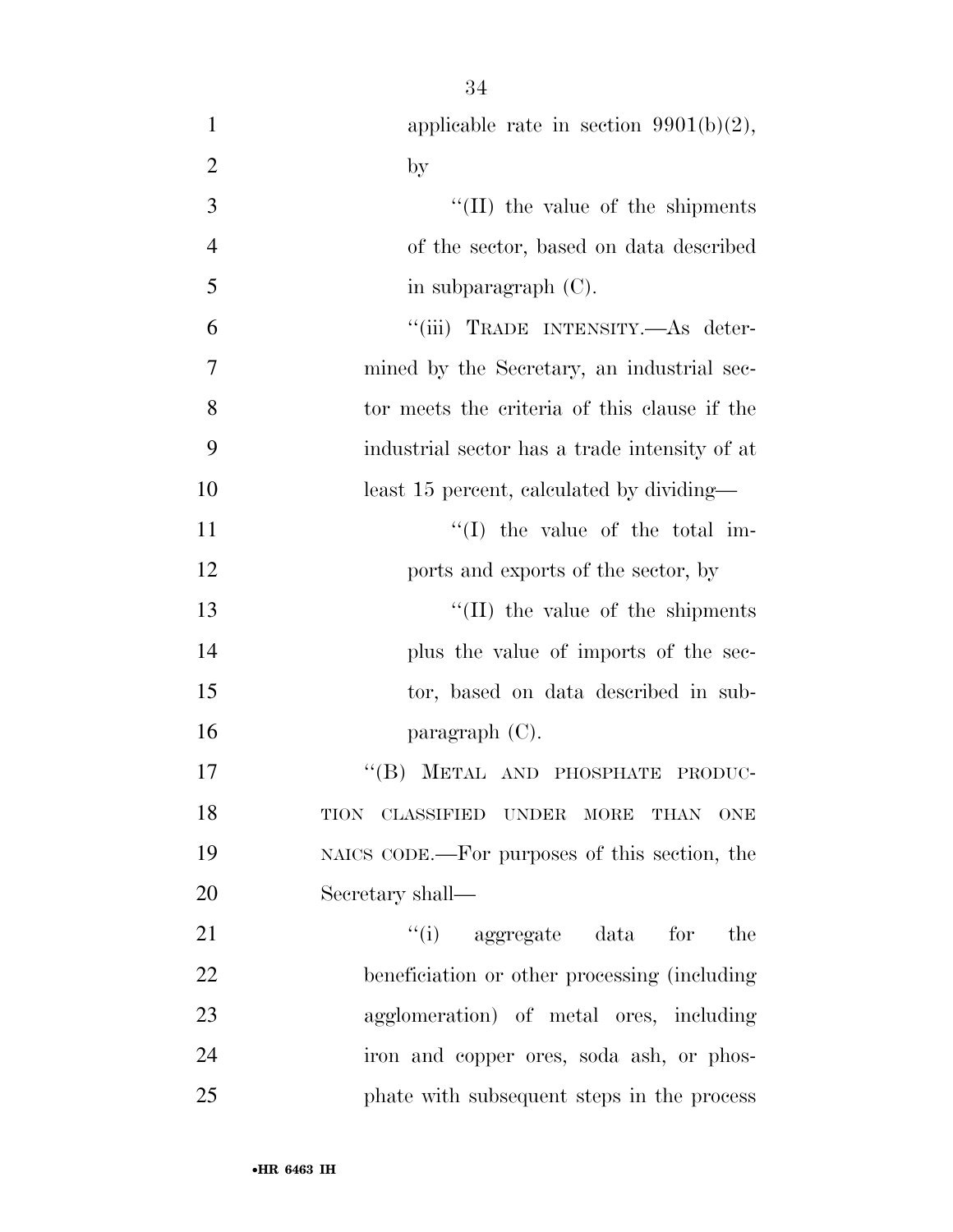of metal and phosphate manufacturing, re- gardless of the NAICS code under which the activity is classified, and 4 ''(ii) aggregate data for the manufac- turing of steel with the manufacturing of steel pipe and tube made from purchased steel in a nonintegrated process. 8 "'(C) DATA SOURCES.— 9 "(i) VALUE OF SHIPMENTS. 10 ''(I) In GENERAL.—The Sec- retary shall determine the value of shipments under this subsection from data from the United States Census Annual Survey of Manufacturers. 15 "(II) AVERAGE DATA AVAIL- ABLE.—The Secretary shall use the average of data from the most recent 18 3 years for which the data are avail- able. ''(III) AVERAGE DATA NOT AVAILABLE.—If data described in sub- clause (II) are unavailable, the Sec- retary shall make a determination based on—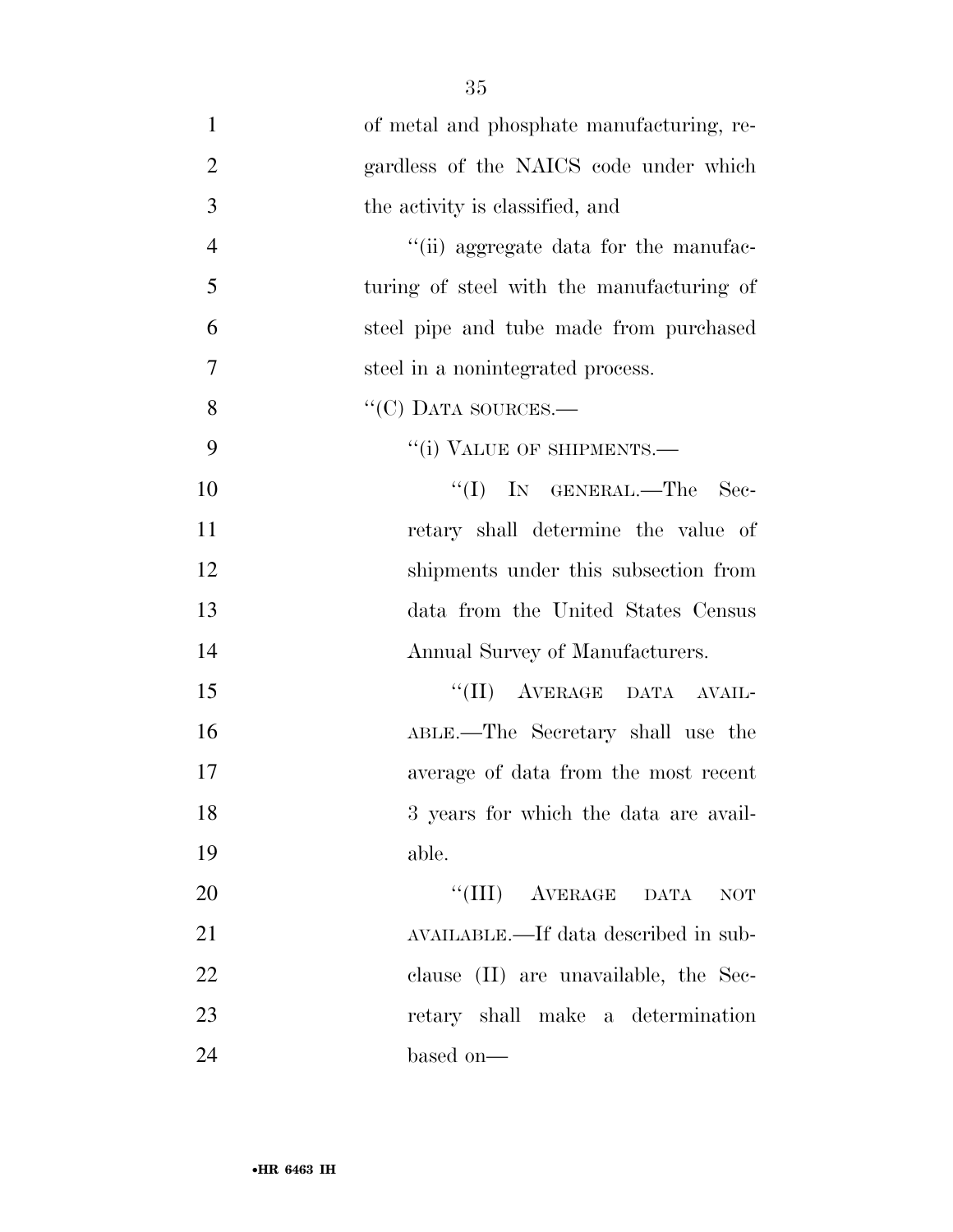| $\cdot$ (aa) data from the most<br>$\mathbf{1}$      |  |
|------------------------------------------------------|--|
| $\overline{2}$<br>detailed industrial classification |  |
| 3<br>level of the Manufacturing En-                  |  |
| $\overline{4}$<br>ergy Consumption Survey of the     |  |
| 5<br>Energy Information Administra-                  |  |
| 6<br>tion, and                                       |  |
| 7<br>"(bb) data from the most re-                    |  |
| 8<br>Economic Census of the<br>cent                  |  |
| 9<br>United States.                                  |  |
| "(IV) DATA NOT AVAILABLE FOR<br>10                   |  |
| 11<br>SECTOR.—If data from the Manufac-              |  |
| 12<br>turing Energy Consumption Survey or            |  |
| 13<br>Economic Census are unavailable for            |  |
| 14<br>any sector at the 6-digit classification       |  |
| 15<br>level in the NAICS, the Secretary may          |  |
| 16<br>use available Manufacturing Energy             |  |
| 17<br>Consumption Survey or Economic                 |  |
| 18<br>Census data pertaining to a broader            |  |
| 19<br>industrial category classified in the          |  |
| 20<br>NAICS.                                         |  |
| "(V) DATA NOT AVAILABLE FOR<br>21                    |  |
| 22<br>PROCESSING.—If data relating to the            |  |
| 23<br>beneficiation or other processing (in-         |  |
| 24<br>cluding agglomeration) of metal ores           |  |
| 25<br>(including iron and copper ores, soda          |  |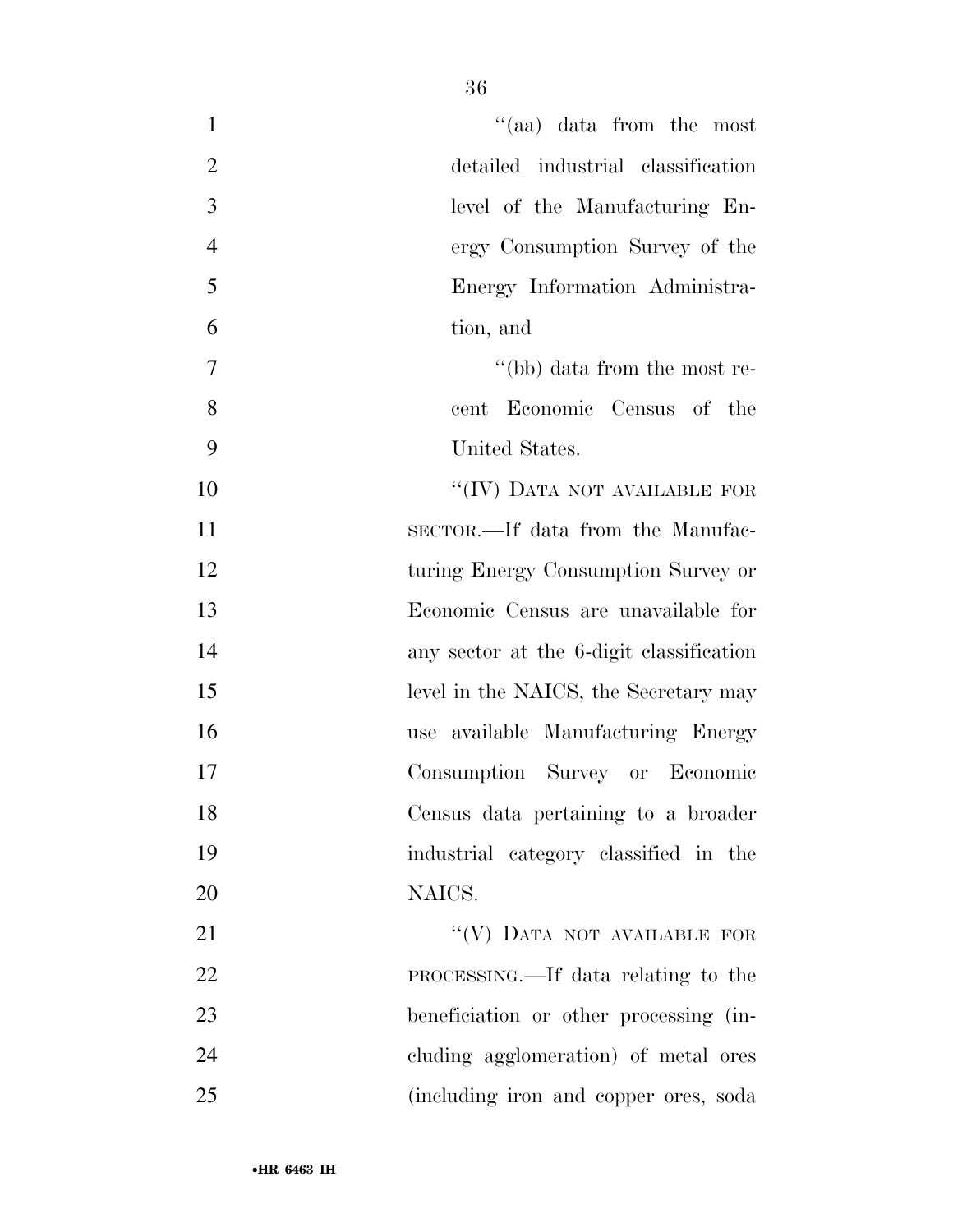| $\mathbf{1}$   | ash, or phosphate) are not available   |
|----------------|----------------------------------------|
| $\overline{2}$ | from the specified data sources, the   |
| 3              | Secretary—                             |
| $\overline{4}$ | $\cdot$ (aa) shall use the best        |
| 5              | available Federal or State gov-        |
| 6              | ernment data, and                      |
| $\overline{7}$ | "(bb) may use, to the extent           |
| 8              | necessary, representative data         |
| 9              | submitted by entities that per-        |
| 10             | form the beneficiation or other        |
| 11             | processing (including agglomer-        |
| 12             | ation), in making a determina-         |
| 13             | tion.                                  |
| 14             | "(ii) IMPORTS AND EXPORTS.—            |
| 15             | "(I) IN GENERAL.—The Sec-              |
| 16             | retary shall base the value of imports |
| 17             | and exports under this subsection on   |
| 18             | United States International Trade      |
| 19             | Commission data.                       |
| 20             | "(II) AVERAGE DATA AVAIL-              |
| 21             | ABLE.—The Secretary shall use the      |
| 22             | average of data from the three most    |
| 23             | recent years for which the data are    |
| 24             | available.                             |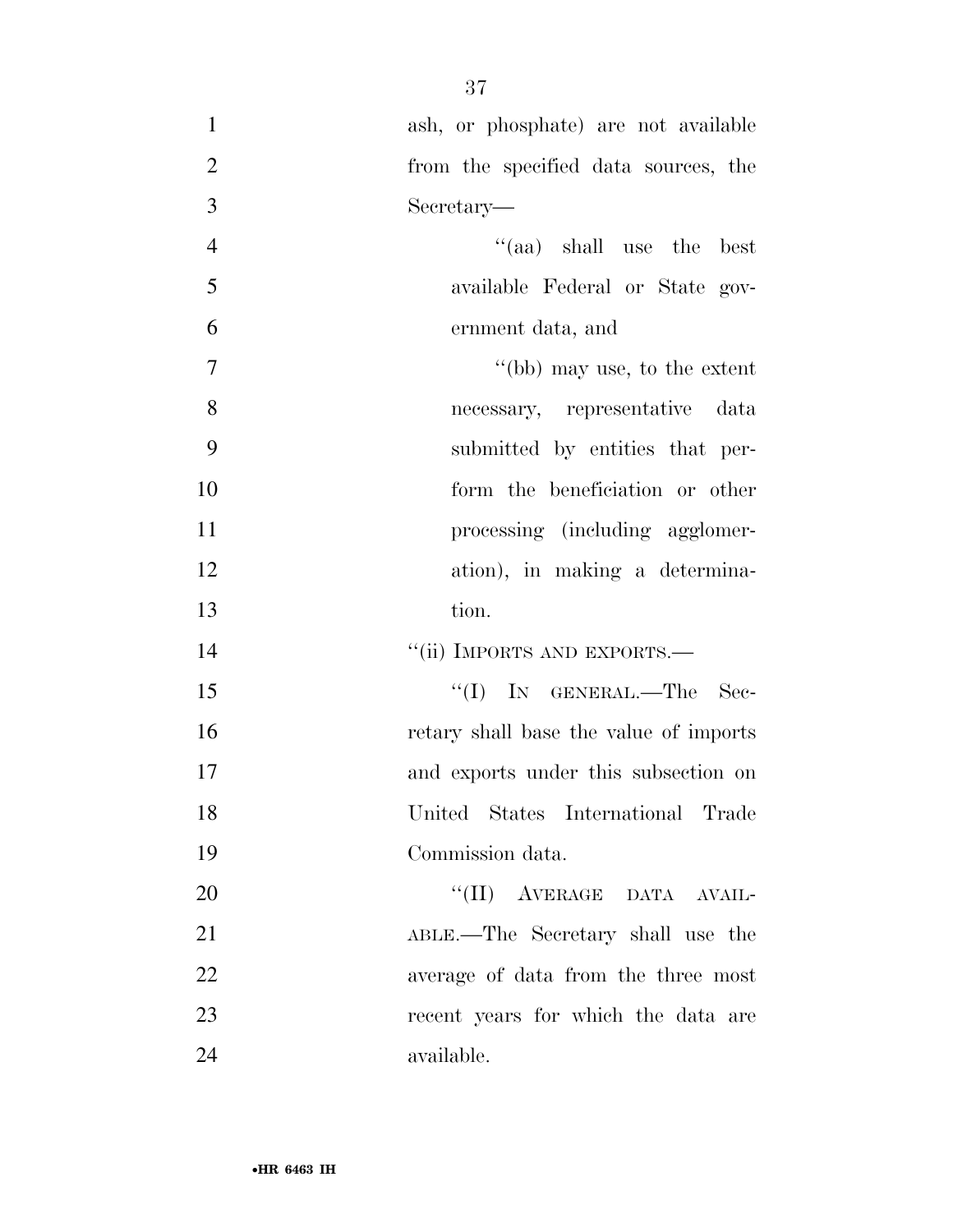| $\mathbf{1}$   | "(III) AVERAGE DATA<br><b>NOT</b>          |
|----------------|--------------------------------------------|
| $\overline{2}$ | AVAILABLE.—If data from the United         |
| 3              | States International Trade Commis-         |
| $\overline{4}$ | sion are unavailable for any sector at     |
| 5              | the 6-digit classification level in the    |
| 6              | NAICS, the Secretary may use United        |
| 7              | States International Trade Commis-         |
| 8              | sion data pertaining to a broader in-      |
| 9              | dustrial category classified in the        |
| 10             | NAICS.                                     |
| 11             | "(iii) PERCENTAGES.—The Secretary          |
| 12             | shall round the greenhouse gas intensity   |
| 13             | and trade intensity percentages under sub- |
| 14             | paragraph $(A)$ to the nearest whole num-  |
| 15             | ber.                                       |
| 16             | "(iv) GREENHOUSE GAS EMISSION              |
| 17             | CALCULATIONS.—When calculating the         |
| 18             | metric tons of carbon dioxide equivalent   |
| 19             | greenhouse gas emissions for each sector   |
| 20             | under subparagraph $(A)(ii)(I)$ , the Sec- |
| 21             | retary—                                    |
| 22             | $\lq\lq$ (I) shall use the best available  |
| 23             | data from the three most recent years      |
| 24             | for which the data are available, and      |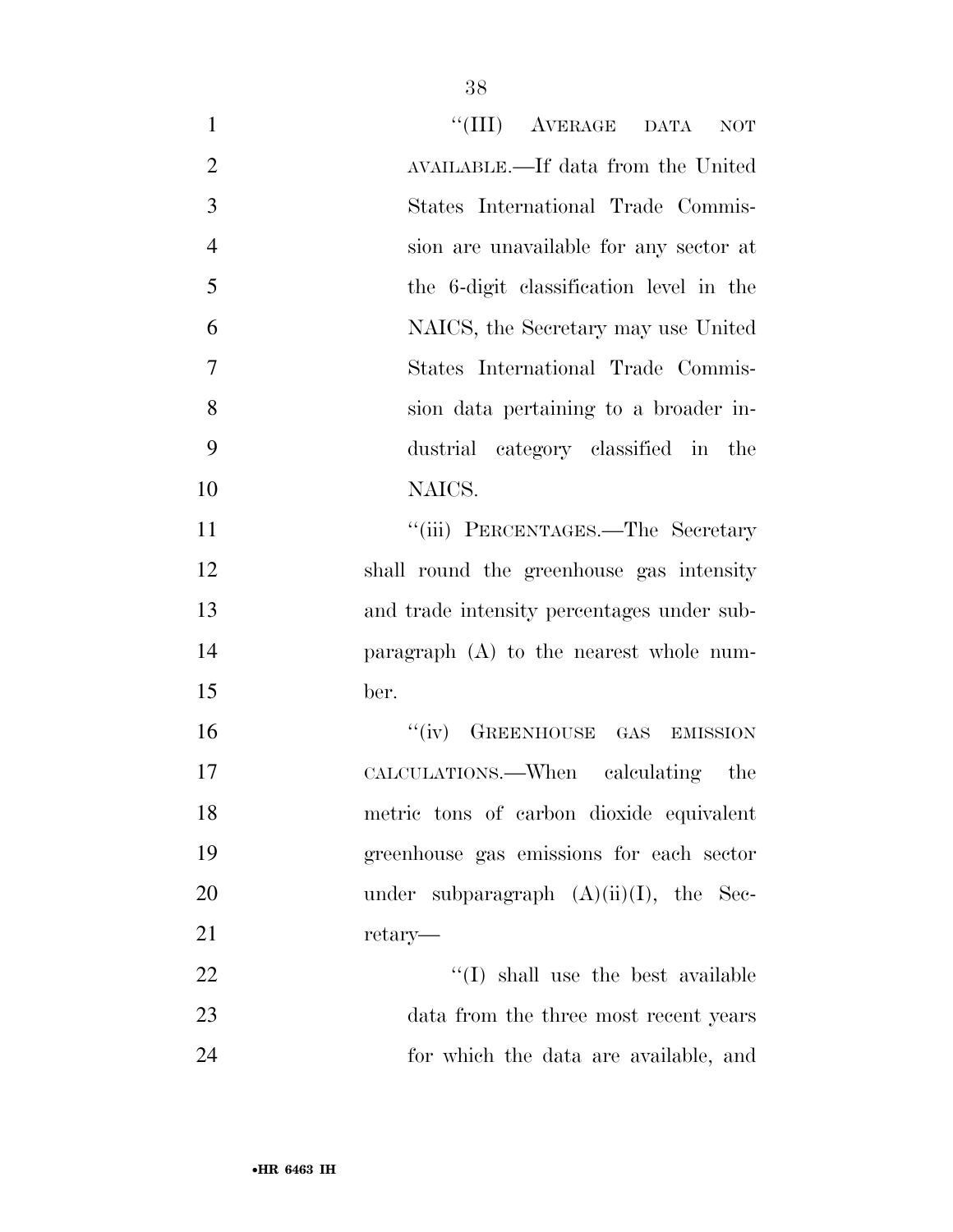| $\mathbf{1}$   | "(II) may, to the extent nec-                    |
|----------------|--------------------------------------------------|
| $\overline{2}$ | essary with respect to a sector, use             |
| 3              | economic and engineering models and              |
| $\overline{4}$ | the best available information on tech-          |
| 5              | nology performance levels for the sec-           |
| 6              | tor.                                             |
| 7              | "(2) ADMINISTRATIVE DETERMINATION OF AD-         |
| 8              | DITIONAL ELIGIBLE INDUSTRIAL SECTORS.-           |
| 9              | "(A) UPDATED TRADE INTENSITY DATA.-              |
| 10             | The Secretary shall designate as liable for car- |
| 11             | bon tax payments on imported products under      |
| 12             | this part an industrial sector that—             |
| 13             | "(i) met the greenhouse gas intensity            |
| 14             | criteria in paragraph $(1)(A)(ii)$ as of the     |
| 15             | date of promulgation of the rule under           |
| 16             | paragraph $(1)$ , and                            |
| 17             | "(ii) meets the trade intensity criteria         |
| 18             | established under paragraph $(1)(A)(iii)$ ,      |
| 19             | using data sources described in paragraph        |
| 20             | $(1)(C)$ from any year after the passage of      |
| 21             | this Act.                                        |
| 22             | "(B) INDIVIDUAL SHOWING PETITION.—               |
| 23             | "(i) PETITION.—In addition to des-               |
| 24             | ignation under subparagraph (A), the             |
| 25             | owner or operator of an entity or a group        |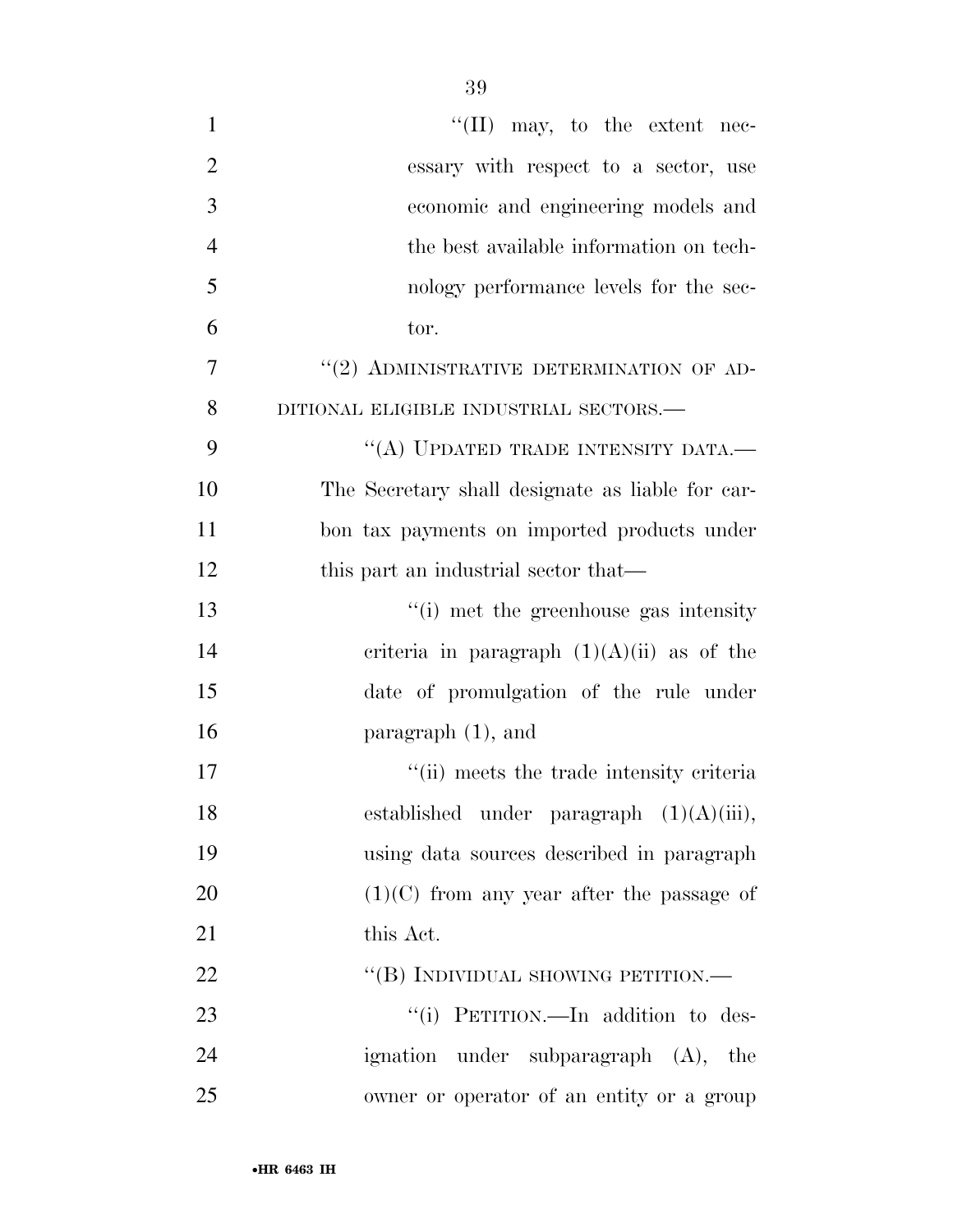| $\mathbf{1}$   | of entities that collectively produce not less |
|----------------|------------------------------------------------|
| $\overline{2}$ | than 80 percent of the average annual          |
| 3              | value of shipments from within the sector      |
| $\overline{4}$ | of the group consistent with subclause (I),    |
| 5              | that manufacture similar products in an        |
| 6              | industrial sector may petition the Sec-        |
| $\overline{7}$ | retary to designate as eligible industrial     |
| 8              | sectors under this part an entity or a         |
| 9              | group of entities that—                        |
| 10             | $\lq\lq$ represent a sector using a            |
| 11             | standard product classification, and           |
| 12             | $\lq\lq$ (II) meet the respective import       |
| 13             | and/or export eligibility criteria in          |
| 14             | paragraph $(1)(A)(i)$ .                        |
| 15             | "(ii) DATA.—In making a determina-             |
| 16             | tion under this subparagraph, the Sec-         |
| 17             | retary shall consider—                         |
| 18             | "(I) data submitted by the peti-               |
| 19             | tioner,                                        |
| $20\,$         | $\lq\lq$ (II) data solicited by the Sec-       |
| 21             | retary from other entities in the sec-         |
| 22             | tor, and                                       |
| 23             | "(III) data specified in para-                 |
| 24             | graph $(1)(C)$ .                               |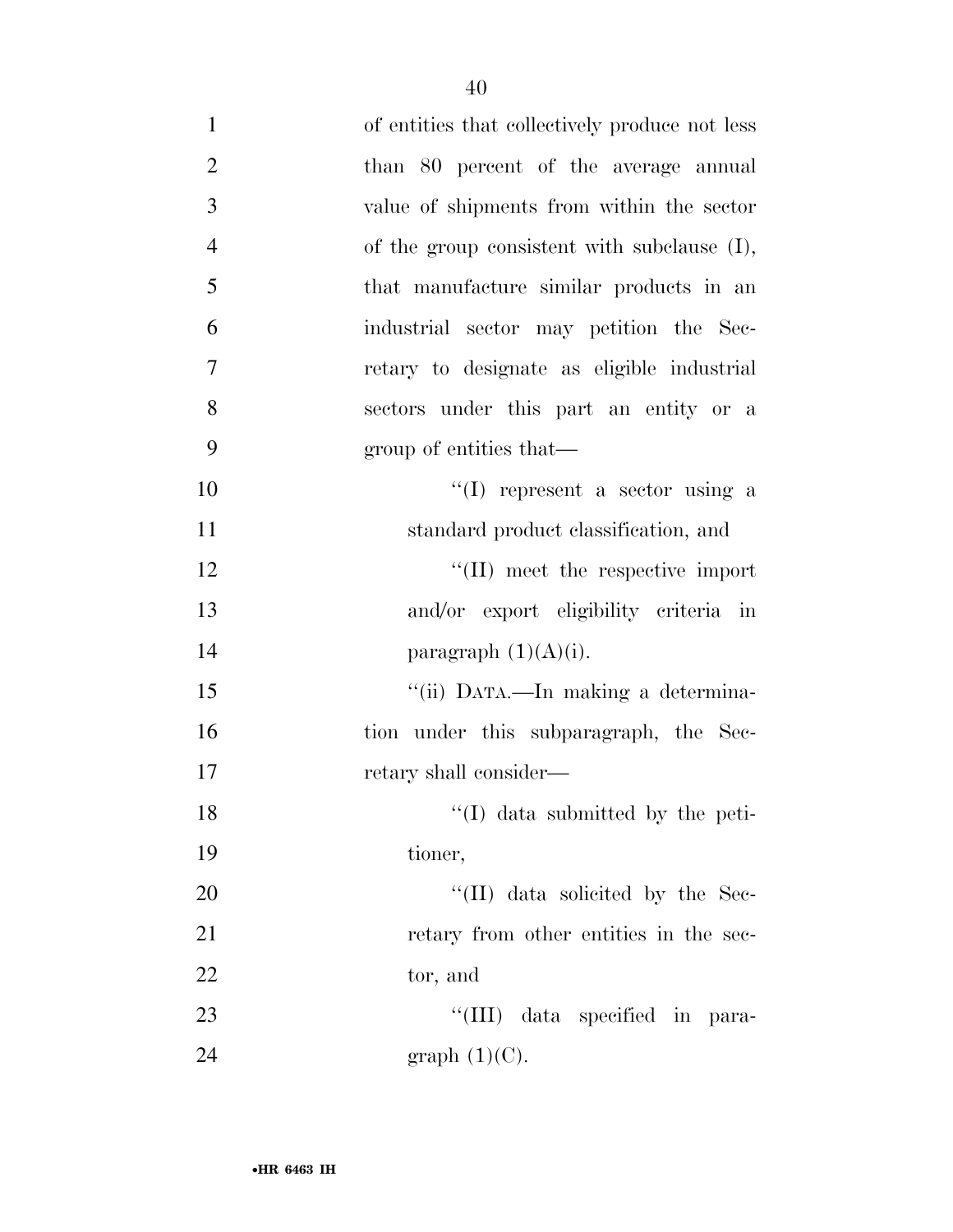| $\mathbf{1}$   | "(iii) BASIS OF SUBSECTOR DETER-             |
|----------------|----------------------------------------------|
| $\overline{2}$ | MINATION.-                                   |
| 3              | "(I) IN GENERAL.—Except as                   |
| $\overline{4}$ | provided in subclause (II), the Sec-         |
| 5              | retary shall determine an entity or          |
| 6              | group of entities to be a subsector of       |
| $\tau$         | a 6-digit section of the NAICS code          |
| 8              | based only on the products manufac-          |
| 9              | tured and not the industrial process         |
| 10             | by which the products are manufac-           |
| 11             | tured.                                       |
| 12             | "(II) TYPE OF MATERIAL.—The                  |
| 13             | Secretary may determine an entity or         |
| 14             | group of entities that manufacture a         |
| 15             | product from primarily virgin material       |
| 16             | to be a separate subsector from an-          |
| 17             | other entity or group of entities that       |
| 18             | manufacture the same product pri-            |
| 19             | marily from recycled material.               |
| 20             | "(iv) USE OF MOST RECENT DATA.-              |
| 21             | In determining whether to designate a sec-   |
| 22             | tor or subsector as an eligible industrial   |
| 23             | sector under this subparagraph, the Sec-     |
| 24             | retary shall use the most recent data avail- |
| 25             | able from the sources described in para-     |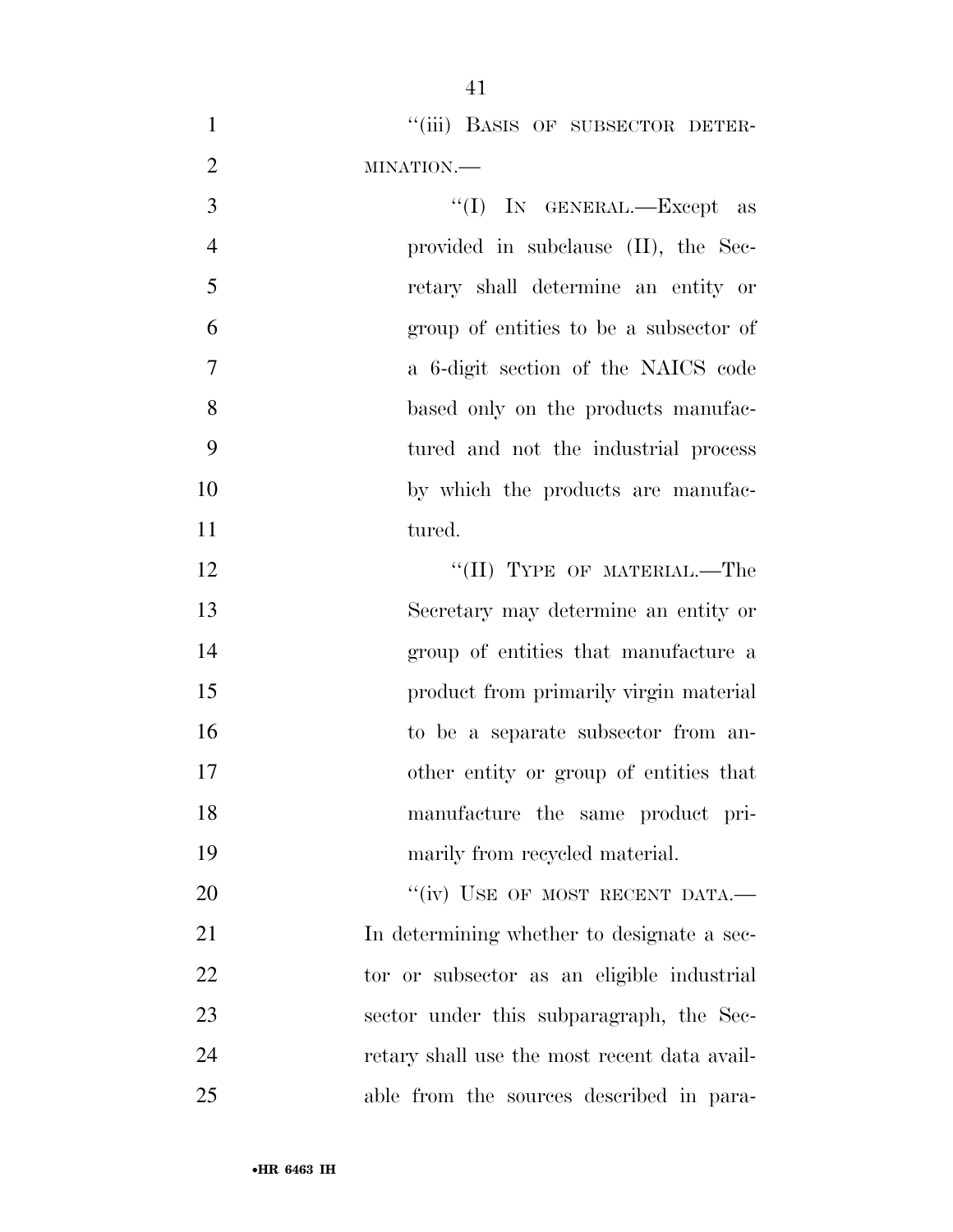| $\mathbf{1}$   | graph $(1)(C)$ , rather than the data from             |
|----------------|--------------------------------------------------------|
| $\overline{2}$ | the years specified in paragraph $(1)(C)$ , to         |
| 3              | determine the trade intensity of the sector            |
| $\overline{4}$ | or subsector, but only for determining the             |
| 5              | trade intensity.                                       |
| 6              | "(v) FINAL ACTION.—The Secretary                       |
| 7              | shall take final action on a petition de-              |
| 8              | scribed in this subparagraph not later than            |
| 9              | 180 days after the date the completed peti-            |
| 10             | tion is received by the Secretary.                     |
| 11             | "(3) CESSATION OF QUALIFYING ACTIVITIES.—              |
| 12             | If, as determined by the Secretary, an industrial sec- |
| 13             | tor or a covered good within the sector is no longer   |
| 14             | liable to be designated under this section, the Com-   |
| 15             | missioner shall cease to apply the border tax adjust-  |
| 16             | ment on the relevant covered goods with effect from    |
| 17             | January 1 of the following year.                       |
| 18             | "SEC. 9914. BORDER TAX ADJUSTMENT RATE.                |
| 19             | "(a) ESTABLISHMENT.—The Secretary, with the con-       |
| 20             | currence of the Commissioner, shall promulgate regula- |
| 21             | tions—                                                 |
| 22             | $\cdot$ (1) establishing the products which are liable |
| 23             | for, and requiring payment of, the border tax adjust-  |
| 24             | ment rate,                                             |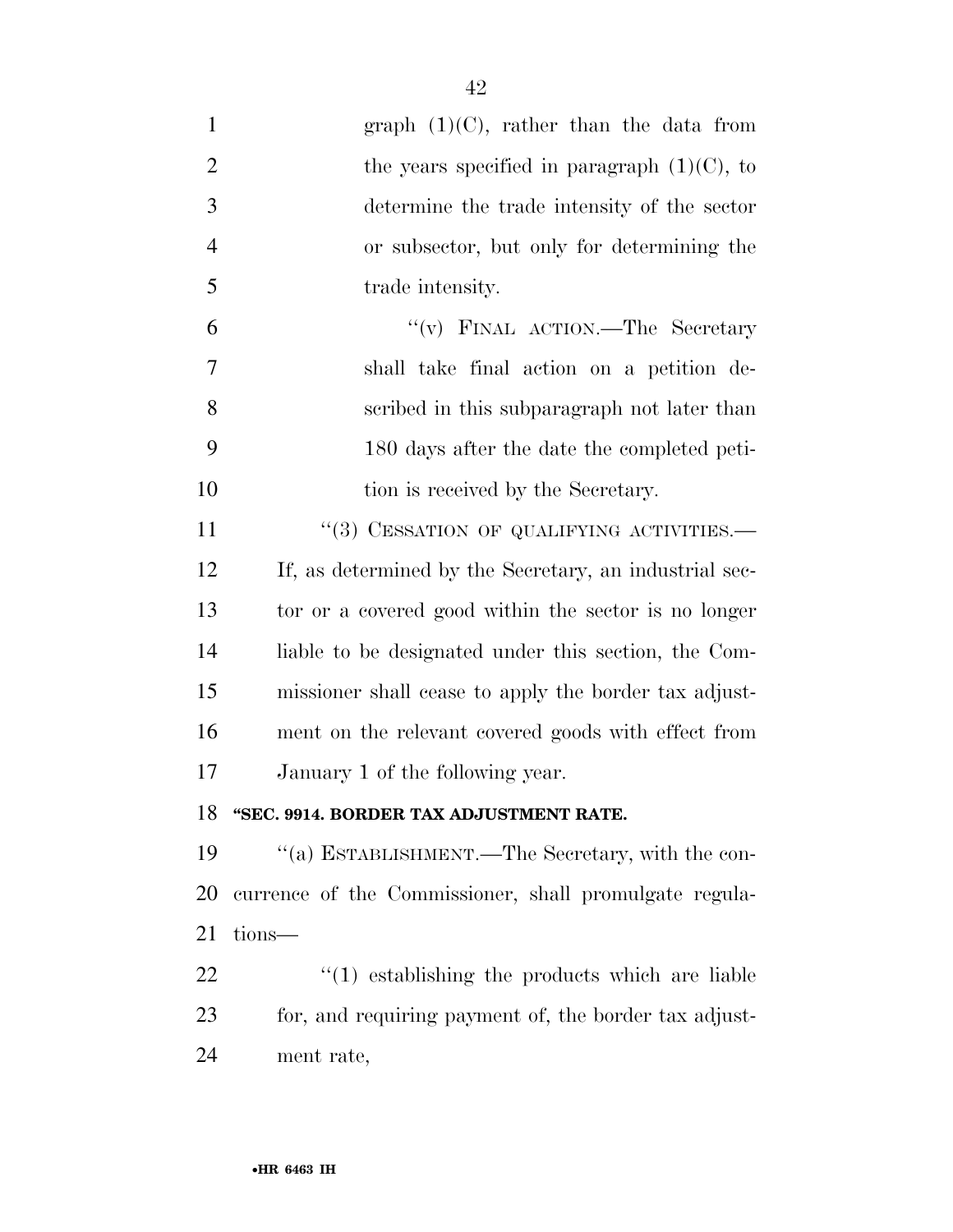| $\mathbf{1}$   | $\lq(2)$ establishing a general methodology for cal-  |
|----------------|-------------------------------------------------------|
| $\overline{2}$ | culating the level of the border tax adjustment rate  |
| 3              | that a domestic importer of any covered good must     |
| $\overline{4}$ | submit and the rebate that an exporter will receive,  |
| 5              | $(3)$ establishing an administrative process          |
| 6              | whereby any determination by the Secretary under      |
| 7              | this subsection may be appealed,                      |
| 8              | $\cdot$ (4) exempting from this section products that |
| 9              | originate from—                                       |
| 10             | "(A) any country that the United Nations              |
| 11             | has identified as among the least developed of        |
| 12             | developing countries, or                              |
| 13             | $\cdot$ (B) any country that the President has        |
| 14             | determined to be responsible for less than 0.5        |
| 15             | percent of total global greenhouse gas emissions      |
| 16             | and less than 5 percent of global production in       |
| 17             | the eligible industrial sector,                       |
| 18             | $\lq(5)$ specifying the procedures that the Com-      |
| 19             | missioner will apply for the declaration and entry of |
| 20             | covered goods with respect to the eligible industrial |
| 21             | sector into the customs territory of the United       |
| 22             | States, and                                           |
| 23             | "(6) establishing procedures that prevent cir-        |
| 24             | cumvention of the carbon tax liability for covered    |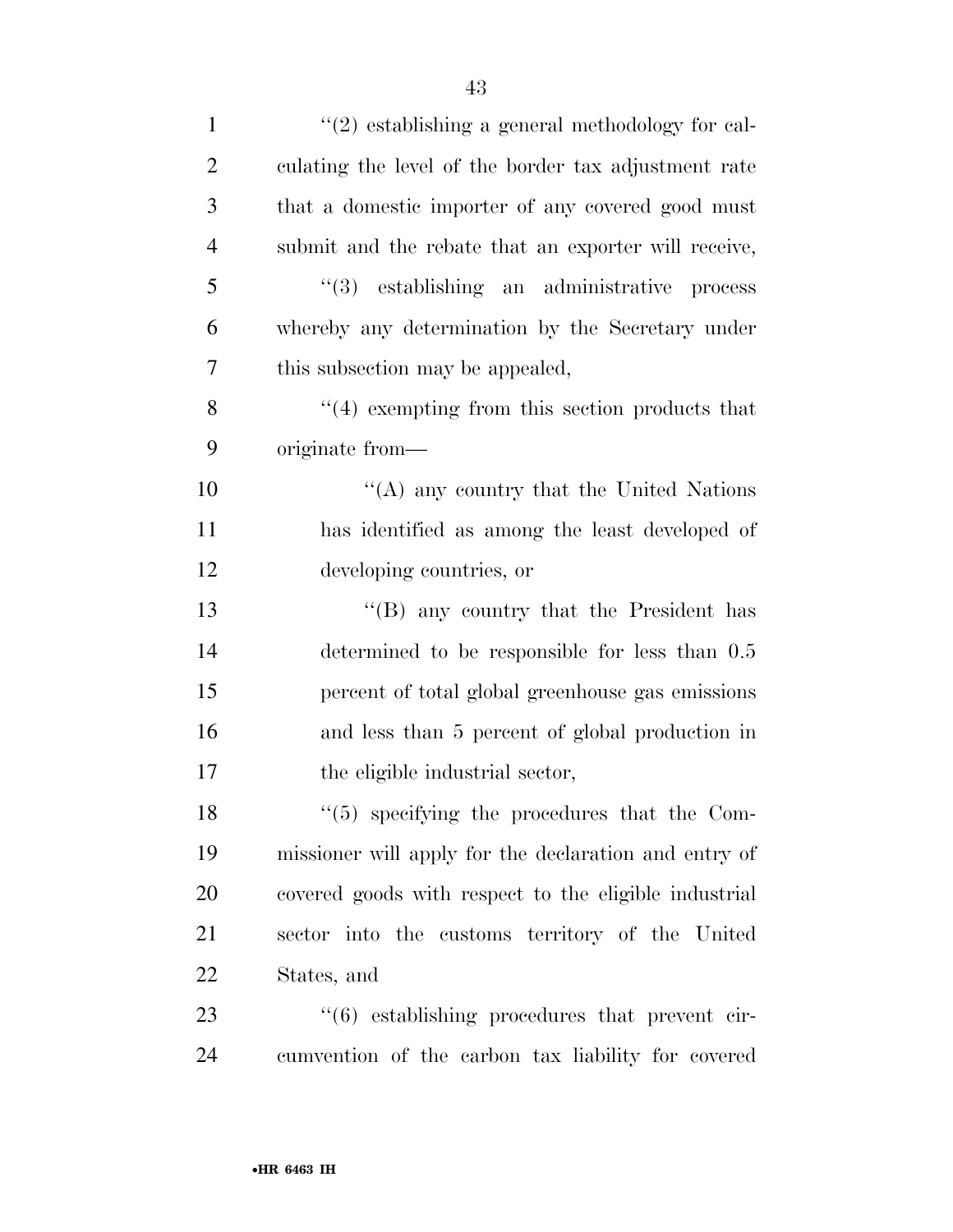goods that are manufactured or processed in more than one foreign country.

 ''(b) PRESIDENTIAL DISCRETION.—The President may elect not to levy the border tax adjustment for an eligible industrial sector or for specific products within that sector if the President determines and certifies to Congress that the program would not be in the national interest, economic interest or environmental interest of the United States.''.

 (b) CLERICAL AMENDMENT.—The table of subtitles for the Internal Revenue Code of 1986 is amended by add-ing at the end the following new item:

''Subtitle L. Greenhouse Gas Emissions.''.

 (c) EFFECTIVE DATE.—The amendments made by this section shall apply to emissions after December 31, 2019.

 **TITLE II—DISTRIBUTION OF REVENUES FROM TAXATION OF GREENHOUSE GAS EMIS- SIONS Subtitle A—Rebuilding Infrastruc- ture and Solutions for the Envi- ronment Trust Fund SEC. 201. ESTABLISHMENT OF THE RISE TRUST FUND.**  There is hereby created in the Treasury of the United States a trust fund to be known as the ''Rebuilding Infra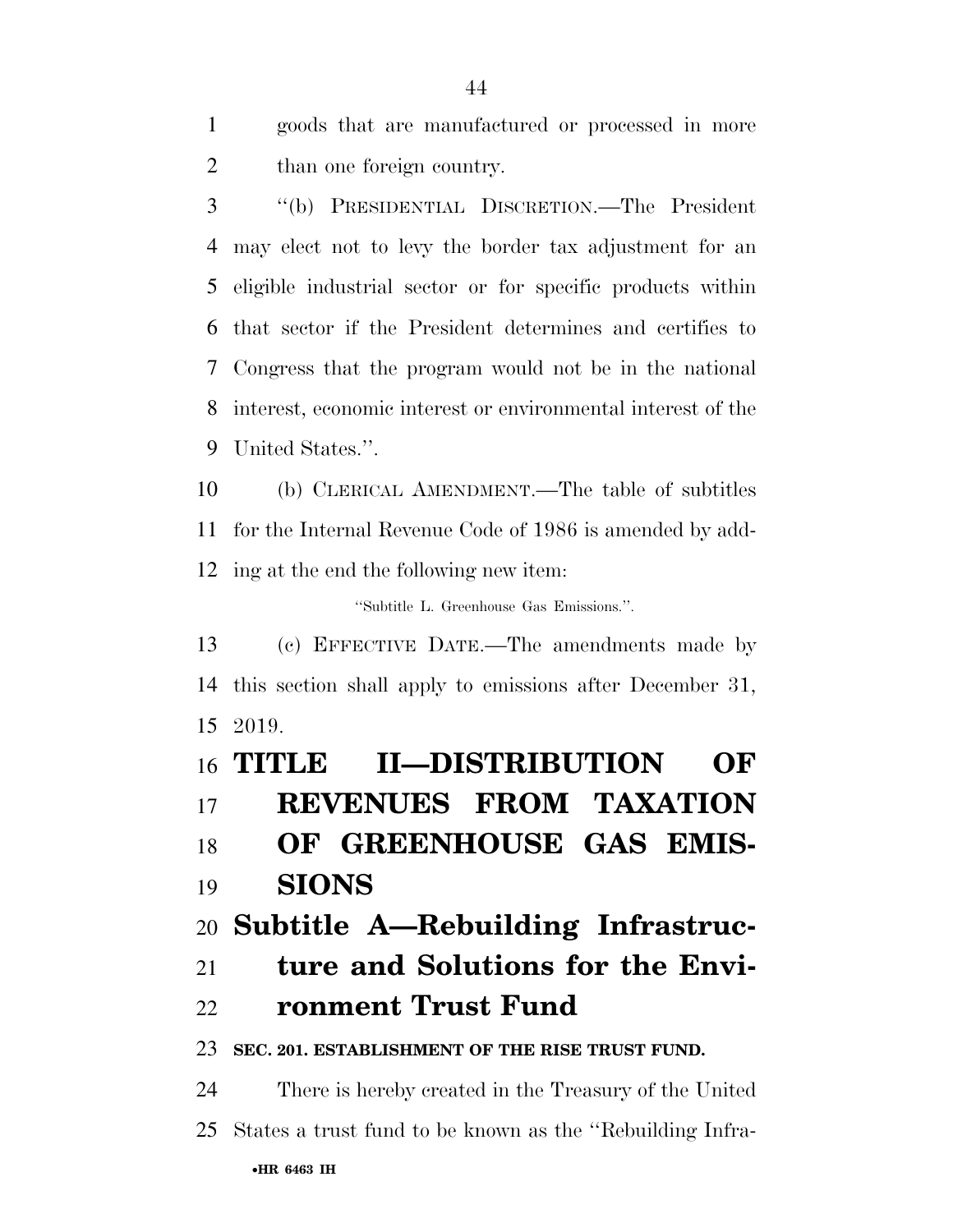structure and Solutions for the Environment Trust Fund'' (hereafter in this Act referred to as the ''RISE Trust Fund''), consisting of amounts paid into the Treasury pur- suant to subtitle L of the Internal Revenue Code of 1986 (as added by title I of this Act), and 75 percent of such amounts are hereby appropriated and transferred to the RISE Trust Fund.

#### **SEC. 202. APPROPRIATIONS FROM THE RISE TRUST FUND.**

 (a) IN GENERAL.—Amounts in the RISE Trust Fund for a fiscal year shall be available, as provided by appropriation Acts, as follows:

 (1) 70 percent for each of the fiscal years 2021 through 2030 to the Federal Highway Trust Fund. (2) 1.5 percent for each of the fiscal years 2021 through 2030 for the weatherization program devel- oped under part A of title IV of the Energy Con- servation and Production Act (42 U.S.C. 6861 et seq.).

 (3) 3 percent for each of the fiscal years 2021 through 2030 for assistance for displaced energy workers under section 321.

 (4) 2.5 percent for each of the fiscal years 2021 through 2030 to the Airport and Airway Trust Fund under section 9502 of the Internal Revenue Code of 1986.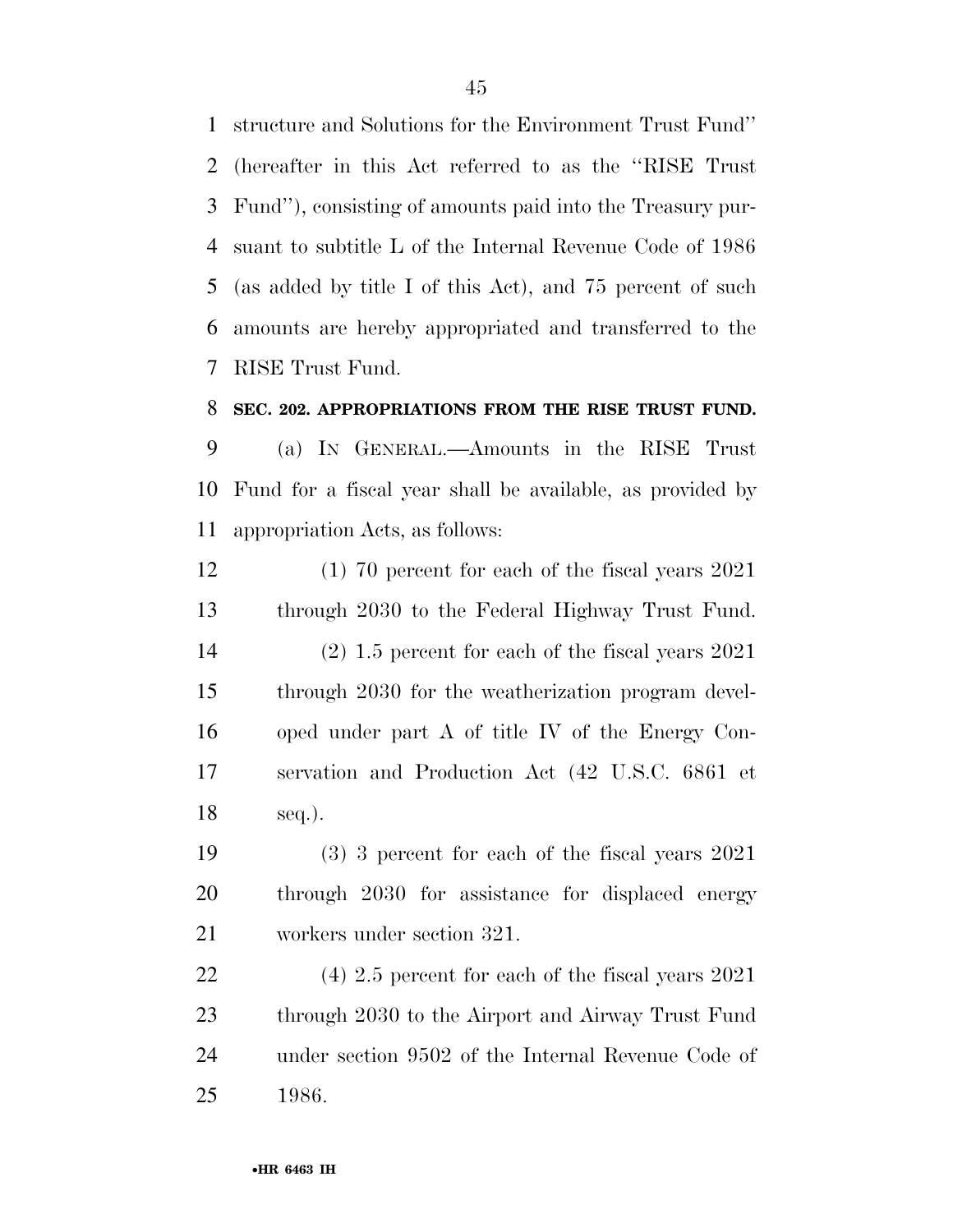| $\mathbf{1}$   | $(5)$ 0.1 percent for each of the fiscal years 2021   |
|----------------|-------------------------------------------------------|
| $\overline{2}$ | through 2030 to the Leaking Underground Storage       |
| 3              | Trust Fund under section 9508 of the Internal Rev-    |
| $\overline{4}$ | enue Code of 1986.                                    |
| 5              | $(6)$ 2 percent for each of the fiscal years 2021     |
| 6              | through 2030 to the Abandoned Mine Reclamation        |
| 7              | Fund under section 401 of the Surface Mining Con-     |
| 8              | trol and Reclamation Act of 1977 (30 U.S.C. 1231).    |
| 9              | $(7)$ 5 percent for each of the fiscal years $2021$   |
| 10             | through 2030 for frequent and chronic coastal flood-  |
| 11             | ing mitigation and adaptation infrastructure projects |
| 12             | under section 318 of the Coastal Zone Management      |
| 13             | Act of 1972 (16 U.S.C. 1451 et seq.).                 |
| 14             | $(8)$ 0.5 percent for each of the fiscal years 2021   |
| 15             | through 2030 for Advanced Research Projects Agen-     |
| 16             | cy-Energy under section 5012 of the America COM-      |
| 17             | PETES Act (42 U.S.C. 16538).                          |
| 18             | $(9)$ 0.7 percent for each of the fiscal years 2021   |
| 19             | through 2030 for the Carbon Capture Research and      |
| 20             | Development Program of the National Energy Tech-      |
| 21             | nology Laboratory, Office of Fossil Energy, Depart-   |
| 22             | ment of Energy.                                       |
| 23             | $(10)$ 0.5 percent for each of the fiscal years       |
| 24             | 2021 through 2030 for assistance for Carbon Stor-     |
| 25             | age DOE Fossil Energy Research, Development, and      |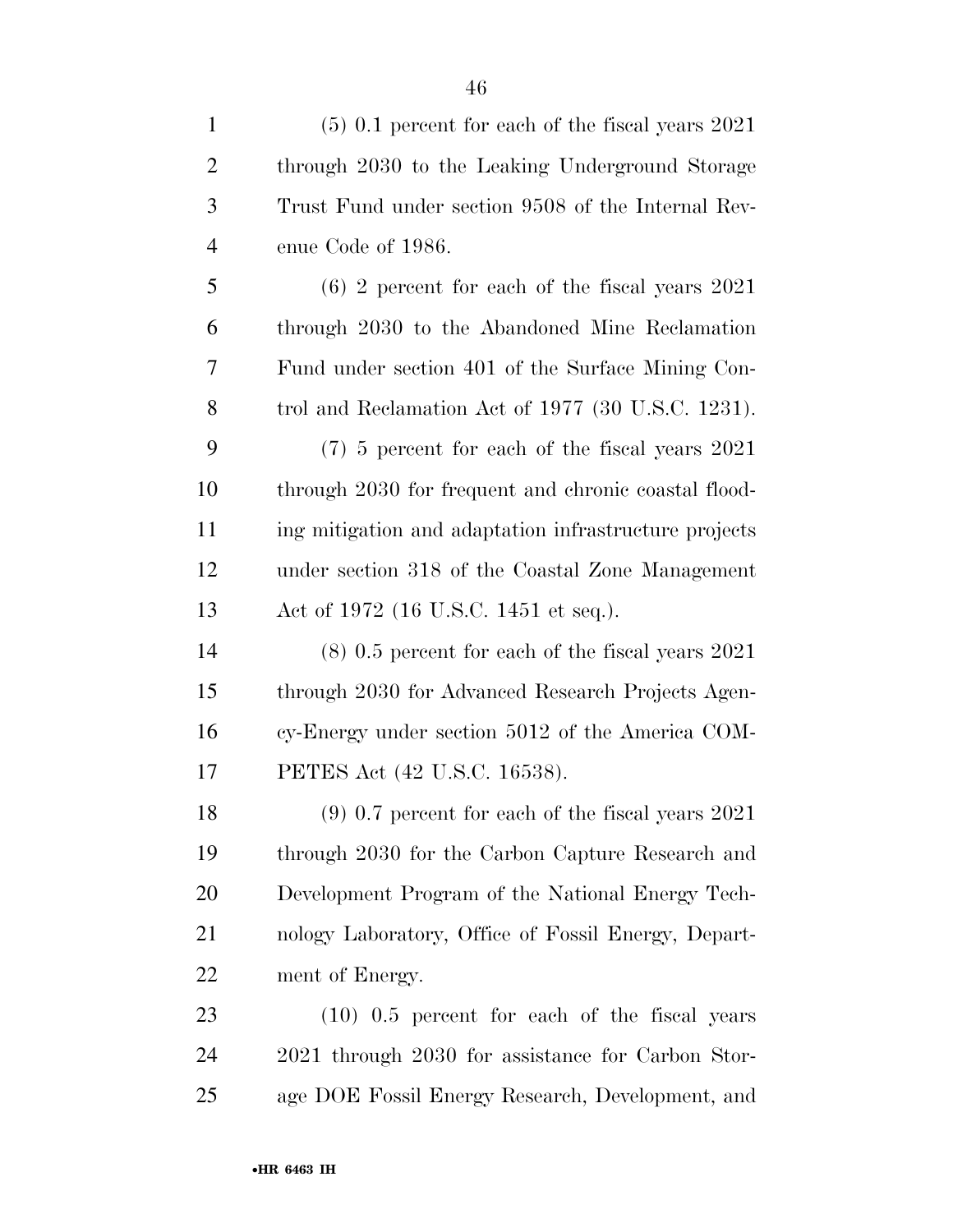Demonstration Program Areas, Coal Program Area (Carbon Storage).

 (11) 0.5 percent for each of the fiscal years 2021 through 2030 for assistance to the National Energy Technology Laboratory of the Office of Fos- sil Energy for the research and development of Di-rect Air Capture technologies.

 (12) 0.5 percent for each of the fiscal years 2021 through 2030 for research and development re- lating to energy storage by battery through the Of- fice of Electricity Delivery and Energy Reliability, Department of Energy.

 (13) 10 percent for each of the fiscal years 2021 through 2030 for State grants under section 203.

 (14) 0.1 percent for each of the fiscal years 2021 through 2030 to the Reforestation Trust Fund (16 U.S.C. 1606a).

 (15) 0.1 percent for each of the fiscal years 2021 through 2030 for assistance through coopera- tive agreements to decrease the environmental im- pact of energy-related activities pursuant to section 931 of the Energy Policy Act of 2005 (42 U.S.C. 16231).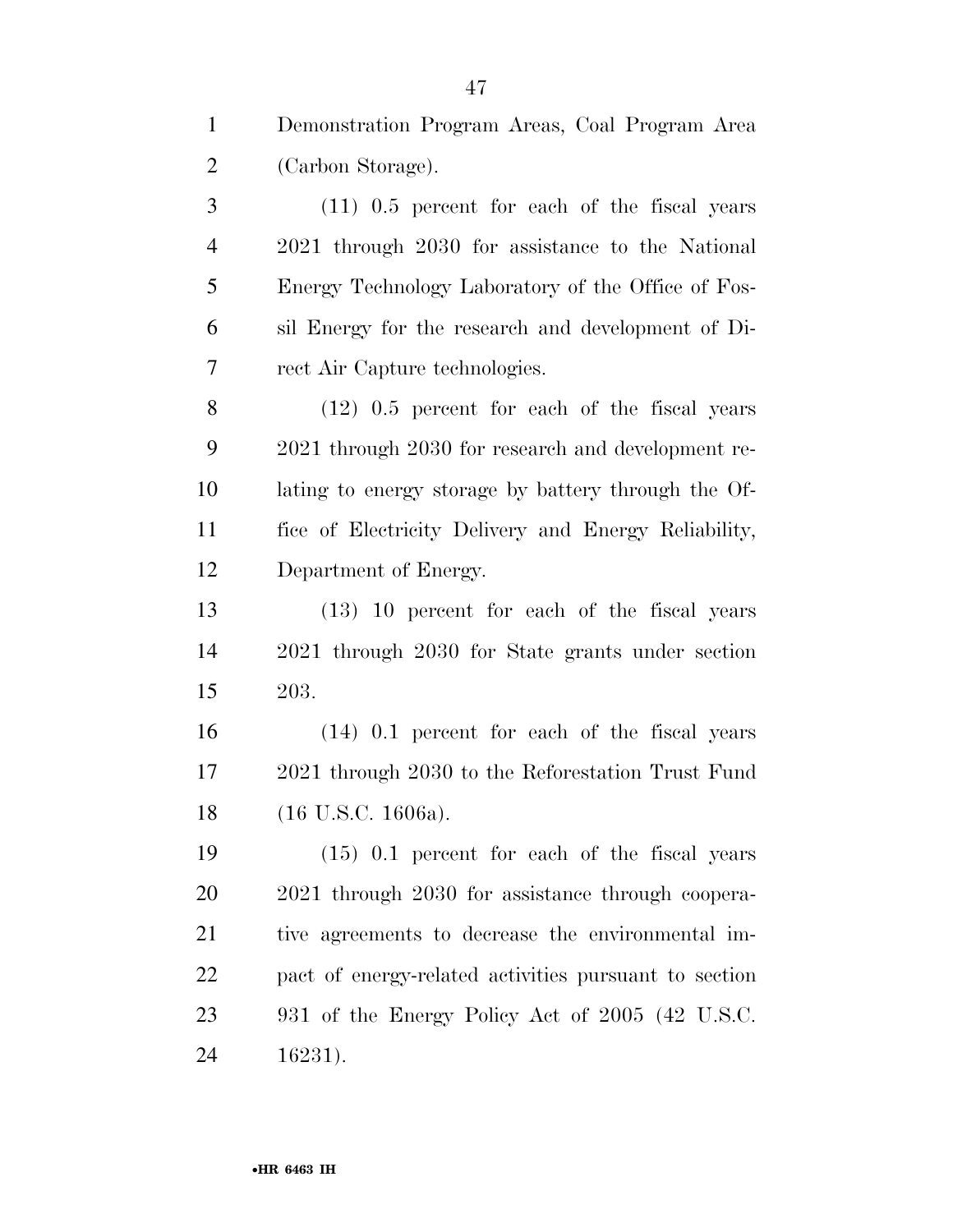| $\mathbf{1}$   | $(16)$ 2.5 percent for each of the fiscal years          |
|----------------|----------------------------------------------------------|
| $\overline{2}$ | 2021 through 2030 for the environmental quality in-      |
| 3              | centives program under chapter 4 of subtitle D of        |
| $\overline{4}$ | title XII of the Food Security Act of 1985 (16)          |
| 5              | U.S.C. 3839 aa et. seq.) for payments to producers       |
| 6              | to implement practices that promote improvements         |
| $\tau$         | identified in subparagraphs $(A)$ and $(C)$ of section   |
| 8              | $1240B(d)(3)$ of such Act (16 U.S.C. 3839aa–2).          |
| 9              | $(17)$ 0.5 percent for each of fiscal years 2021         |
| 10             | through 2030 for the regional conservation partner-      |
| 11             | ship program under section 1271 of the Food Secu-        |
| 12             | rity Act of 1985 (16 U.S.C. 3871) for eligible activi-   |
| 13             | ties on eligible land through partnership agreements     |
| 14             | with eligible partners and contracts with producers      |
| 15             | that address one of the following goals:                 |
| 16             | (A) Soil health.                                         |
| 17             | (B) Nutrient management.                                 |
| 18             | (C) Forest restoration.                                  |
| 19             | (D) Reduction of methane emissions.                      |
| 20             | (E) Other related activities that the Sec-               |
| 21             | retary determines will help achieve conservation         |
| 22             | benefits and increase carbon sequestration or            |
| 23             | reduce greenhouse gas emissions.                         |
| 24             | (b) DIRECT AIR CAPTURE.—For purposes of sub-             |
| 25             | section (a)(11), the term "direct air capture" refers to |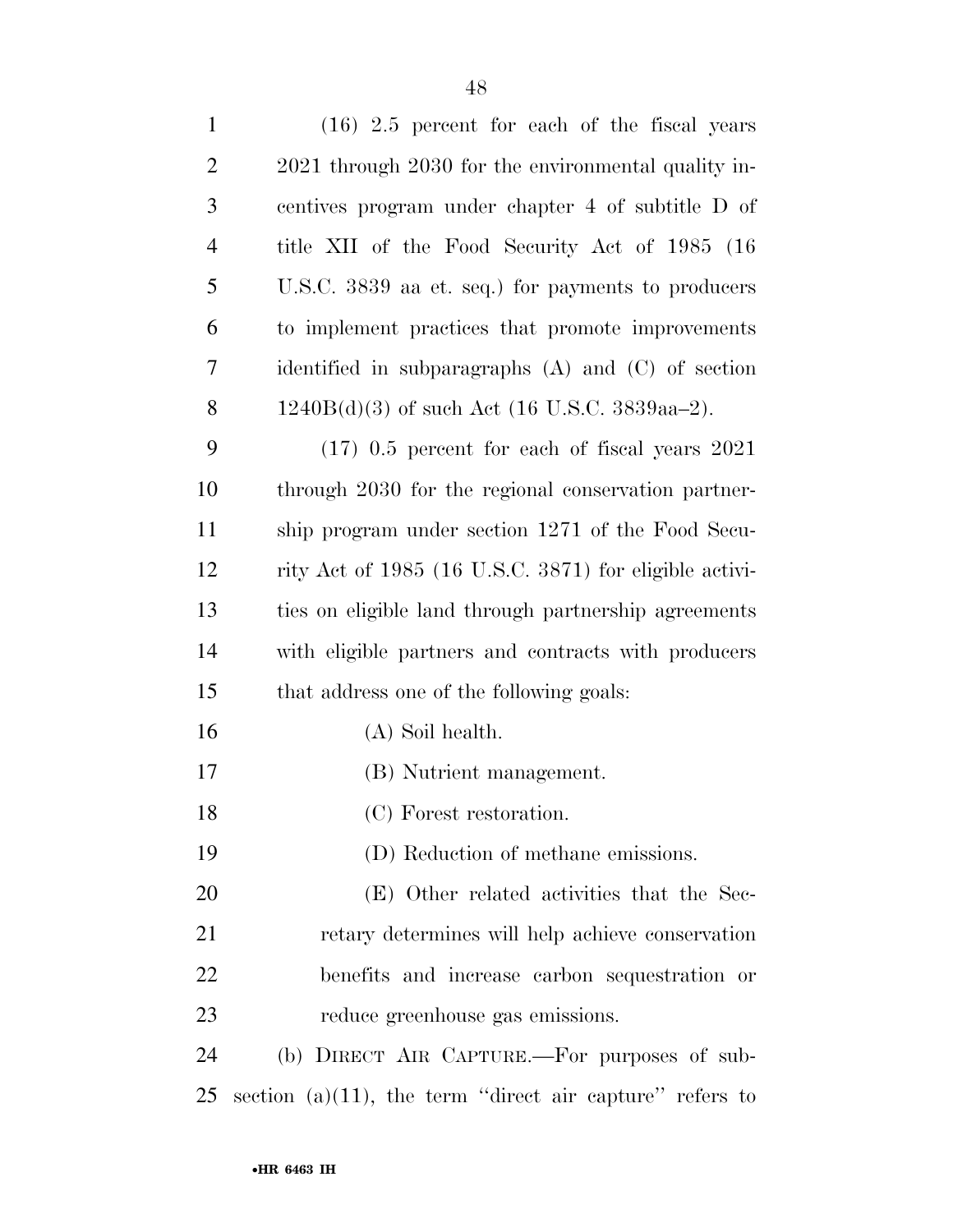equipment that captures carbon dioxide directly from the ambient air. Such term shall not include any equipment which captures carbon dioxide which is deliberately re- leased from naturally occurring subsurface springs or using natural photosynthesis.

(c) CONFORMING AMENDMENTS.—

 (1) LEAKING UNDERGROUND STORAGE TANK TRUST FUND.—Section 9508(b) of the Internal Rev- enue Code of 1986 is amended by striking ''and'' at the end of paragraph (3), by striking the period at the end of paragraph (4) and inserting '', and'', and by inserting after paragraph (4) the following:

 ''(5) amounts transferred under section 202(a)(5) of the Modernizing America with Rebuild- ing to Kickstart the Economy of the Twenty-first Century with a Historic Infrastructure-Centered Ex-pansion Act.''.

18 (2) REFORESTATION TRUST FUND.

 (A) SOURCE OF FUNDS.—Section 303(a) of the Act of October 14, 1980 (16 U.S.C. 21 1606a(a)) is amended by striking "subsection 22 (b)(1)'' and inserting "paragraph (1) or (4) of 23 subsection (b)".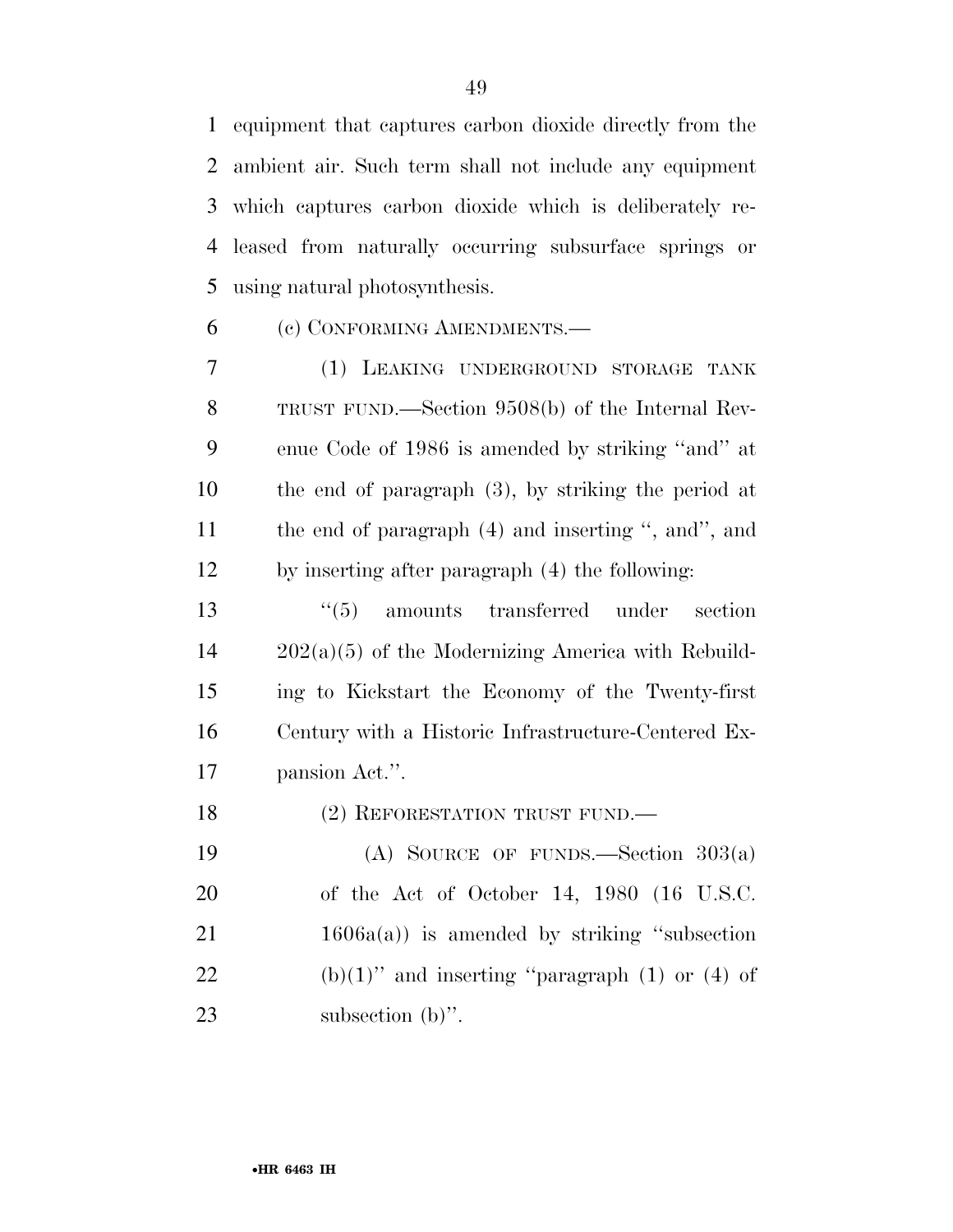| $\mathbf{1}$   | (B) SPECIAL RULE RELATING TO LIMITA-                        |
|----------------|-------------------------------------------------------------|
| $\overline{2}$ | TION.—Section 303(b) of the Act of October                  |
| 3              | 14, 1980 (16 U.S.C. 1606a(b)) is amended—                   |
| $\overline{4}$ | (i) in paragraph $(2)$ by inserting                         |
| 5              | "under paragraph (1)" after "transfer",                     |
| 6              | and                                                         |
| $\tau$         | (ii) by adding at the end the fol-                          |
| 8              | lowing:                                                     |
| 9              | $\lq(4)$ Not later than 9 months after the enact-           |
| 10             | ment of the Modernizing America with Rebuilding to          |
| 11             | Kickstart the Economy of the Twenty-first Century           |
| 12             | with a Historic Infrastructure-Centered Expansion           |
| 13             | Act, the Secretary shall transfer to the Trust Fund         |
| 14             | amounts made available under<br>section<br>the              |
| 15             | $202(a)(13)$ of such Act.".                                 |
| 16             | SEC. 203. STATE GRANTS.                                     |
| 17             | (a) IN GENERAL.—From amounts made available                 |
|                | 18 under section $202(a)(12)$ , the Secretary shall make a  |
| 19             | monthly grant to each State (hereafter in this section re-  |
| 20             | ferred to as "State grant") on the condition that the State |
| 21             | makes distributions to eligible low-income households from  |
| 22             | the State grant.                                            |
| 23             | (b) ELIGIBLE FAMILIES.—A household shall be con-            |
|                |                                                             |

 sidered to be an eligible household for purposes of this section if—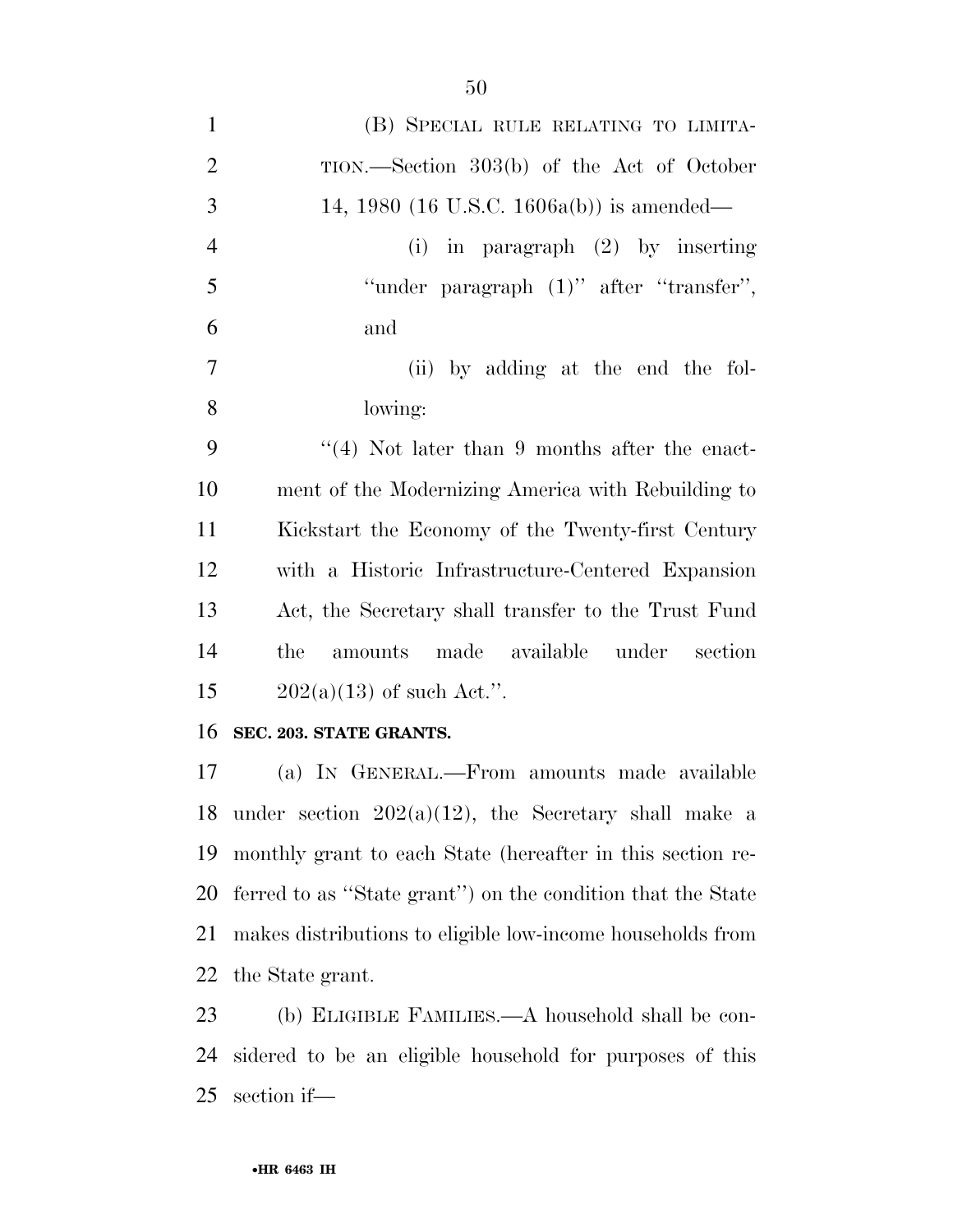| $\mathbf{1}$   | $(1)$ except as provided in subsection $(d)(4)$ , the |
|----------------|-------------------------------------------------------|
| $\overline{c}$ | gross income of the household does not exceed 150     |
| 3              | percent of the poverty line;                          |
| $\overline{4}$ | (2) the appropriate State agency for the State        |
| 5              | in which the household is located determines that     |
| 6              | the household is participating in—                    |
| 7              | (A) the Supplemental Nutrition Assistance             |
| 8              | Program authorized by the Food and Nutrition          |
| 9              | Act of 2008 (7 U.S.C. 2011 et seq.);                  |
| 10             | (B) the Food Distribution Program on In-              |
| 11             | dian Reservations authorized by section $4(b)$ of     |
| 12             | such Act $(7 \text{ U.S.C. } 2013(b))$ ; or           |
| 13             | (C) the program for nutrition assistance in           |
| 14             | Puerto Rico or American Samoa under section           |
| 15             | 19 of such Act (7 U.S.C. 2028);                       |
| 16             | (3) the household consists of a single individual     |
| 17             | or a married couple, and—                             |
| 18             | (A) receives the subsidy described in sec-            |
| 19             | tion $1860D-14$ of the Social Security Act $(42)$     |
| 20             | U.S.C. $1395w-114$ ; or                               |
| 21             | $(B)(i)$ participates in the program under            |
| 22             | title XVIII of the Social Security Act; and           |
| 23             | meets the income requirements de-<br>(ii)             |
| 24             | scribed in section $1860D-14(a)(1)$ or $(a)(2)$ of    |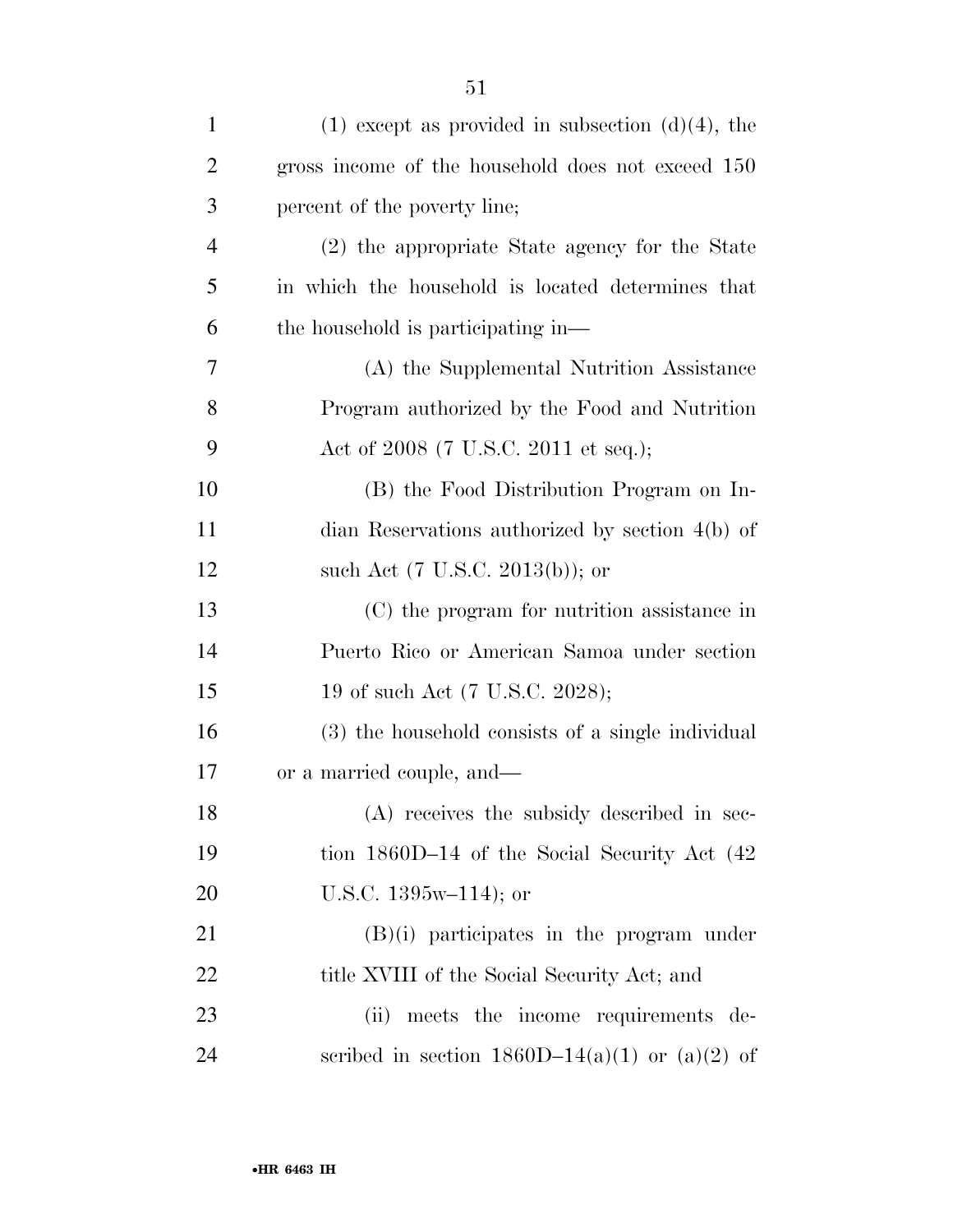| the Social Security Act (42 U.S.C. 1395w- |
|-------------------------------------------|
| $114(a)(1)$ or $(a)(2)$ ; or              |

 (4) the household consists of a single individual or a married couple, and receives benefits under the supplemental security income program under title XVI of the Social Security Act (42 U.S.C. 1381– 1383f).

 (c) AMOUNT.—The Secretary, in consultation with the Secretary of Energy and the Administrator of the En- vironmental Protection Agency, shall determine the amount of each State grant based on the percentage of total United States energy-related greenhouse gas emis- sions attributable to electricity, natural gas, gasoline, die- sel, and fuel ethanol sold in each State during the pre-ceding calendar year.

 (d) RULE RELATING TO PROCESS.—Not later than 1 year after the enactment of this Act, the Secretary shall establish by rule a date in each year by which each State shall notify the Secretary that the State intends to dis- tribute the State Grant for the following year. The Sec- retary shall transfer the State Grant to each State only upon the State demonstrating to the Secretary's satisfac- tion that the State intends to distribute the State Grant in accordance with this section.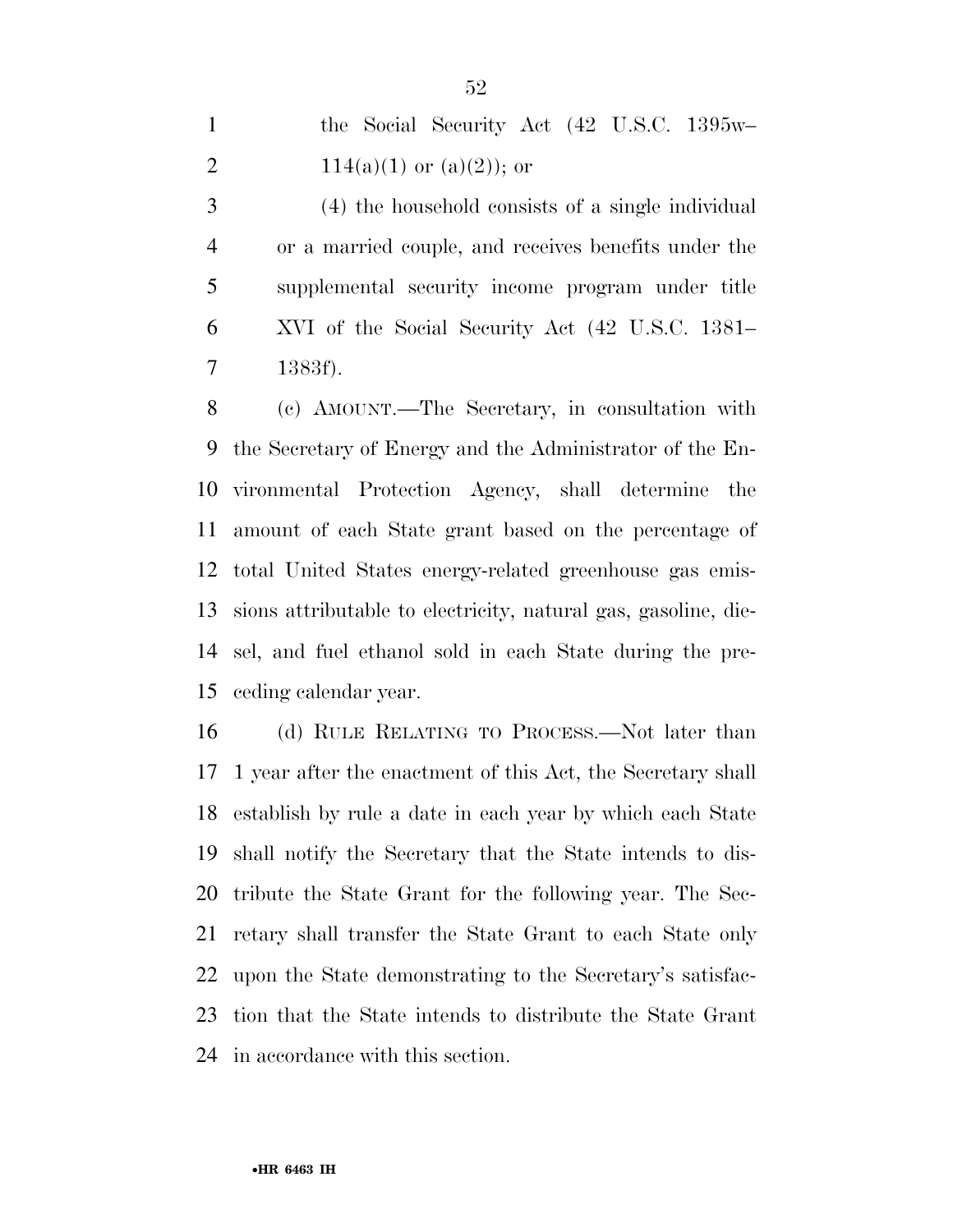(e) STATE.—For the purposes of this section, the term ''State'' includes the District of Columbia and any territory of possession of the United States. **Subtitle B—Certain Manufacturers Excise Taxes SEC. 211. REPEAL OF FEDERAL MOTOR VEHICLE AND AVIA- TION FUEL TAXES.**  (a) IN GENERAL.—Subpart A of part III of sub- chapter A of chapter 32 of the Internal Revenue Code of 1986 is hereby repealed. (b) EFFECTIVE DATE.—The repeal made by sub- section (a) shall apply to transactions after December 31, 2019. **TITLE III—AMENDMENTS TO OTHER LAWS Subtitle A—Amendments to Federal Environmental Statutes SEC. 301. AMENDMENTS TO THE CLEAN AIR ACT.**  (a) IN GENERAL.—Title III of the Clean Air Act (42 U.S.C. 7601) is amended by adding at the end the fol- lowing: **''SEC. 330. MORATORIUM AGAINST CERTAIN REGULATIONS BASED ON GREENHOUSE GAS EFFECTS.**  ''(a) FUELS.—Unless specifically authorized in sec-tion 202, 211, 213, 231, or this section, after a fossil fuel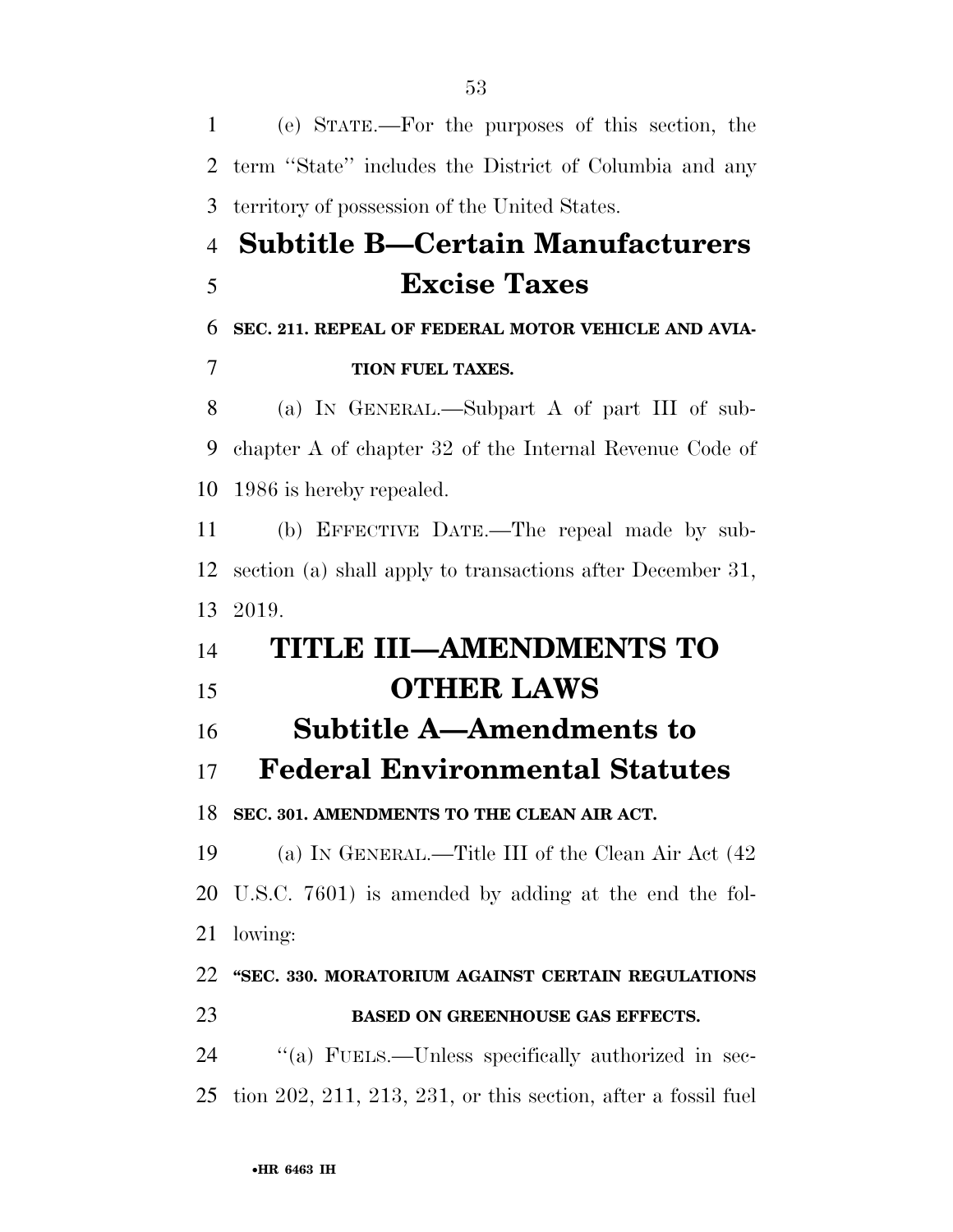has passed through a point of taxation as provided in sec- tion 9901(d) of the Internal Revenue Code of 1986, sub- ject to subsection (g), the Administrator shall not finalize or enforce any rule limiting the emission of greenhouse gases from the combustion of that fuel under this Act (or impose any requirement on any State to limit such emis-sion) on the basis of the emission's greenhouse gas effects.

 ''(b) EMISSIONS.—Unless specifically authorized in section 202, 211, 213, 231, or this section, if emission of any greenhouse gas is subject to taxation pursuant to any of sections 9902 through 9903 of the Internal Rev- enue Code of 1986, the Administrator shall not finalize or enforce any rule limiting such emission under this Act (or impose any requirement on any State to limit such emission) on the basis of the emission's greenhouse gas effects.

 ''(c) AUTHORIZED REGULATION.—Notwithstanding subsections (a) and (b), nothing in this section limits the Administrator's authority pursuant to any other provision of this Act—

 ''(1) to limit the emission of any greenhouse gas because of any adverse impact on health or wel-fare other than its greenhouse gas effects;

  $(2)$  in limiting emissions as described in para-graph (1), to consider the collateral benefits of lim-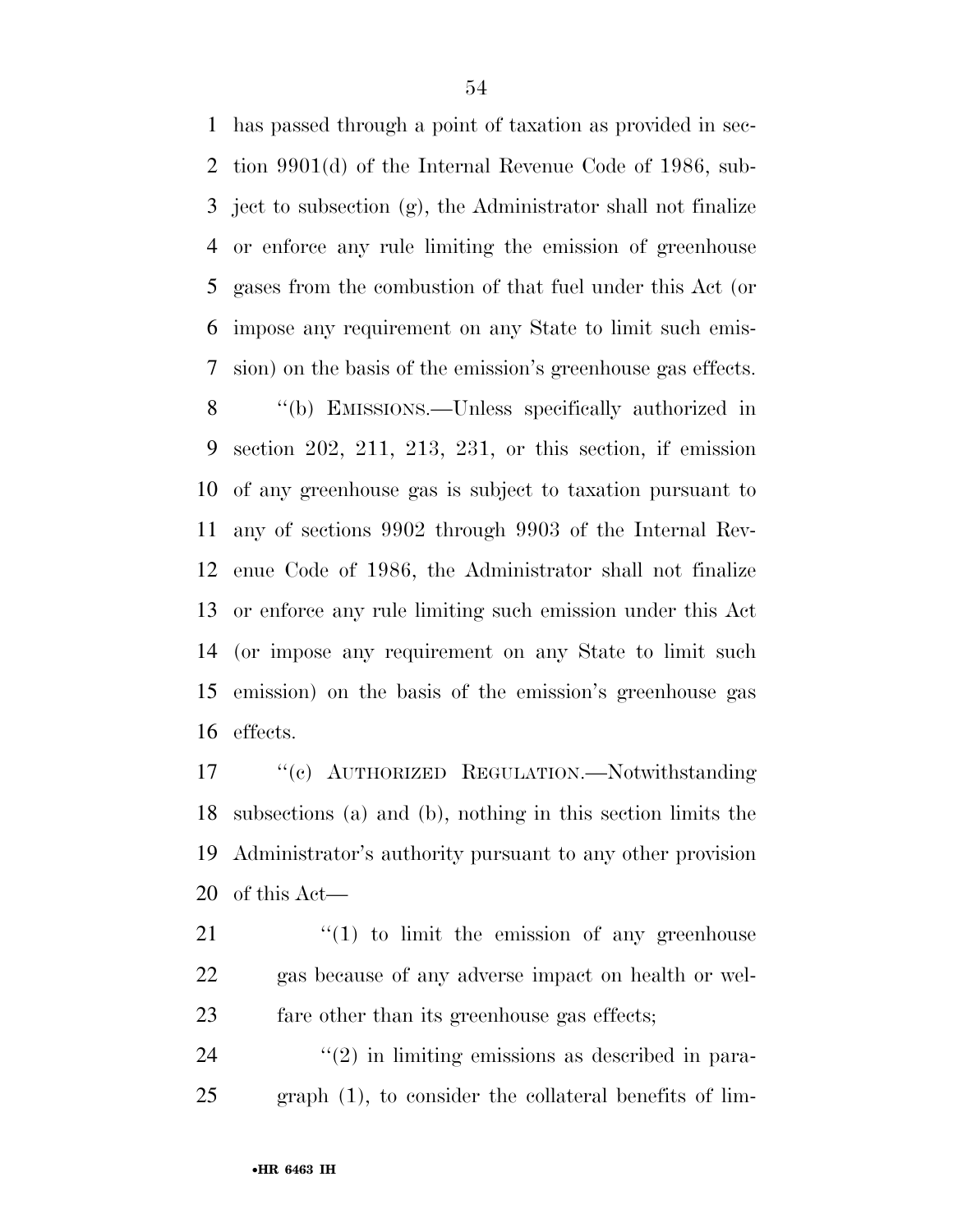| $\mathbf{1}$   | iting the emissions because of greenhouse gas ef-             |
|----------------|---------------------------------------------------------------|
| $\overline{2}$ | fects;                                                        |
| 3              | $\cdot\cdot$ (3) to limit the emission of any other pollutant |
| $\overline{4}$ | that is not a greenhouse gas that the Administrator           |
| 5              | determines by rule has heat-trapping properties; or           |
| 6              | $\cdot$ (4) to take any action with respect to any            |
| 7              | greenhouse gas other than limiting its emission, in-          |
| 8              | cluding—                                                      |
| 9              | $\lq\lq$ monitoring, reporting, and record-                   |
| 10             | keeping requirements;                                         |
| 11             | "(B) conducting or supporting investiga-                      |
| 12             | tions; and                                                    |
| 13             | $\lq\lq$ (C) information collection.                          |
| 14             | "(d) EXCEPTION FOR CERTAIN GREENHOUSE GAS                     |
| 15             | EMISSIONS.—Notwithstanding subsections (a) and (b),           |
| 16             | nothing in this section limits the Administrator's authority  |
| 17             | to regulate greenhouse gas emissions from—                    |
| 18             | $\lq(1)$ facilities that are subject to                       |
| 19             | "(A) subparts $0000$ or $0000a$ of part                       |
| 20             | 60 of title 40, Code of Federal Regulations, as               |
| 21             | in effect on January 1, 2018, or                              |
| 22             | "(B) would be subject to either subpart                       |
| 23             | 0000 or subpart 0000a if those subparts ap-                   |
| 24             | plied to such facilities regardless of the date on            |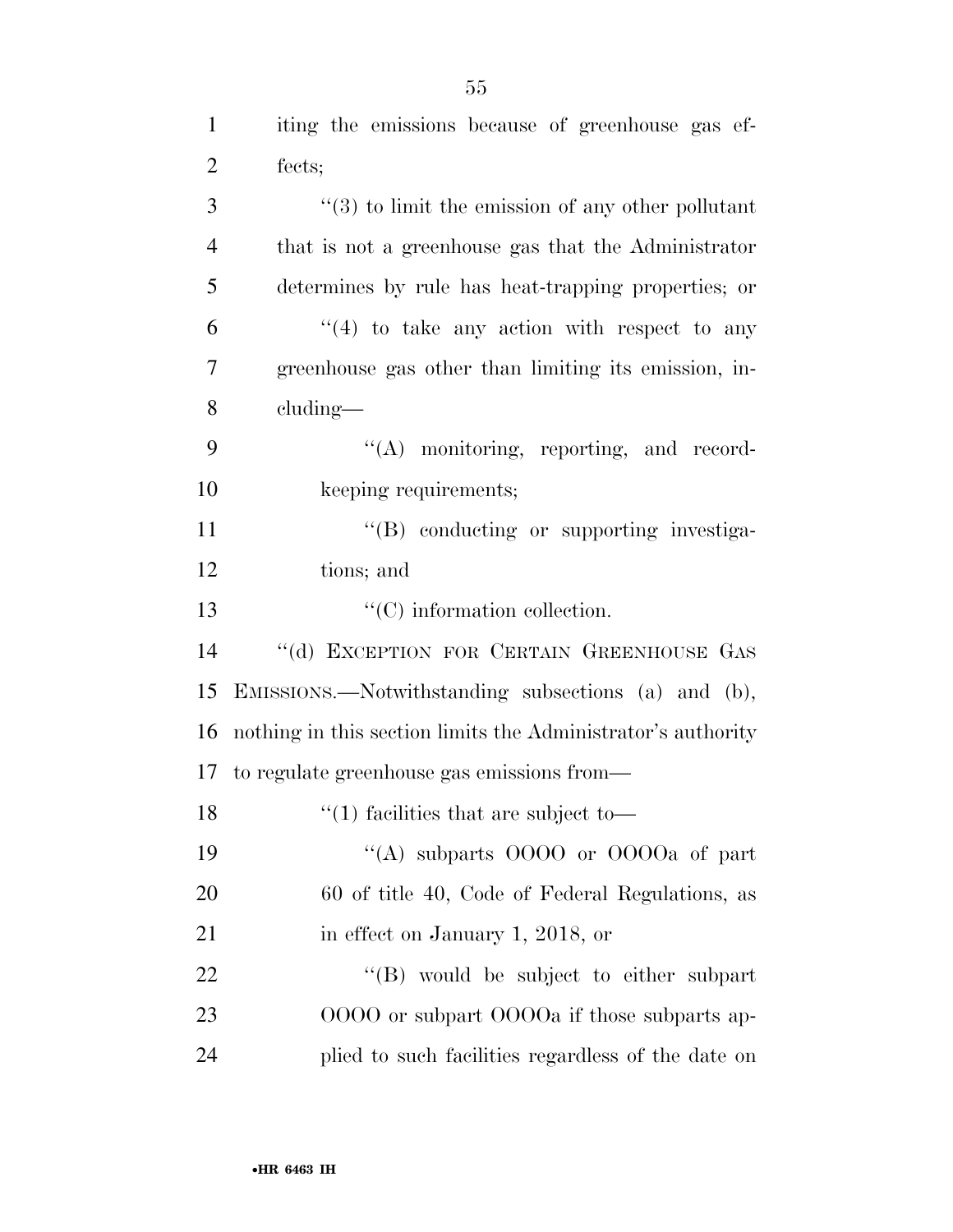which construction, modification or reconstruc-2 tion commenced, and ''(2) POTW Treatment Plants (as defined in section 403.3(r) of title 40, Code of Federal Regula-

tions).

 ''(e) DEFINITIONS.—In this section, the terms 'greenhouse gas' and 'greenhouse gas effects' have the meanings given to those terms in section 9907 of the In-ternal Revenue Code of 1986.

 ''(f) MORATORIUM EXPIRATION.—The moratoria on the Administrator finalizing or enforcing rules limiting the emission of greenhouse gases in sections 330(a), 330(b), and 211(c)(5) of this Act shall expire on January 1, 2033. "(g) EXCEPTIONS.—

 ''(1) 2024.—Notwithstanding subsections (a) 16 and (b) and section  $211(c)(5)$  of this Act, if the Ad- ministrator determines by March 30, 2025, pursuant 18 to the report required by section  $9901(b)(3)(A)$  of the Internal Revenue Code of 1986, that total green- house gas emissions subject to taxation under sec- tions 9901 through 9903 of such Code during the period 2020 through 2024 exceed the emission level specified in section 9901(b)(3)(A) of such Code for calendar year 2024, then beginning on October 1, 2025, the prohibition in subsections (a) and (b) and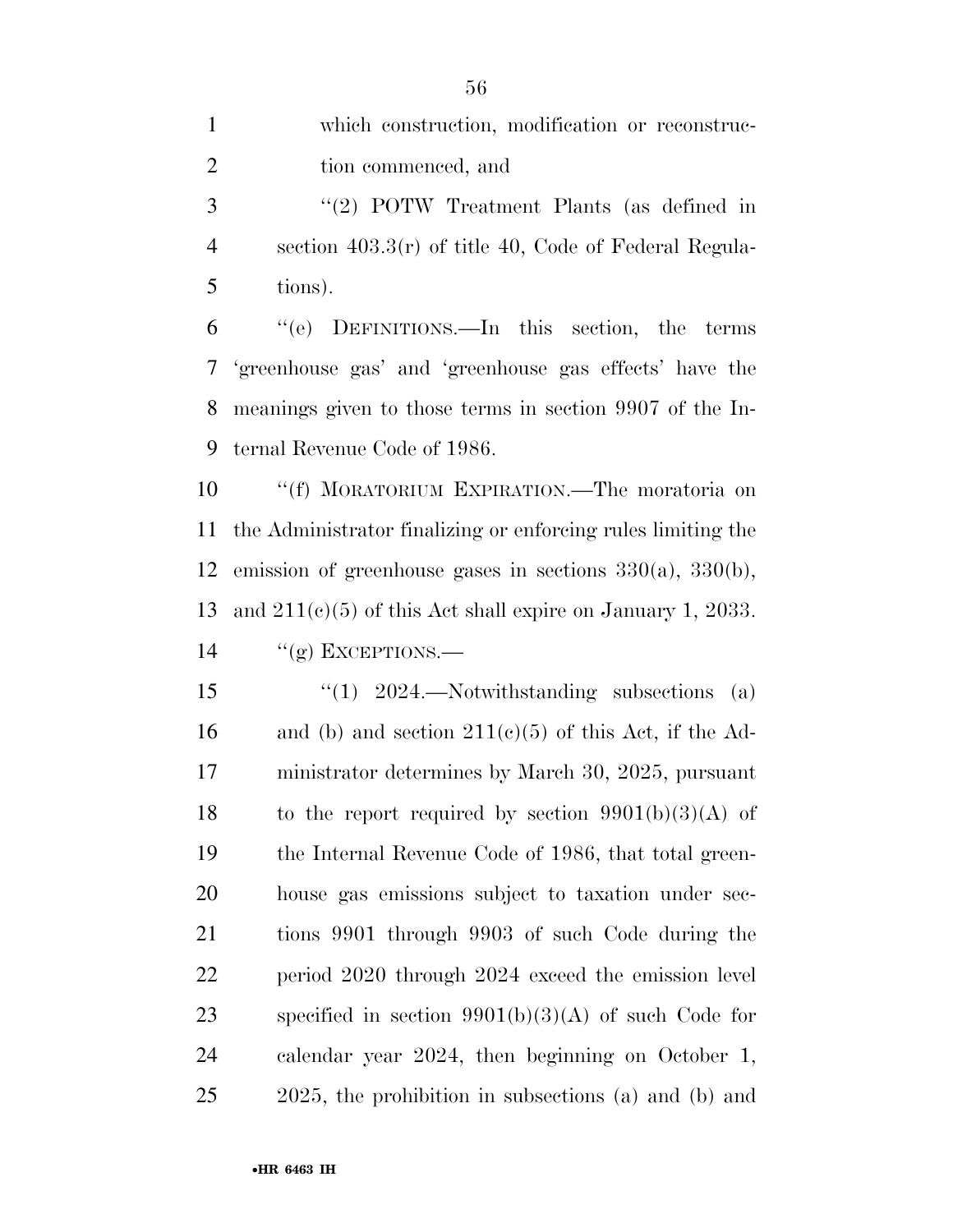1 section  $211(c)(5)$  of this Act on finalizing or enforc- ing rules limiting the emission of greenhouse gases (and imposing any requirement on any State to limit such emission) shall not apply.

 $\text{``(2)} \quad 2028.$ —Notwithstanding subsections (a) 6 and (b) and section  $211(c)(5)$  of this Act, if the Ad- ministrator determines by March 30, 2029, pursuant 8 to the report required by section  $9901(b)(3)(A)$  of the Internal Revenue Code of 1986, that total green- house gas emissions subject to taxation under sec- tions 9901 through 9903 of such Code during the period 2020 through 2028 exceed the emission level specified in section 9901(b)(3)(A) of such Code for calendar year 2028, then beginning on October 1, 2029, the prohibition in subsections (a) and (b) and 16 section  $211(c)(5)$  of this Act on finalizing or enforc- ing rules limiting the emission of greenhouse gases (and imposing any requirement on any State to limit such emission) shall not apply.''.

 (b) NEW MOTOR VEHICLES AND NEW MOTOR VEHI- CLE ENGINES.—Section 202(b) of the Clean Air Act (42 U.S.C. 7521(b)) is amended—

 (1) by redesignating the second paragraph (3) 24 (as redesignated by section  $230(4)(C)$  of Public Law 101–549 (104 Stat. 2529)) as paragraph (4); and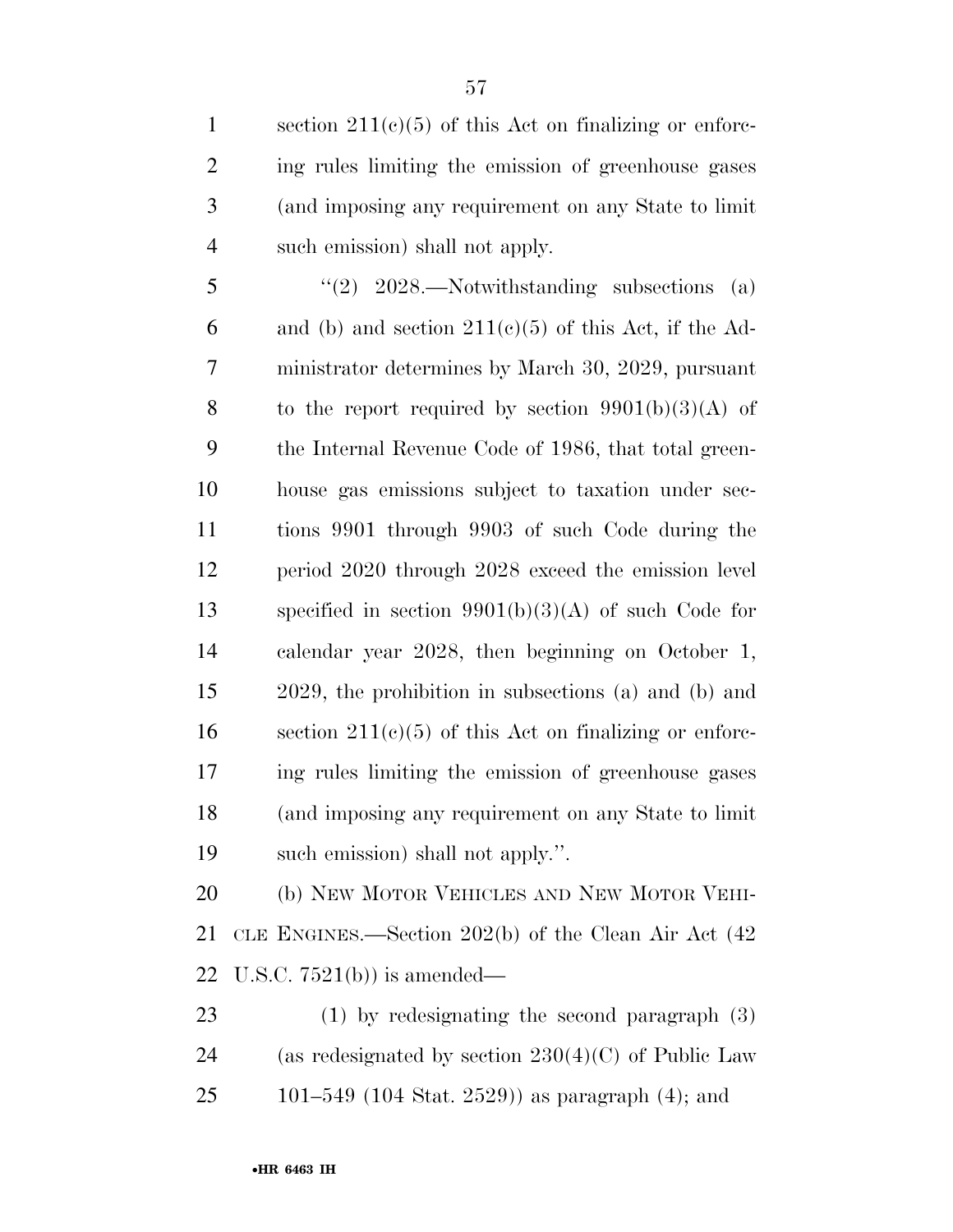| $\mathbf{1}$   | $(2)$ by adding at the end the following:                         |
|----------------|-------------------------------------------------------------------|
| $\overline{2}$ | $(5)$ Notwithstanding section 330(a), the Ad-                     |
| 3              | ministrator may-                                                  |
| $\overline{4}$ | $\lq\lq$ . In it the emission of any greenhouse                   |
| 5              | gas (as defined in section 9907 of the Internal                   |
| 6              | Revenue Code of 1986) on the basis of the                         |
| 7              | emission's greenhouse gas effects (as defined in                  |
| 8              | section 9907 of the Internal Revenue Code of                      |
| 9              | 1986) from any class or classes of new motor                      |
| 10             | vehicles or new motor vehicle engines subject to                  |
| 11             | regulation under subsection $(a)(1)$ ; and                        |
| 12             | "(B) grant a waiver under section                                 |
| 13             | $209(b)(1)$ for standards for the control of                      |
| 14             | greenhouse gas emissions.".                                       |
| 15             | (c) FUELS.—Section 211(c) of the Clean Air Act $(42)$             |
| 16             | U.S.C. $7545(e)$ is amended by adding at the end the fol-         |
|                | 17 lowing new paragraph:                                          |
|                | 18 $\frac{1}{5}$ Except as required in section 211(0), the Admin- |
| 19             | istrator shall not, pursuant to this subsection, impose on        |
| 20             | any manufacturer, processor, or distributor of fuel any re-       |
| 21             | quirement for the purpose of reducing the emission of any         |
| 22             | greenhouse gas (as defined in section 9907 of the Internal        |
| 23             | Revenue Code of 1986) produced by combustion of the               |
| 24             | fuel on the basis of the emission's greenhouse gas effects        |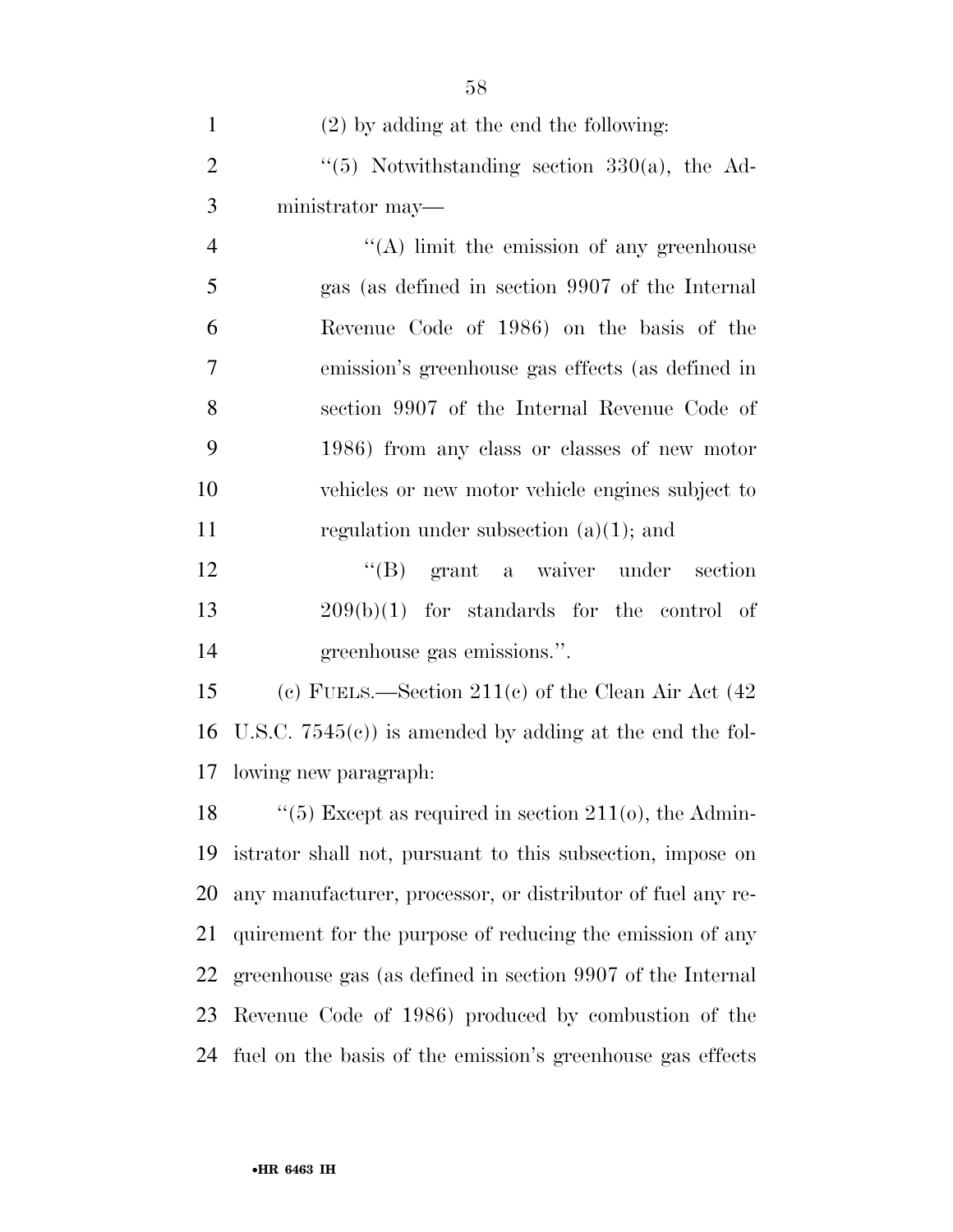(as defined in section 9907 of the Internal Revenue Code of 1986).''.

 (d) NONROAD ENGINES AND VEHICLES EMISSIONS STANDARDS.—Section 213 of the Clean Air Act (42 U.S.C. 7547) is amended by adding at the end the fol-lowing:

 ''(e) GREENHOUSE GAS EMISSIONS.—Notwith- standing subsections (a) and (b) of section 330, the Ad- ministrator may limit the emission of any greenhouse gas (as defined in section 9907 of the Internal Revenue Code of 1986) on the basis of the emission's greenhouse gas effects (as defined in section 9907 of the Internal Revenue Code of 1986) from any nonroad engines and nonroad ve-hicles subject to regulation under this section.''.

 (e) AIRCRAFT EMISSION STANDARDS.—Section 231 of the Clean Air Act (42 U.S.C. 757) is amended by add-ing at the end the following new subsection:

 ''(d) Notwithstanding subsections (a) and (b) of sec- tion 330, the Administrator may limit the emission of any greenhouse gas (as defined in section 9907 of the Internal Revenue Code of 1986) on the basis of the emission's greenhouse gas effects (as defined in section 9907 of the Internal Revenue Code of 1986) from any class or classes of aircraft engines, so long as any such limitation is not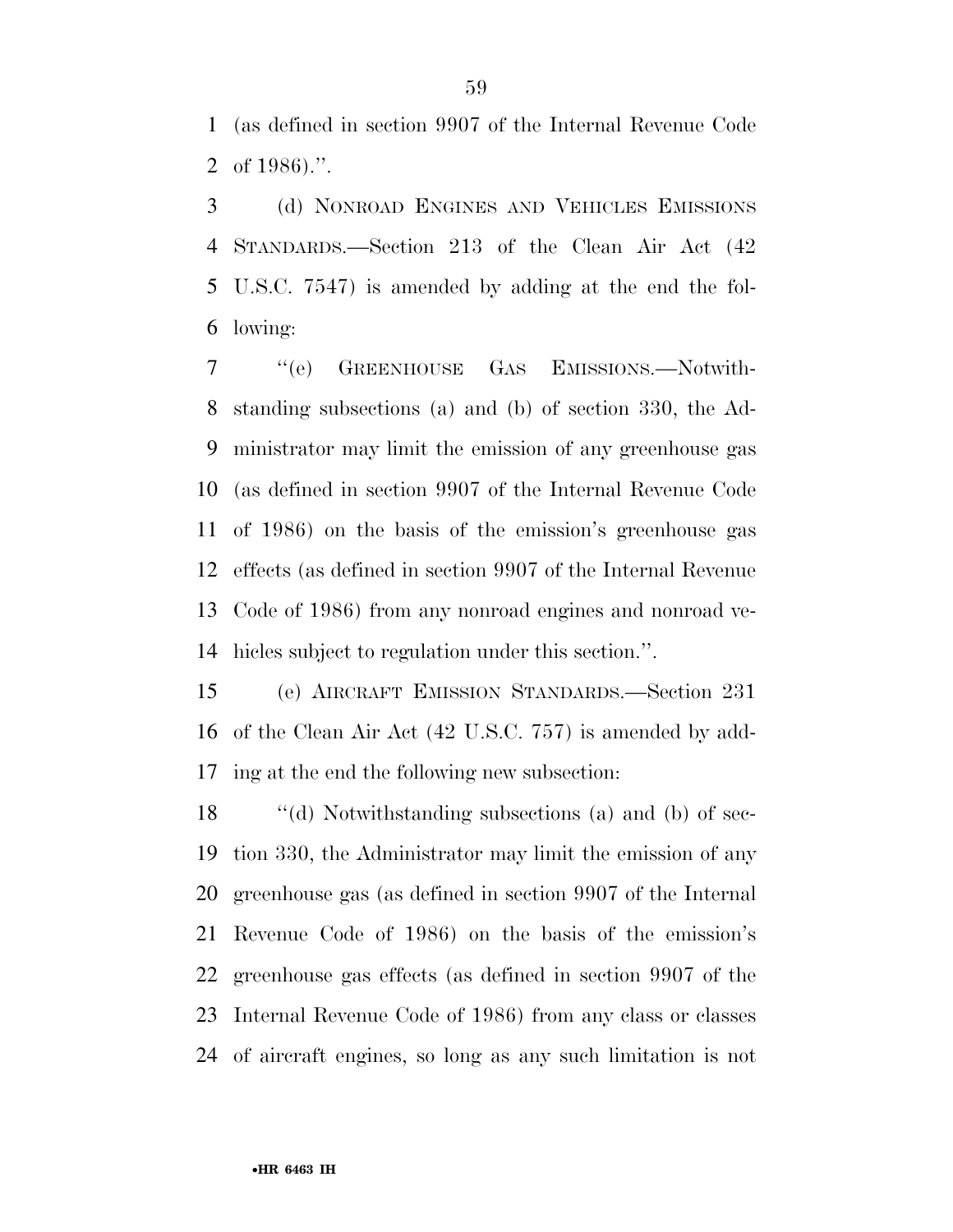more stringent than the standards adopted by the Inter-national Civil Aviation Organization.''.

## **SEC. 302. FREQUENT AND CHRONIC COASTAL FLOODING MITIGATION AND ADAPTATION INFRASTRUC-TURE PROJECTS.**

 The Coastal Zone Management Act of 1972 (16 U.S.C. 1451 et seq.) is amended by redesignating sections 318 and 319 as section 320 and 321, and by inserting after section 317 the following:

 **''SEC. 318. FREQUENT AND CHRONIC COASTAL FLOODING MITIGATION AND ADAPTATION INFRASTRUC-TURE PROJECTS.** 

 ''(a) IN GENERAL.—The Secretary may make grants to State and local governments and federally recognized Indian Tribes for frequent and chronic coastal flooding mitigation and adaptation infrastructure projects.

 ''(b) AUTHORIZED USES.—Amounts provided as a grant under this section may be used for any of the fol-lowing:

20  $\frac{1}{20}$  (1) Adaptation of existing infrastructure, in- cluding enhancements to both built and natural envi-ronments.

23 ''(2) Maintenance and updating of existing fre-quent and chronic coastal flood risk reduction infra-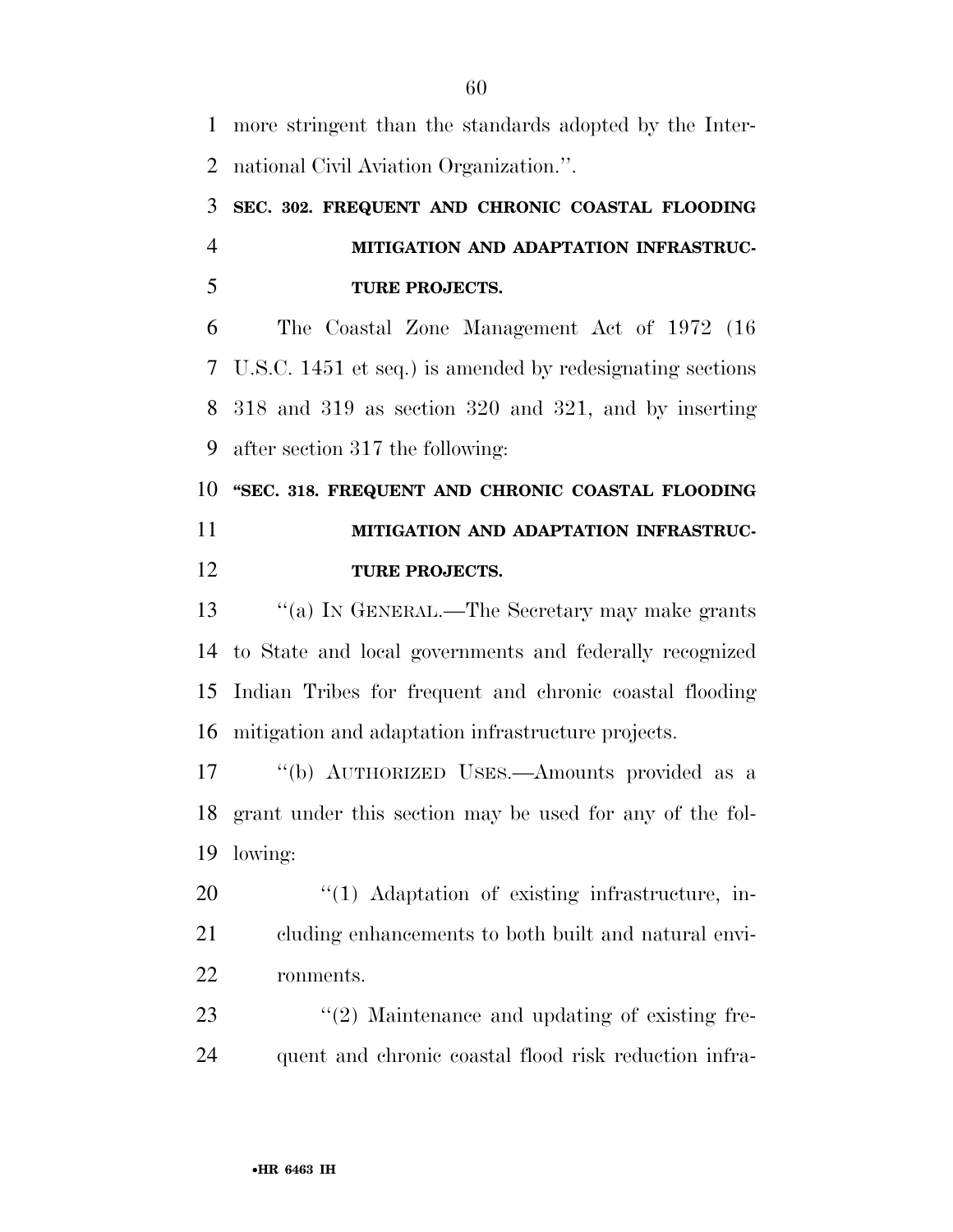| $\mathbf{1}$   | structure, such as gravity drainage structures, road  |
|----------------|-------------------------------------------------------|
| $\overline{2}$ | elevation, bulkheads, gates, and floodwalls.          |
| 3              | "(3) Increasing waterfront resilience to fre-         |
| $\overline{4}$ | quent and chronic coastal flooding, including (as     |
| 5              | combined or separate projects)—                       |
| 6              | $\lq\lq$ the creation of bulkheads, levees, and       |
| $\overline{7}$ | living shorelines; and                                |
| 8              | "(B) coastal habitat restoration work, in-            |
| 9              | cluding dune enhancement, vegetative restora-         |
| 10             | tion, beach renourishment, coral and oyster reef      |
| 11             | restoration, and other actions to restore the         |
| 12             | function of the natural coastal ecological func-      |
| 13             | tion and processes to provide flood risk reduc-       |
| 14             | tion benefits.                                        |
| 15             | "(4) Improvements to diversion, removal, and          |
| 16             | storage infrastructure to reduce risks caused by fre- |
| 17             | quent and chronic coastal flooding.                   |
| 18             | $\lq(5)$ Innovative methods to reduce risks caused    |
| 19             | by chronic flooding along street infrastructure sys-  |
| 20             | tems, including canal streets, absorbent streets,     |
| 21             | floodable parks, bioswales, rain gardens, permeable   |
| 22             | payement, and underground cisterns.                   |
| 23             | $\lq(6)$ Deployment of technologies designed to       |
| 24             | mitigate power outages, continue delivery of vital    |
| 25             | electricity services, and maintain the flow of power  |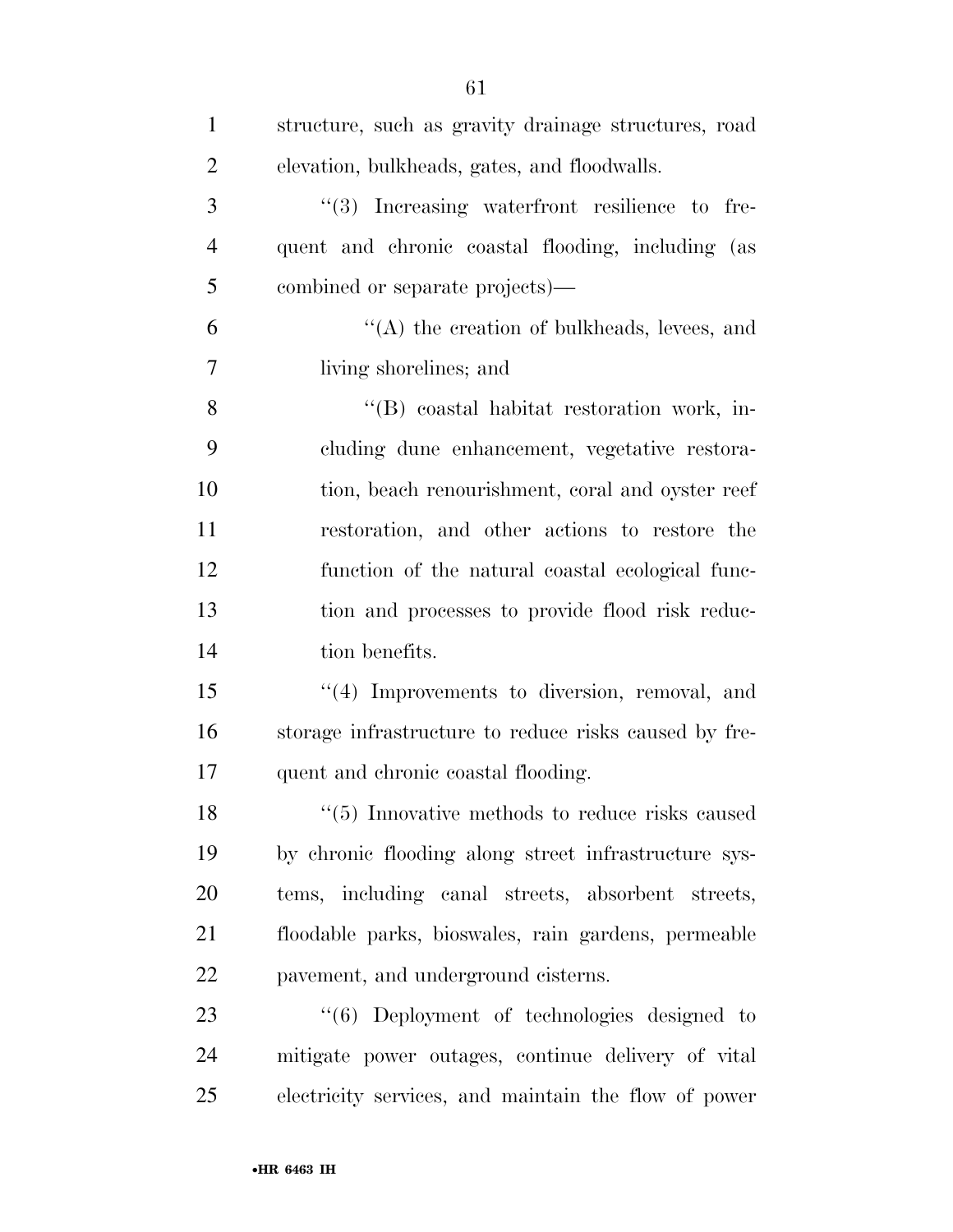to facilities critical to public health, safety and wel- fare, including distributed generation, energy stor-age, and microgrids.

 ''(c) LIMITATION ON PROJECT ELIGIBILITY.—A project shall not be eligible for funding under this section if it will have any long-term negative impact on important ecological functions and habitat or existing natural coastal protection features and functions.

 ''(d) PRIORITY.—In making grants under this section the Secretary shall give priority to the following:

 $\frac{1}{2}$  Trotecting areas designated as special flood hazard areas for purposes of the national flood insurance program under the National Flood Insur- ance Act of 1968 (42 U.S.C. 4001 et seq.) and the Flood Disaster Protection Act of 1973 (42 U.S.C. 4001 et seq.).

17 ''(2) Projects in areas designated as such spe- cial flood hazard areas that incorporate at least 2 feet of additional freeboard, or 3 feet in the case of critical infrastructure, above base flood elevation.

21 ''(3) Protecting critical infrastructure, as that term is defined in Homeland Security Presidential Directive 7 as issued December 17, 2003.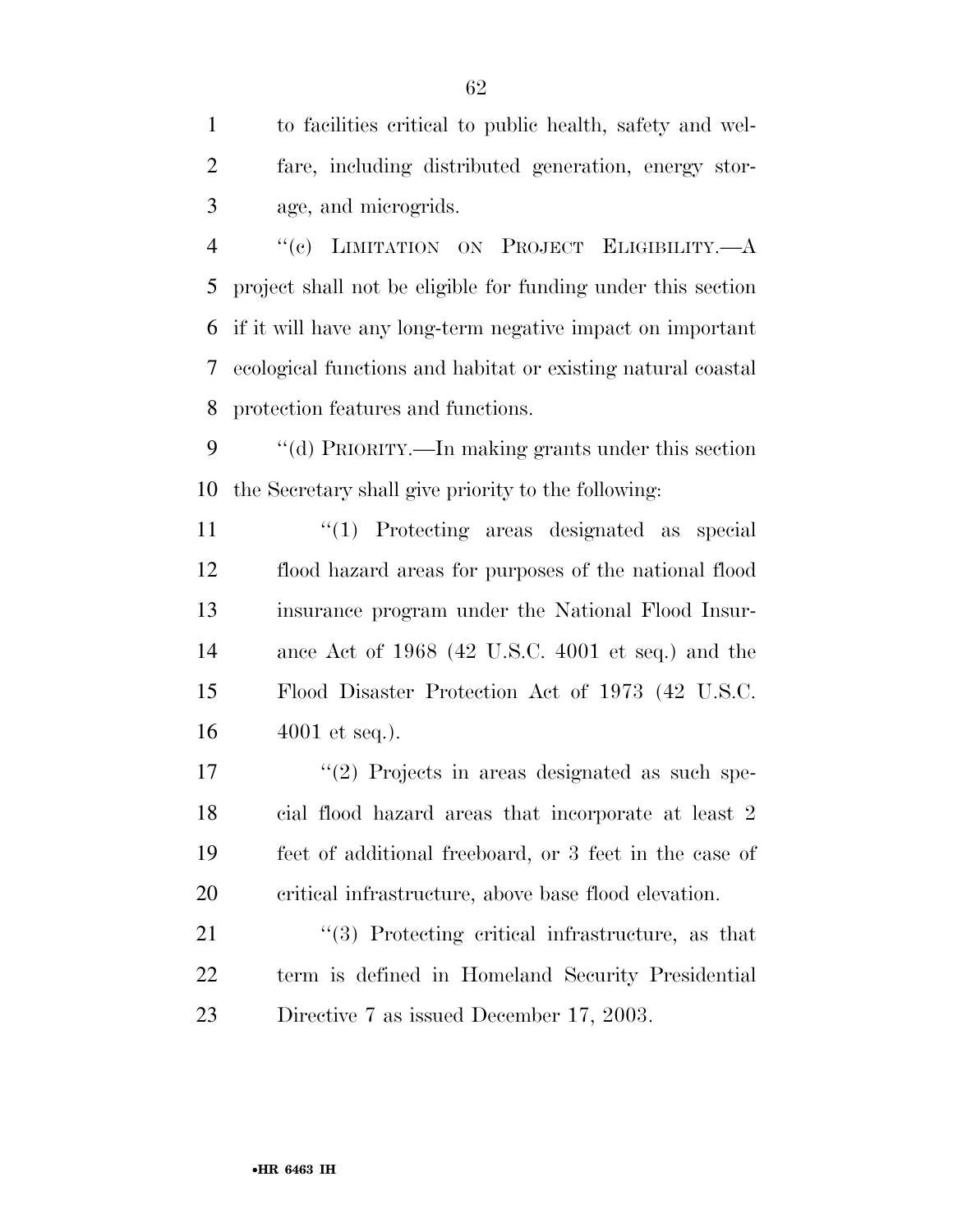1 ''(4) Projects that yield flood risk reduction benefits and additional environmental, social, and economic benefits.

 ''(e) JOINT APPLICATION.—Two or more contiguous local governments or Tribes may jointly apply for, and re-ceive, a grant under this section.

7 "(f) COST SHARING.—

8 "(1) LIMITATION ON FEDERAL SHARE.—The Federal share of the cost of any activity carried out with a grant under this section shall not exceed 90 percent of the cost of such activity.

12 ''(2) NON-FEDERAL SHARE.—The Secretary shall apply to the non-Federal share of an activity carried out with a grant under this section the amount of funds, and the fair market value of prop- erty and services, provided by non-Federal sources and used for the activity.

 ''(g) REPORTS.—Each recipient of a grant under this section shall report annually to the Secretary on progress made on the project carried out with the grant.''.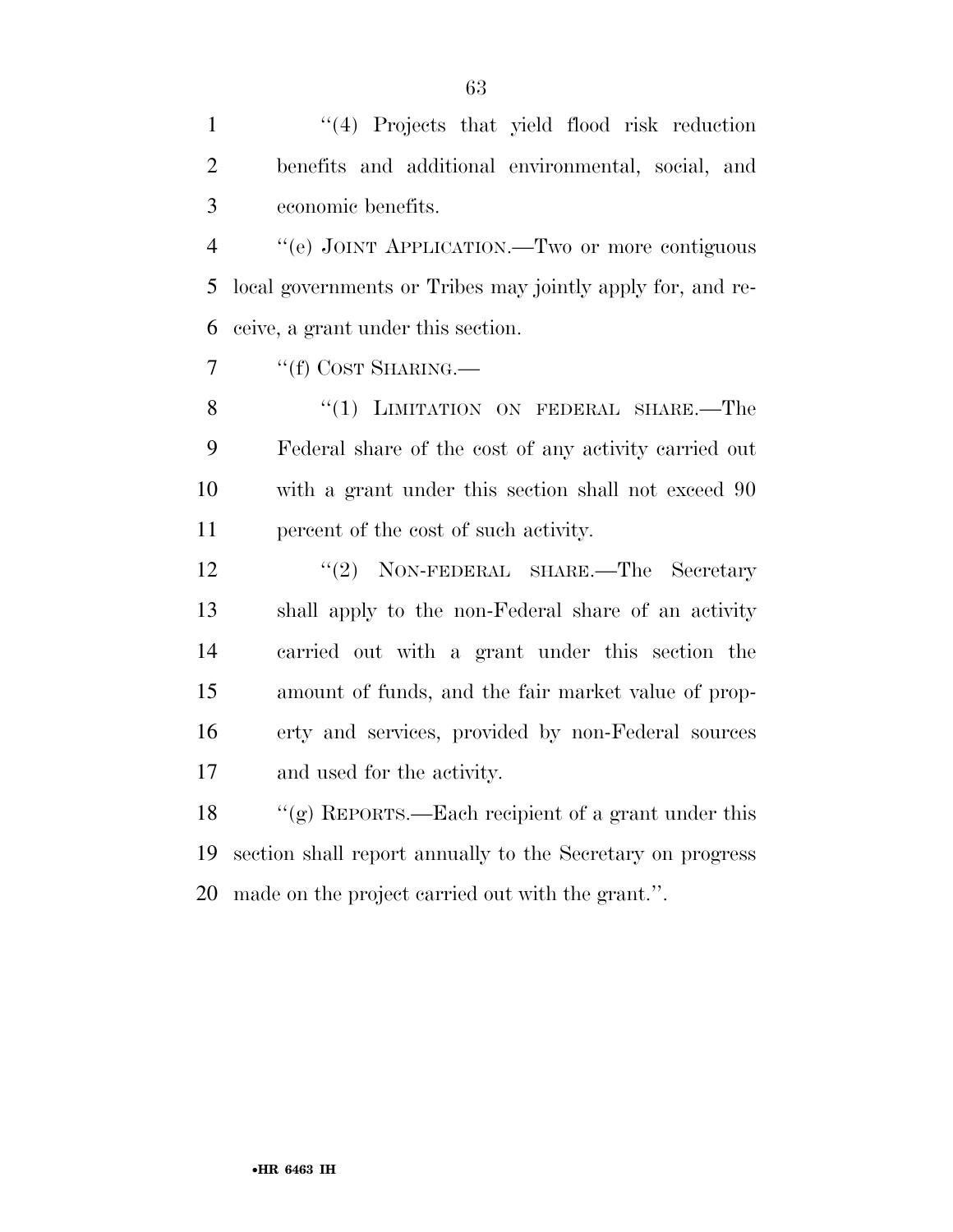# **Subtitle B—Assistance to Displaced Workers in the Energy Sector**

## **SEC. 321. ASSISTANCE TO DISPLACED WORKERS IN THE EN-ERGY SECTOR.**

 For a period of 10 years after the enactment of the Modernizing America with Rebuilding to Kickstart the Economy of the Twenty-first Century with a Historic In- frastructure-Centered Expansion Act, from amounts made available under section 202 of this Act, the Secretary of Labor shall implement a program to assist workers in the energy sector that may be displaced as a result of the en- actment of this Act. This assistance may take the form of the following:

- (1) Worker retraining.
- (2) Relocation expenses for those who move to find new employment.
- (3) Early retirement.
- (4) Health Benefits.
- (5) Other assistance that the Secretary deter-
- mines appropriate.

# **TITLE IV—NATIONAL CLIMATE COMMISSION**

#### **SEC. 401. ESTABLISHMENT OF COMMISSION.**

 On the date of enactment of this Act, there is estab-lished a bipartisan commission to be known as the ''Na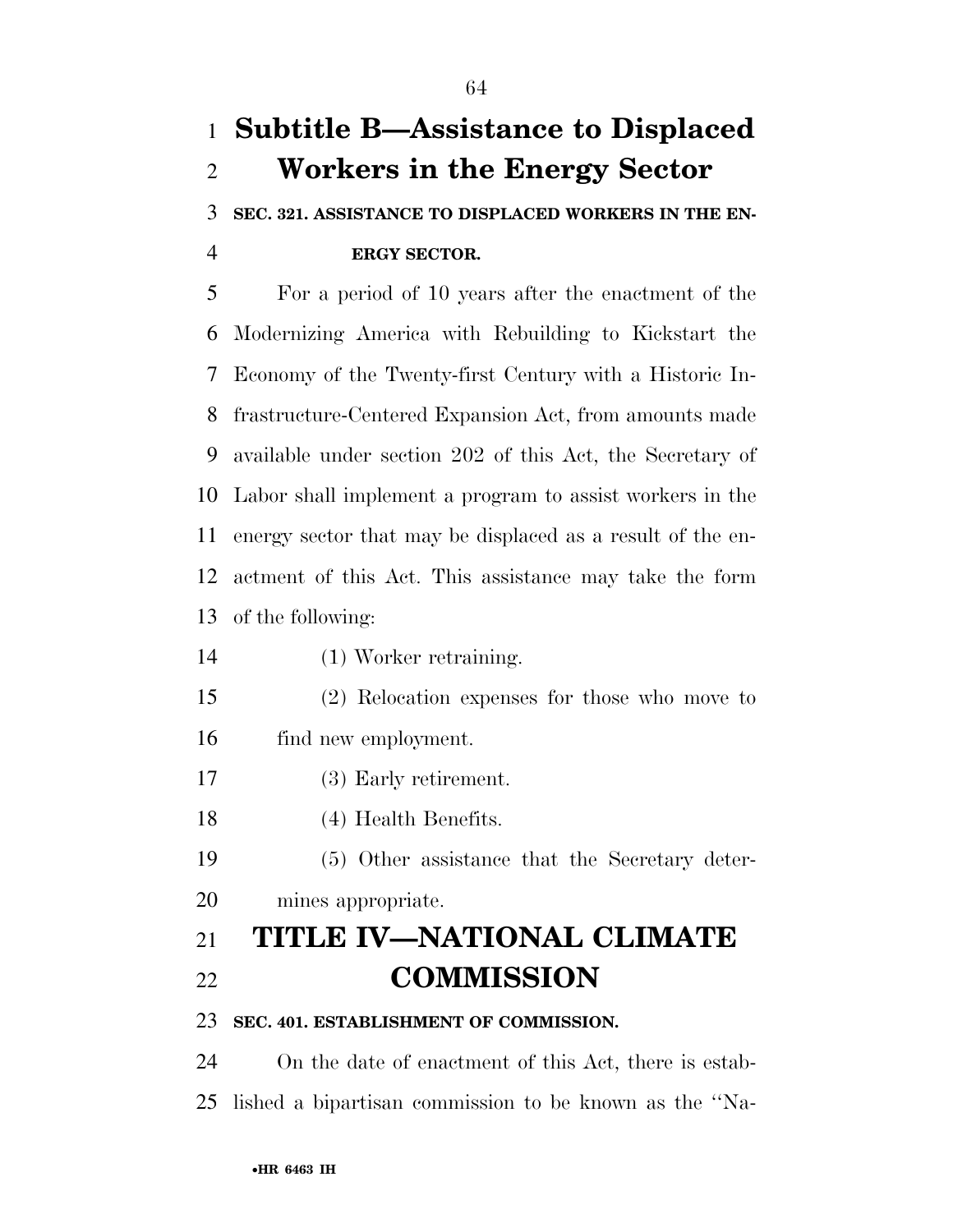tional Climate Commission'' (in this title referred to as ''the Commission'').

#### **SEC. 402. DUTIES OF COMMISSION.**

The Commission shall—

(1) meet not less than once every 3 years;

 (2) use as its goals for emissions reductions those estimated rates of reduction that reflect the latest scientific findings of what is needed to avoid serious human health and environmental con-sequences of a changing climate;

 (3) undertake a comprehensive review of eco- nomically viable public and private actions or policies to reduce greenhouse gas emissions in the United States;

 (4) assess the impact and progress of existing policies and programs with the aim of achieving emissions reduction goals; and

 (5) beginning in 2026, and every 6 years there- after, issue a report to the President, Congress, and 20 the States, which shall include—

 (A) an analysis of whether existing policies and programs are on pace to achieving emis-sions reduction goals;

 (B) recommendations for reducing green-house gas emissions; and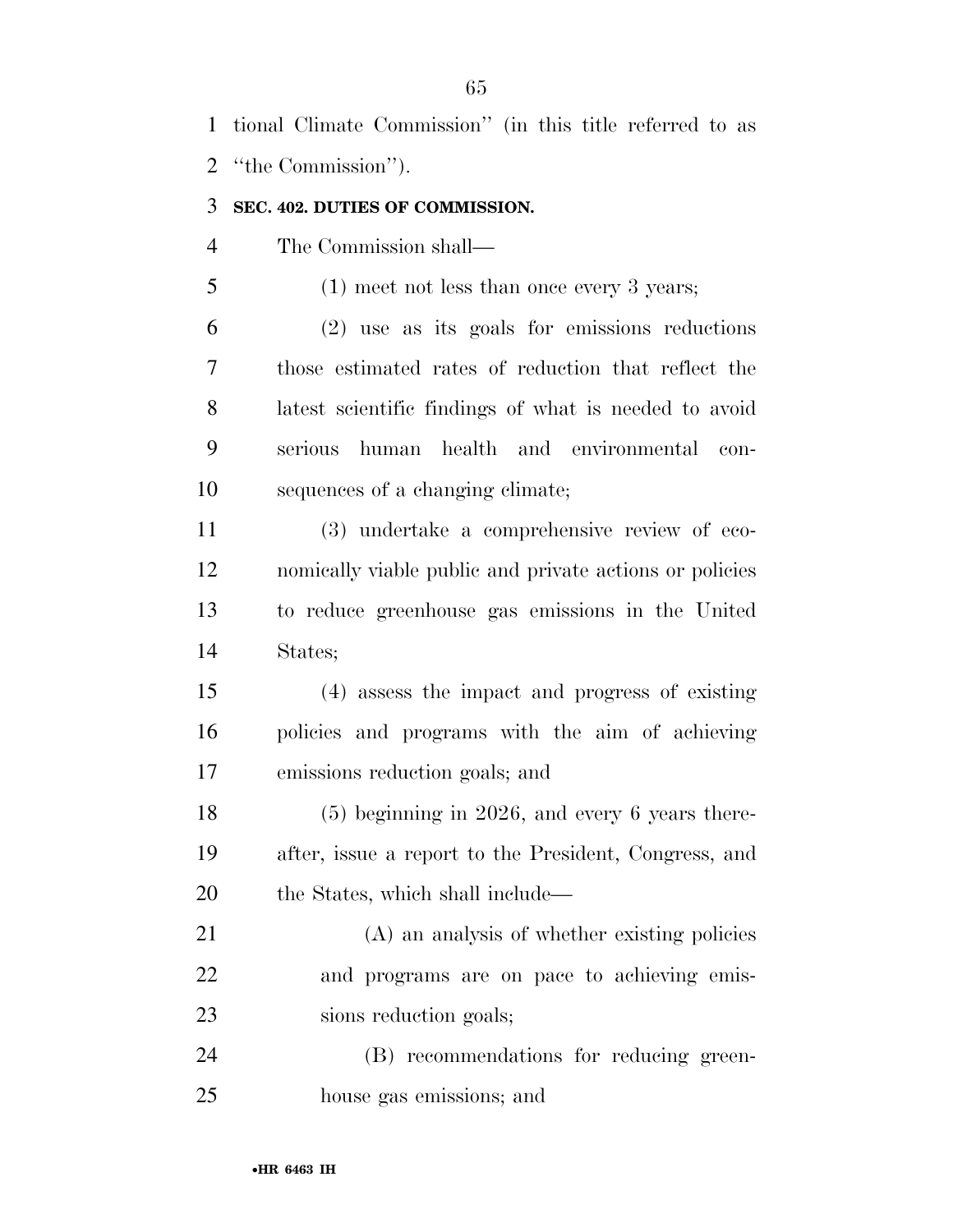| $\mathbf{1}$   | (C) if applicable, a minority report with              |
|----------------|--------------------------------------------------------|
| $\overline{2}$ | dissenting views.                                      |
| 3              | SEC. 403. MEMBERSHIP OF COMMISSION.                    |
| $\overline{4}$ | (a) IN GENERAL.—Not later than 6 months after the      |
| 5              | date of enactment of this Act, the Commission shall be |
| 6              | composed of 10 members, appointed as follows:          |
| $\overline{7}$ | (1) The President shall appoint 1 member, who          |
| 8              | shall serve as cochairman of the Commission.           |
| 9              | (2) The leader of the Senate of the opposite           |
| 10             | party of the President, in consultation with the lead- |
| 11             | er of the House of Representatives of the opposite     |
| 12             | party of the President, shall appoint 1 member, who    |
| 13             | shall serve as cochairman of the Commission.           |
| 14             | (3) The majority leader of the Senate shall ap-        |
| 15             | point 2 members.                                       |
| 16             | (4) The minority leader of the Senate shall ap-        |
| 17             | point 2 members.                                       |
| 18             | (5) The Speaker of the House of Representa-            |
| 19             | tives shall appoint 2 members.                         |
| 20             | $(6)$ The minority leader of the House of Rep-         |
| 21             | resentatives shall appoint 2 members.                  |
| 22             | (b) ELIGIBLE MEMBERS.—To be considered for             |
| 23             | membership on the Commission, an individual shall be a |
| 24             | representative from—                                   |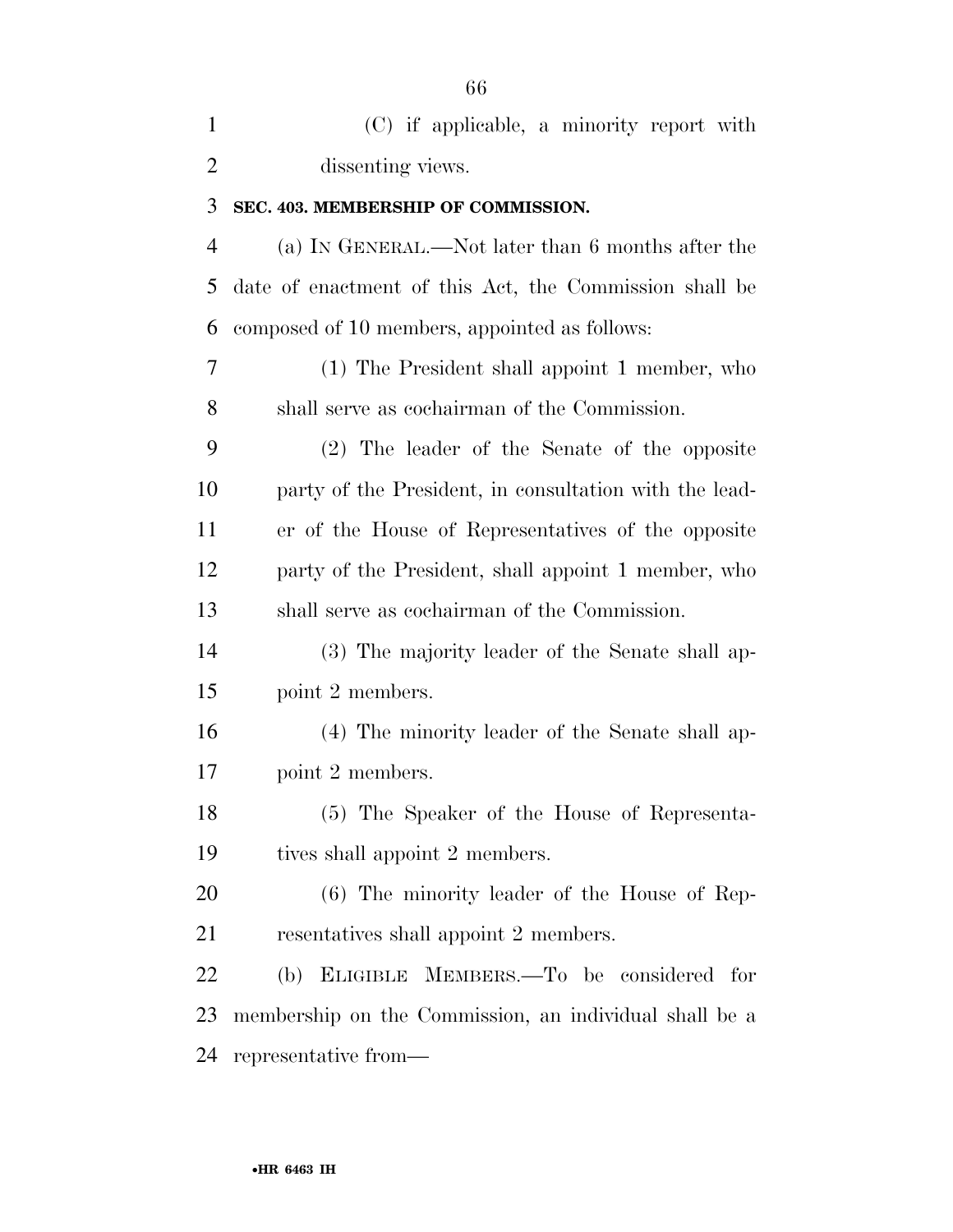| $\mathbf{1}$   | (1) academic, scientific, or other nongovern-             |
|----------------|-----------------------------------------------------------|
| $\overline{2}$ | mental organizations with expertise in the economy,       |
| 3              | energy, climate, or public health; or                     |
| $\overline{4}$ | (2) industry organizations, including small busi-         |
| 5              | nesses, from relevant sectors such as—                    |
| 6              | (A) energy supply and transmission, in-                   |
| 7              | cluding fossil fuels and renewable energy;                |
| 8              | (B) energy exploration and production, in-                |
| 9              | cluding fossil fuels and renewable energy;                |
| 10             | (C) solid waste and wastewater;                           |
| 11             | (D) transportation;                                       |
| 12             | (E) chemical manufacturing and user in-                   |
| 13             | dustries;                                                 |
| 14             | $(F)$ agriculture;                                        |
| 15             | (G) construction and development; and                     |
| 16             | $(H)$ forestry.                                           |
| 17             | (c) INELIGIBLE MEMBERS.—No employee, owner, di-           |
| 18             | rector, or other affiliated person of an entity which has |
| 19             | contributed pursuant to section $404(a)$ may be appointed |
|                |                                                           |

 (d) INITIAL MEETING.—The Commission shall meet not later than 2 years after the date of enactment of this Act.

 (e) TERMS.—The term of office for members of the Commission shall be for 6 years, which may be renewed.

to the Commission.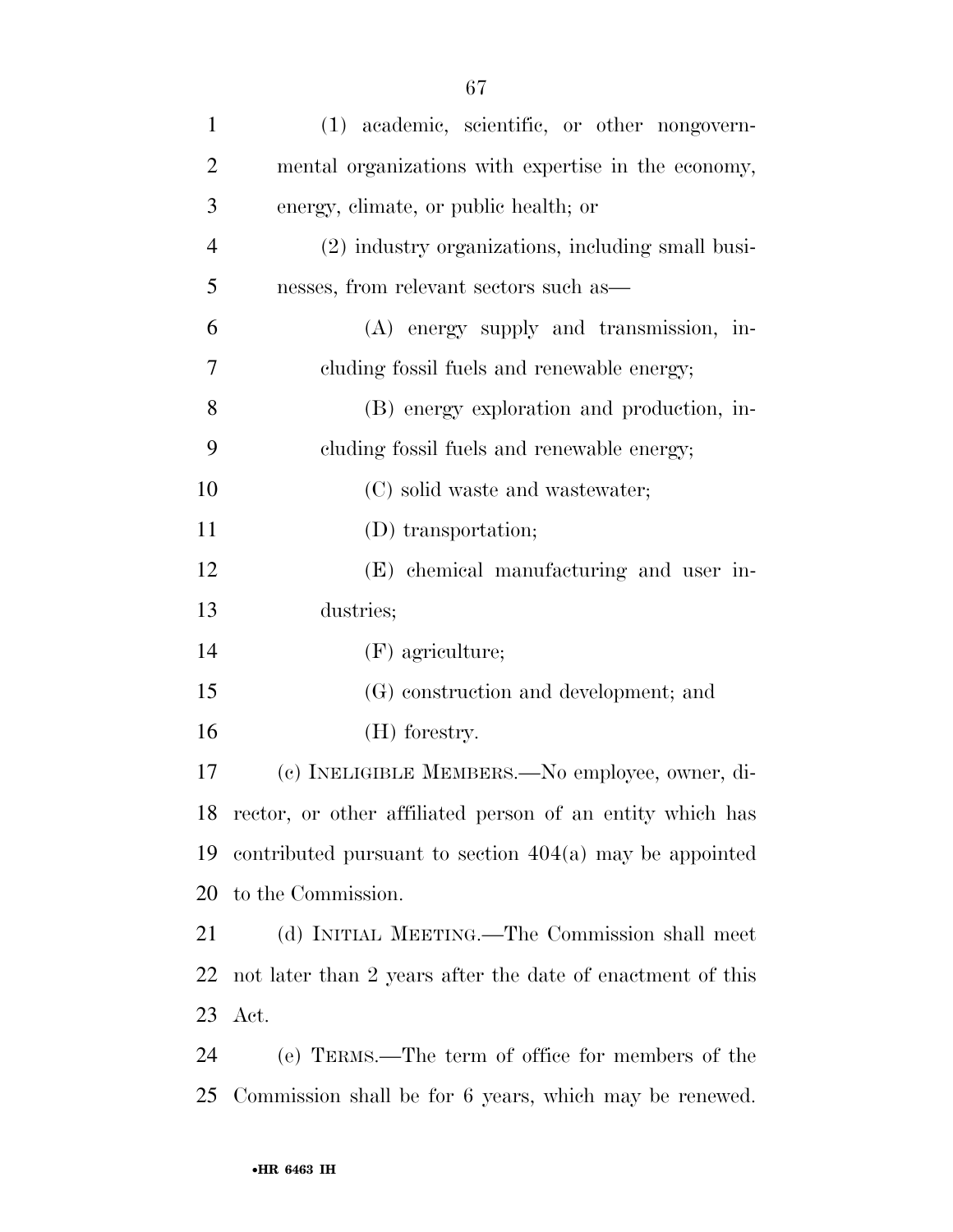A vacancy in the Commission shall not affect the powers of the Commission and shall be filled in the same manner in which the original appointment was made.

 (f) QUORUM.—Six members of the Commission shall constitute a quorum.

(g) COMPENSATION.—

 (1) PROHIBITION OF COMPENSATION OF FED- ERAL EMPLOYEES.—Members of the Commission who are full-time officers or employees of the United States may not receive additional pay, allowances, or benefits by reason of their service on the Commis-sion.

13 (2) COMPENSATION OF NON-FEDERAL EMPLOY- EES.—Except as provided in paragraph (1), each member of the Commission may be compensated at a rate not to exceed the daily equivalent of the an- nual rate of basic pay in effect for a position at level IV of the Executive Schedule under section 5315 of title 5, United States Code, for each day during which that member is engaged in the actual per-formance of the duties of the Commission.

 (3) TRAVEL EXPENSES.—Each member shall receive travel expenses, including per diem in lieu of subsistence, in accordance with applicable provisions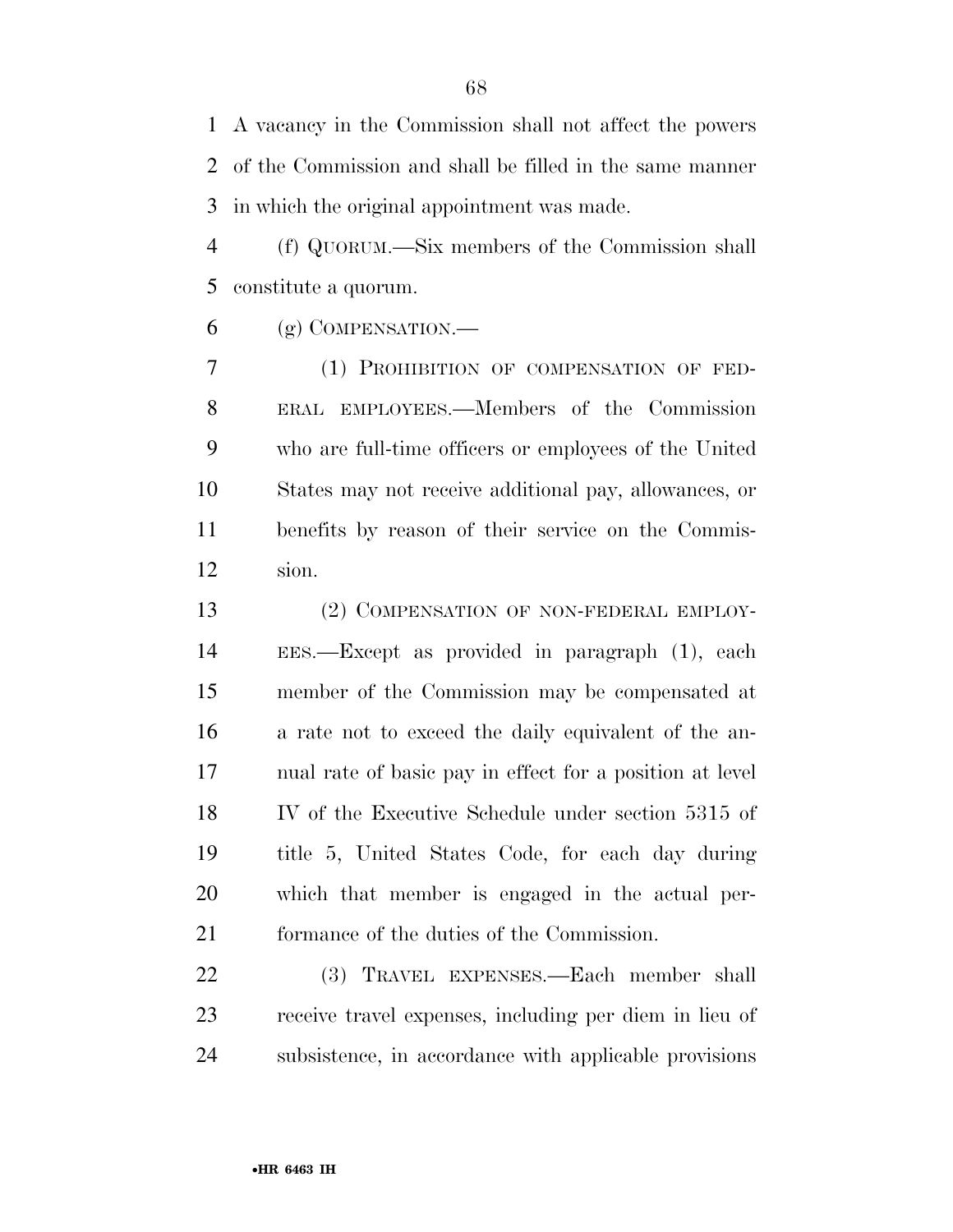under subchapter I of chapter 57 of title 5, United States Code.

## **SEC. 404. FUNDING FOR THE ACTIVITIES OF THE COMMIS-SION.**

 (a) PRIVATE SECTOR DONATIONS.—The Secretary of the Treasury may collect and disseminate to the Commis- sion private sector funds donated for the purposes of this title.

 (b) LIMITATION.—Except for funds donated under subsection (a), additional funds may not be authorized to be appropriated to pay for the activities of the Commis-sion.

 (c) TRANSPARENCY.—The amounts and sources of all funds donated under subsection (a) and all spending by the Commission shall be made publicly available on an internet website.

#### **SEC. 405. POWER OF THE COMMISSION.**

(a) OBTAINING OFFICIAL DATA.—

 (1) IN GENERAL.—The Commission is author- ized to secure directly from any executive depart- ment, bureau, agency, board, commission, office, independent establishment, or instrumentality of the Government, unrestricted information, suggestions, estimates, and statistics for the purposes of this title. Each department, bureau, agency, board, com-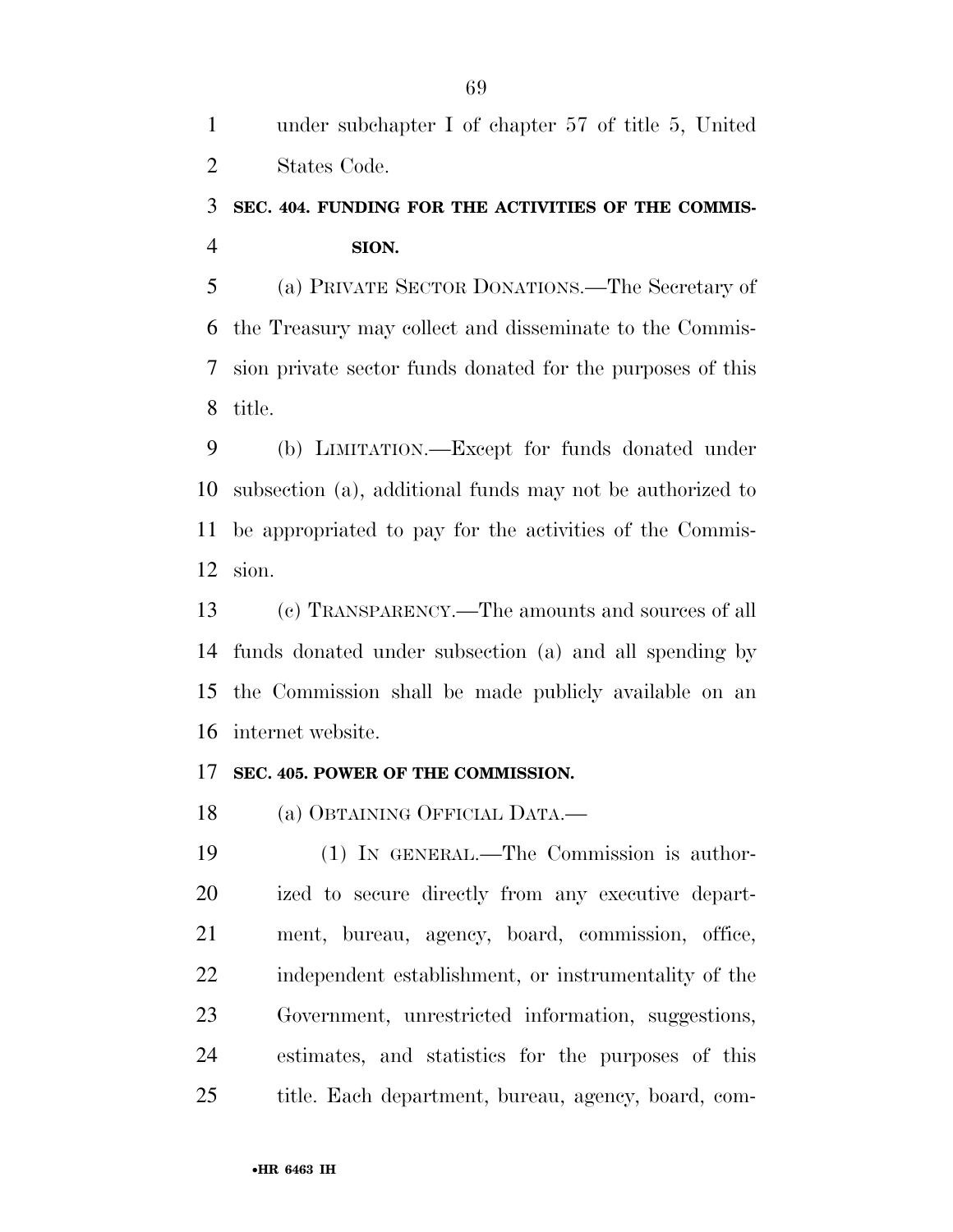mission, office, independent establishment, or instru- mentality shall, to the extent authorized by law, fur- nish such unrestricted information, suggestions, esti- mates, and statistics directly to the Commission, upon request made by the chairman or any member designated by a majority of the Commission. (2) RECEIPT, HANDLING, STORAGE, AND DIS- SEMINATION.—Unrestricted information shall only be received, handled, stored, and disseminated by members of the Commission and its staff consistent with all applicable statutes, regulations, and Execu- tive orders. (b) ASSISTANCE FROM FEDERAL AGENCIES.— (1) GENERAL SERVICES ADMINISTRATION.— The Administrator of General Services shall provide to the Commission on a reimbursable basis adminis- trative support and other services for the perform- ance of the functions of the Commission. (2) OTHER DEPARTMENTS AND AGENCIES.—In addition to the assistance prescribed in paragraph (1), departments and agencies of the United States may provide to the Commission such services, funds, facilities, staff, and other support services as they may determine advisable and as may be authorized by law.